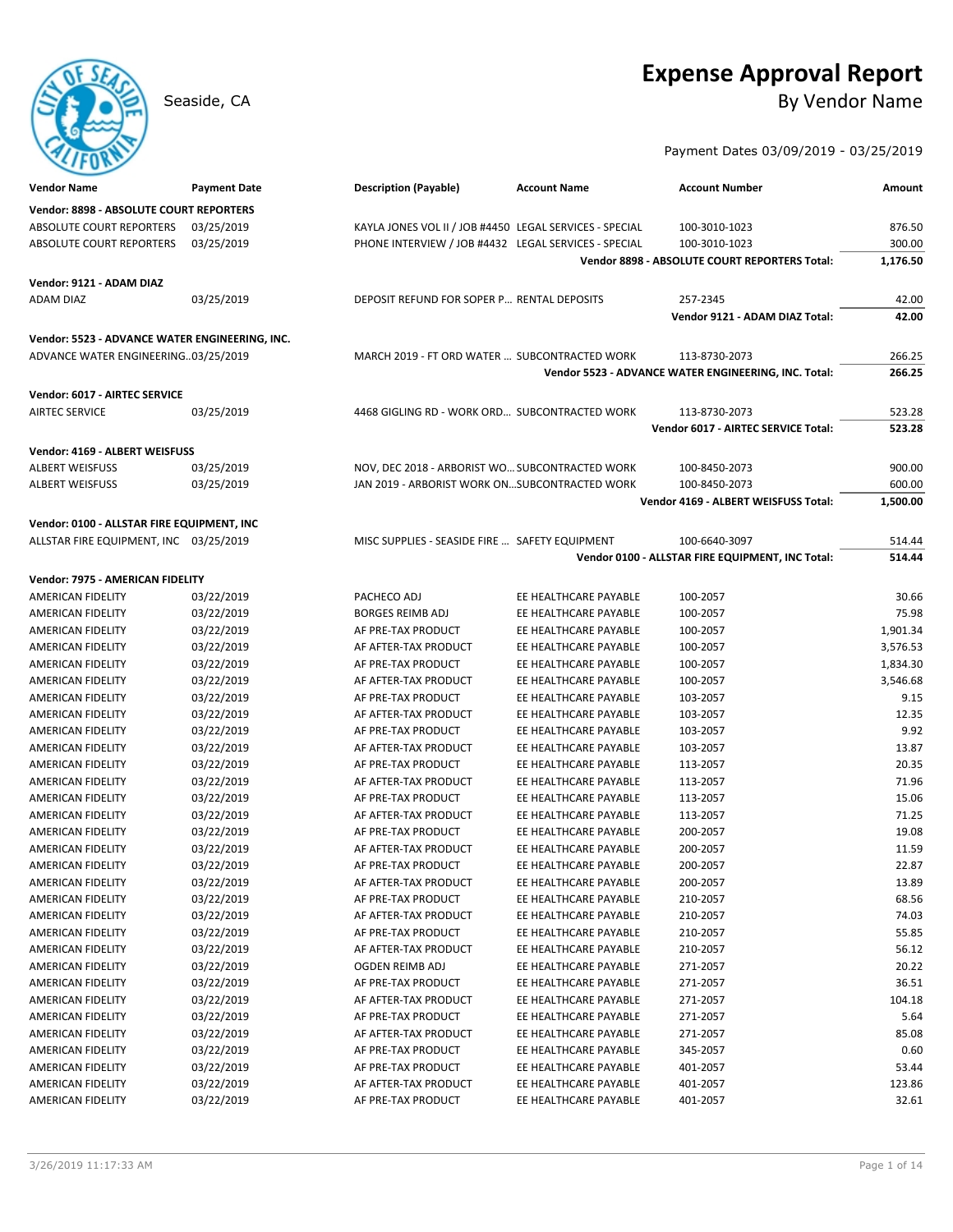| <b>Vendor Name</b>                             | <b>Payment Date</b> | <b>Description (Payable)</b>                     | <b>Account Name</b>                                                    | <b>Account Number</b>                                     | Amount           |
|------------------------------------------------|---------------------|--------------------------------------------------|------------------------------------------------------------------------|-----------------------------------------------------------|------------------|
| AMERICAN FIDELITY                              | 03/22/2019          | AF AFTER-TAX PRODUCT                             | EE HEALTHCARE PAYABLE                                                  | 401-2057                                                  | 93.93            |
| AMERICAN FIDELITY                              | 03/22/2019          | AF PRE-TAX PRODUCT                               | EE HEALTHCARE PAYABLE                                                  | 501-2057                                                  | 65.73            |
| AMERICAN FIDELITY                              | 03/22/2019          | AF AFTER-TAX PRODUCT                             | EE HEALTHCARE PAYABLE                                                  | 501-2057                                                  | 44.85            |
| AMERICAN FIDELITY                              | 03/22/2019          | AF PRE-TAX PRODUCT                               | EE HEALTHCARE PAYABLE                                                  | 501-2057                                                  | 65.67            |
| <b>AMERICAN FIDELITY</b>                       | 03/22/2019          | AF AFTER-TAX PRODUCT                             | EE HEALTHCARE PAYABLE                                                  | 501-2057                                                  | 44.89            |
|                                                |                     |                                                  |                                                                        |                                                           | 20.39            |
| AMERICAN FIDELITY                              | 03/22/2019          | AF PRE-TAX PRODUCT                               | EE HEALTHCARE PAYABLE                                                  | 503-2057                                                  |                  |
| AMERICAN FIDELITY                              | 03/22/2019          | AF AFTER-TAX PRODUCT                             | EE HEALTHCARE PAYABLE                                                  | 503-2057                                                  | 44.47            |
| AMERICAN FIDELITY                              | 03/22/2019          | AF PRE-TAX PRODUCT                               | EE HEALTHCARE PAYABLE                                                  | 503-2057                                                  | 20.39            |
| AMERICAN FIDELITY                              | 03/22/2019          | AF AFTER-TAX PRODUCT                             | EE HEALTHCARE PAYABLE                                                  | 503-2057                                                  | 44.47            |
| AMERICAN FIDELITY                              | 03/22/2019          | AF PRE-TAX PRODUCT                               | EE HEALTHCARE PAYABLE                                                  | 951-2057                                                  | 44.94            |
| AMERICAN FIDELITY                              | 03/22/2019          | AF AFTER-TAX PRODUCT                             | EE HEALTHCARE PAYABLE                                                  | 951-2057                                                  | 42.68            |
| AMERICAN FIDELITY                              | 03/22/2019          | AF PRE-TAX PRODUCT                               | EE HEALTHCARE PAYABLE                                                  | 951-2057                                                  | 54.47            |
| AMERICAN FIDELITY                              | 03/22/2019          | AF AFTER-TAX PRODUCT                             | EE HEALTHCARE PAYABLE                                                  | 951-2057                                                  | 56.79            |
|                                                |                     |                                                  |                                                                        | Vendor 7975 - AMERICAN FIDELITY Total:                    | 12,617.20        |
| Vendor: 0126 - AMERICAN LOCK & KEY             |                     |                                                  |                                                                        |                                                           |                  |
| AMERICAN LOCK & KEY                            | 03/25/2019          | (2) PRIMUS KEYS                                  | DEPARTMENT CONSUMABLES                                                 | 100-8310-3095                                             | 18.57            |
| <b>AMERICAN LOCK &amp; KEY</b>                 | 03/25/2019          | (5) LL16700 KEYS                                 | <b>CONSUMABLES</b>                                                     | 271-8110-3095                                             | 1.37             |
|                                                |                     |                                                  |                                                                        | Vendor 0126 - AMERICAN LOCK & KEY Total:                  | 19.94            |
| Vendor: 0139 - AMERICAN PLANNING ASSOCIATION   |                     |                                                  |                                                                        |                                                           |                  |
| AMERICAN PLANNING ASSOCIA 03/25/2019           |                     | CRAIG MALIN - APA MEMBERSH DUES & MEMBERSHIP     |                                                                        | 100-2010-4122                                             | 759.00           |
|                                                |                     |                                                  |                                                                        | <b>Vendor 0139 - AMERICAN PLANNING ASSOCIATION Total:</b> | 759.00           |
|                                                |                     |                                                  |                                                                        |                                                           |                  |
| Vendor: 0144 - AMERICAN SUPPLY COMPANY         |                     |                                                  |                                                                        |                                                           |                  |
| AMERICAN SUPPLY COMPANY                        | 03/25/2019          | PAPER TOWELS, B. TISSUE, DET JANITORIAL SUPPLIES |                                                                        | 100-6640-3093                                             | 221.90           |
| AMERICAN SUPPLY COMPANY                        | 03/25/2019          | (6 CASES) BLK LINERS 100/CS                      | DEPARTMENT CONSUMABLES                                                 | 100-8420-3095                                             | 314.31           |
|                                                |                     |                                                  |                                                                        | Vendor 0144 - AMERICAN SUPPLY COMPANY Total:              | 536.21           |
| Vendor: 7112 - ART BLACK                       |                     |                                                  |                                                                        |                                                           |                  |
| <b>ART BLACK</b>                               | 03/25/2019          |                                                  | JOB #119087; URBAN LEAF - 680TEMPORARY CONTRACT SERVIC100-6610-2043    |                                                           | 415.00           |
| <b>ART BLACK</b>                               | 03/25/2019          |                                                  | JOB #119088; UNIV PLAZA BLDG TEMPORARY CONTRACT SERVIC 100-6610-2043   |                                                           | 415.00           |
| <b>ART BLACK</b>                               | 03/25/2019          |                                                  | JOB #119091; RUNNOE-ZEVE B TEMPORARY CONTRACT SERVIC 100-6610-2043     |                                                           | 415.00           |
| <b>ART BLACK</b>                               | 03/25/2019          |                                                  | JOB #119100; UNIV PLAZA - 17 TEMPORARY CONTRACT SERVIC 100-6610-2043   |                                                           | 415.00           |
| <b>ART BLACK</b>                               | 03/25/2019          |                                                  | JOB #119103; MASERATI/ALFA  TEMPORARY CONTRACT SERVIC100-6610-2043     |                                                           | 415.00           |
|                                                |                     |                                                  |                                                                        | Vendor 7112 - ART BLACK Total:                            |                  |
|                                                |                     |                                                  |                                                                        |                                                           | 2,075.00         |
| <b>Vendor: 0216 - AT&amp;T</b>                 |                     |                                                  |                                                                        |                                                           |                  |
| AT&T                                           | 03/25/2019          |                                                  | BAN #9391059527; 02/07/2019 COMPUTER SUPPLIES/SOFTWA 100-6110-3102     |                                                           | 214.57           |
|                                                |                     |                                                  |                                                                        | Vendor 0216 - AT&T Total:                                 | 214.57           |
| <b>Vendor: 7071 - AT&amp;T</b>                 |                     |                                                  |                                                                        |                                                           |                  |
| AT&T                                           | 03/25/2019          | ACCT #237 841-1403 201 6; 2/2 TELEPHONE          |                                                                        | 951-8810-5132                                             | 51.06            |
| AT&T                                           | 03/25/2019          | ACCT #237 841-1401 204 2; 2/2 TELEPHONE          |                                                                        | 951-8810-5132                                             | 51.06            |
| AT&T                                           | 03/25/2019          | ACCT #237 841-1412 213 0; 2/2 TELEPHONE          |                                                                        | 951-8810-5132                                             | 51.06            |
|                                                |                     |                                                  |                                                                        | Vendor 7071 - AT&T Total:                                 | 153.18           |
| Vendor: 8980 - ATHENA OCCMED                   |                     |                                                  |                                                                        |                                                           |                  |
|                                                |                     |                                                  |                                                                        |                                                           |                  |
| ATHENA OCCMED                                  | 03/25/2019          | ANNUAL PHYSICAL - 03/05/2019 MEDICAL EXAMS       |                                                                        | 100-6640-1026<br>Vendor 8980 - ATHENA OCCMED Total:       | 598.00<br>598.00 |
|                                                |                     |                                                  |                                                                        |                                                           |                  |
| Vendor: 8091 - BADGER METER INC.               |                     |                                                  |                                                                        |                                                           |                  |
| <b>BADGER METER INC.</b>                       | 03/25/2019          | FEB 2019 - CELLULAR SERV UNI CONTRACT SERVICES   |                                                                        | 401-8610-2072                                             | 728.02           |
|                                                |                     |                                                  |                                                                        | Vendor 8091 - BADGER METER INC. Total:                    | 728.02           |
| Vendor: 7883 - BARTLE WELLS ASSOCIATES         |                     |                                                  |                                                                        |                                                           |                  |
| BARTLE WELLS ASSOCIATES                        | 03/25/2019          | FEB 2019 - WATER RATE STUDY  CAPITAL IMPROVEMENT |                                                                        | 401-8910-9558                                             | 2,894.50         |
|                                                |                     |                                                  |                                                                        |                                                           |                  |
|                                                |                     |                                                  |                                                                        | Vendor 7883 - BARTLE WELLS ASSOCIATES Total:              | 2,894.50         |
| Vendor: 4106 - BAY REPROGRAPHIC & SUPPLY, INC. |                     |                                                  |                                                                        |                                                           |                  |
| BAY REPROGRAPHIC & SUPPLY, 03/25/2019          |                     |                                                  | FEB - MAR 2019 / BAY MPS BAS DEPARTMENT CONSUMABLES                    | 100-8910-3095                                             | 379.10           |
|                                                |                     |                                                  |                                                                        | Vendor 4106 - BAY REPROGRAPHIC & SUPPLY, INC. Total:      | 379.10           |
| Vendor: 7324 - BEAR ELECTRICAL SOLUTIONS, INC. |                     |                                                  |                                                                        |                                                           |                  |
| BEAR ELECTRICAL SOLUTIONS, I 03/25/2019        |                     | FEB 2019 - ROUTINE TRAFFIC SI SUBCONTRACTED WORK |                                                                        | 113-8730-2073                                             | 190.00           |
| BEAR ELECTRICAL SOLUTIONS, I 03/25/2019        |                     |                                                  | FEB 2019 - ROUTINE TRAFFIC SI TRAFFIC SIGNAL MAINTENANCE 210-8210-2077 |                                                           | 1,785.00         |
|                                                |                     |                                                  |                                                                        |                                                           |                  |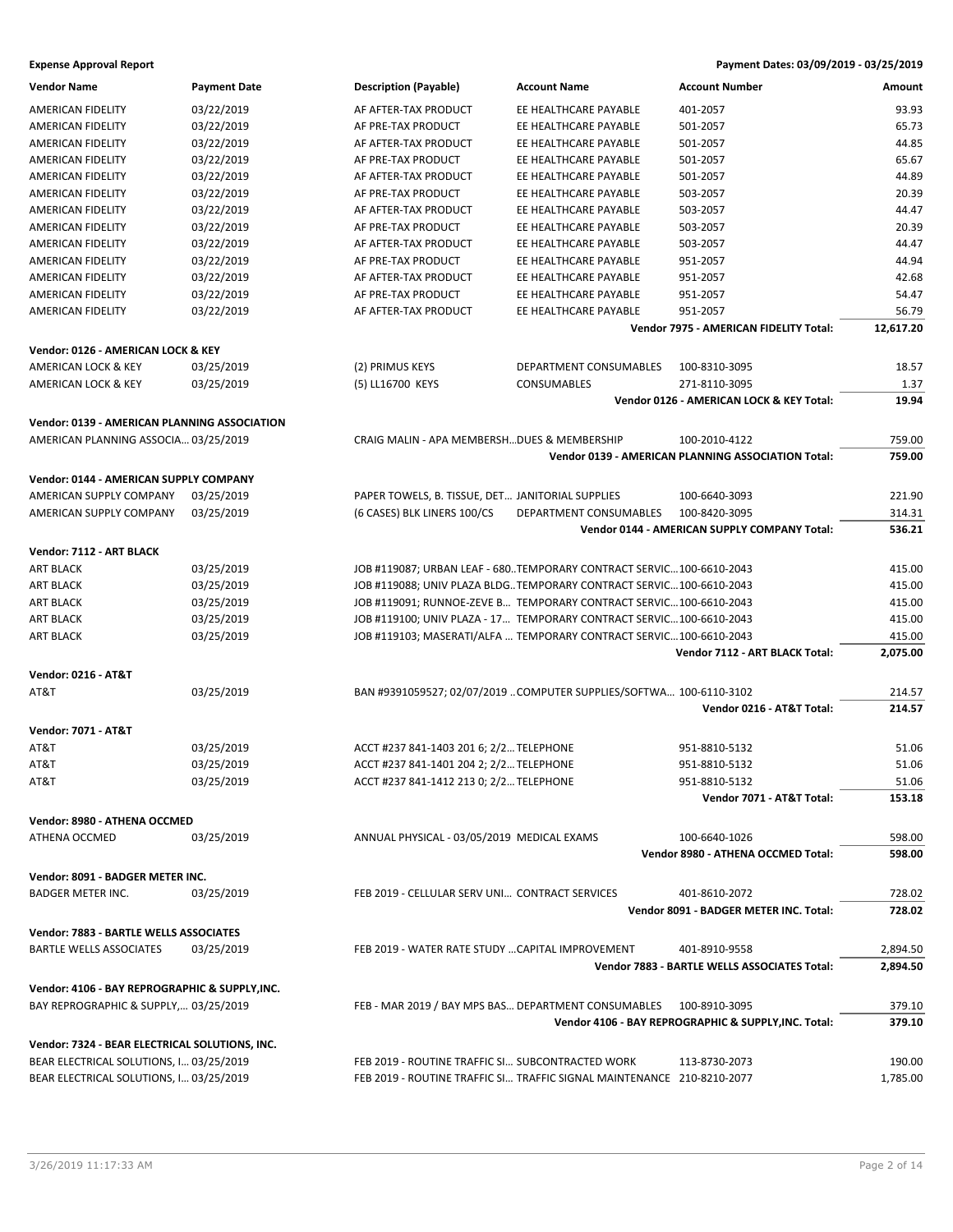| <b>Expense Approval Report</b>                                                              |                     |                                                      |                                                                       | Payment Dates: 03/09/2019 - 03/25/2019                                      |                        |
|---------------------------------------------------------------------------------------------|---------------------|------------------------------------------------------|-----------------------------------------------------------------------|-----------------------------------------------------------------------------|------------------------|
| <b>Vendor Name</b>                                                                          | <b>Payment Date</b> | <b>Description (Payable)</b>                         | <b>Account Name</b>                                                   | <b>Account Number</b>                                                       | Amount                 |
| BEAR ELECTRICAL SOLUTIONS, I 03/25/2019                                                     |                     |                                                      | FEB 2019 - RESPONSE TRAFFIC STRAFFIC SIGNAL MAINTENANCE 210-8210-2077 |                                                                             | 4,081.50               |
|                                                                                             |                     |                                                      |                                                                       | Vendor 7324 - BEAR ELECTRICAL SOLUTIONS, INC. Total:                        | 6,056.50               |
| Vendor: 3851 - BOUND TREE MEDICAL, LLC                                                      |                     |                                                      |                                                                       |                                                                             |                        |
| BOUND TREE MEDICAL, LLC                                                                     | 03/25/2019          | (4) BANDAGE, ADHESIVE, WOV CSA 74 PURCHASES          |                                                                       | 100-6640-3096                                                               | 16.91                  |
|                                                                                             |                     |                                                      |                                                                       | Vendor 3851 - BOUND TREE MEDICAL, LLC Total:                                | 16.91                  |
|                                                                                             |                     |                                                      |                                                                       |                                                                             |                        |
| Vendor: 1483 - BROWNSTEIN HYATT FARBER SCHRECK, LLP<br>BROWNSTEIN HYATT FARBER S 03/25/2019 |                     | JAN 2019 - SEASIDE BASIN ADJ CONSULTANT              |                                                                       | 670-2120-1030                                                               | 2,745.00               |
|                                                                                             |                     |                                                      |                                                                       | Vendor 1483 - BROWNSTEIN HYATT FARBER SCHRECK, LLP Total:                   | 2,745.00               |
|                                                                                             |                     |                                                      |                                                                       |                                                                             |                        |
| Vendor: 0530 - CA. STATE DISBURSEMENT UNIT                                                  |                     |                                                      |                                                                       |                                                                             |                        |
| CA. STATE DISBURSEMENT UNIT 03/14/2019<br>CA. STATE DISBURSEMENT UNIT 03/14/2019            |                     | CASE NO.: 0530033626-01<br>CASE NO.: 200000001441634 | <b>GARNISHMENT PAYABLE</b><br><b>GARNISHMENT PAYABLE</b>              | 100-2059<br>100-2059                                                        | 299.07<br>1,499.54     |
| CA. STATE DISBURSEMENT UNIT 03/14/2019                                                      |                     | CASE NO: 200000000125769                             | <b>GARNISHMENT PAYABLE</b>                                            | 100-2059                                                                    | 142.61                 |
| CA. STATE DISBURSEMENT UNIT 03/14/2019                                                      |                     | CASE NO.: 200000001549267                            | <b>GARNISHMENT PAYABLE</b>                                            | 100-2059                                                                    | 321.69                 |
| CA. STATE DISBURSEMENT UNIT 03/14/2019                                                      |                     | PARTICIPANT ID: 04700000902 GARNISHMENT PAYABLE      |                                                                       | 100-2059                                                                    | 39.31                  |
|                                                                                             |                     |                                                      |                                                                       | Vendor 0530 - CA. STATE DISBURSEMENT UNIT Total:                            | 2.302.22               |
| Vendor: 9120 - CALIFORNIA ASSOC OF PUBLIC INFORMATION OFFICIALS                             |                     |                                                      |                                                                       |                                                                             |                        |
| CALIFORNIA ASSOC OF PUBLIC I 03/25/2019                                                     |                     | LESLEY MILTON-RERIG CONFER TRAINING AND EDUCATION    |                                                                       | 100-2021-1029                                                               | 605.00                 |
|                                                                                             |                     |                                                      |                                                                       | Vendor 9120 - CALIFORNIA ASSOC OF PUBLIC INFORMATION OFFICIALS Total:       | 605.00                 |
|                                                                                             |                     |                                                      |                                                                       |                                                                             |                        |
| Vendor: 9027 - CALIFORNIA DEPARTMENT OF<br>CALIFORNIA DEPARTMENT OF                         | 03/25/2019          |                                                      | 2018 - HAZARDOUS WASTE GE HIGHWAY 1 SEWER LINE CLEAN 953-8820-9314    |                                                                             | 230.00                 |
|                                                                                             |                     |                                                      |                                                                       | Vendor 9027 - CALIFORNIA DEPARTMENT OF Total:                               | 230.00                 |
|                                                                                             |                     |                                                      |                                                                       |                                                                             |                        |
| Vendor: 8059 - CITY CLERKS ASSOCIATION OF CALIFORNIA                                        |                     |                                                      |                                                                       |                                                                             |                        |
| CITY CLERKS ASSOCIATION OF C 03/25/2019                                                     |                     | LESLEY MILTON-RERIG - CONF R TRAINING AND EDUCATION  |                                                                       | 100-2021-1029<br>Vendor 8059 - CITY CLERKS ASSOCIATION OF CALIFORNIA Total: | 450.00<br>450.00       |
|                                                                                             |                     |                                                      |                                                                       |                                                                             |                        |
| Vendor: 8426 - CLIFTONLARSONALLEN LLP                                                       |                     |                                                      |                                                                       |                                                                             |                        |
| CLIFTONLARSONALLEN LLP                                                                      | 03/25/2019          | FORENSIC AUDIT SVCS THROU LEGAL SERVICES - SPECIAL   |                                                                       | 100-3010-1023<br>100-5110-1025                                              | 1,000.00               |
| CLIFTONLARSONALLEN LLP                                                                      | 03/25/2019          | AUDIT SVCS THROUGH 2/28/20 CITY AUDIT                |                                                                       | Vendor 8426 - CLIFTONLARSONALLEN LLP Total:                                 | 20,165.00<br>21,165.00 |
|                                                                                             |                     |                                                      |                                                                       |                                                                             |                        |
| Vendor: 6553 - COMCAST                                                                      |                     |                                                      |                                                                       |                                                                             |                        |
| COMCAST                                                                                     | 03/25/2019          | ACCT #8155 10 027 0033792; 3 DEPARTMENT CONSUMABLES  |                                                                       | 100-9310-3095                                                               | 39.61                  |
| COMCAST                                                                                     | 03/25/2019          | ACCT #8155 10 027 0002821; 3 SENIOR ACTIVITIES       |                                                                       | 251-9500-7125<br>Vendor 6553 - COMCAST Total:                               | 28.45<br>68.06         |
|                                                                                             |                     |                                                      |                                                                       |                                                                             |                        |
| Vendor: 0780 - COMMERCIAL TRUCK CO.                                                         |                     |                                                      |                                                                       |                                                                             |                        |
| COMMERCIAL TRUCK CO.                                                                        | 03/25/2019          | <b>BALANCE DUE</b>                                   | <b>OUTSIDE REPAIRS</b>                                                | 501-8520-6148                                                               | 154.82                 |
|                                                                                             |                     |                                                      |                                                                       | Vendor 0780 - COMMERCIAL TRUCK CO. Total:                                   | 154.82                 |
| <b>Vendor: 0790 - COMMUNITY HUMAN SERVICES</b>                                              |                     |                                                      |                                                                       |                                                                             |                        |
| COMMUNITY HUMAN SERVICES 03/25/2019                                                         |                     |                                                      | FEB 2019 - CAL VIP REIMBURS COMMUNITY HUMAN SERVICES 100-2042-7203    |                                                                             | 3,003.80               |
|                                                                                             |                     |                                                      |                                                                       | Vendor 0790 - COMMUNITY HUMAN SERVICES Total:                               | 3,003.80               |
| Vendor: 6204 - CONCERN                                                                      |                     |                                                      |                                                                       |                                                                             |                        |
| CONCERN                                                                                     | 03/25/2019          |                                                      | MARCH 2019 - PER EMPLOYEE  EMPLOYEE ASSISTANCE PROGR 100-2031-1038    |                                                                             | 638.00                 |
|                                                                                             |                     |                                                      |                                                                       | Vendor 6204 - CONCERN Total:                                                | 638.00                 |
| Vendor: 7173 - CORIX WATER PRODUCTS (US) INC.                                               |                     |                                                      |                                                                       |                                                                             |                        |
| CORIX WATER PRODUCTS (US)  03/25/2019                                                       |                     | MISC SUPPLIES FOR COSTA STR DEPARTMENT CONSUMABLES   |                                                                       | 401-8620-3095                                                               | 1,048.92               |
|                                                                                             |                     |                                                      |                                                                       | Vendor 7173 - CORIX WATER PRODUCTS (US) INC. Total:                         | 1,048.92               |
| Vendor: 2279 - COUNTY OF MONTEREY IT DEPT.                                                  |                     |                                                      |                                                                       |                                                                             |                        |
| COUNTY OF MONTEREY IT DEPT. 03/25/2019                                                      |                     |                                                      | JAN 2019 - SEASIDE POLICE DEP COMPUTER SUPPLIES/SOFTWA 100-6110-3102  |                                                                             | 1,139.75               |
| COUNTY OF MONTEREY IT DEPT. 03/25/2019                                                      |                     | JAN 2019 - SEASIDE FIRE DEPT ( MOBILE COMMUNICATIONS |                                                                       | 100-6640-5135                                                               | 540.31                 |
|                                                                                             |                     |                                                      |                                                                       | Vendor 2279 - COUNTY OF MONTEREY IT DEPT. Total:                            | 1,680.06               |
| Vendor: 4052 - CPS HR CONSULTING                                                            |                     |                                                      |                                                                       |                                                                             |                        |
| CPS HR CONSULTING                                                                           | 03/25/2019          | FIRE CAPTAIN TESTS                                   | POLICE & FIRE EXAMS                                                   | 100-2031-2065                                                               | 374.00                 |
| CPS HR CONSULTING                                                                           | 03/25/2019          | CREDIT MEMO FOR ENTRY-LEV POLICE & FIRE EXAMS        |                                                                       | 100-2031-2065                                                               | $-105.00$              |
|                                                                                             |                     |                                                      |                                                                       | Vendor 4052 - CPS HR CONSULTING Total:                                      | 269.00                 |
| Vendor: 0898 - CRYSTAL SPRINGS WATER                                                        |                     |                                                      |                                                                       |                                                                             |                        |
| <b>CRYSTAL SPRINGS WATER</b>                                                                | 03/25/2019          | 440 HARCOURT - ENGR                                  | DEPARTMENT CONSUMABLES                                                | 100-8310-3095                                                               | 15.25                  |
| <b>CRYSTAL SPRINGS WATER</b>                                                                | 03/25/2019          | 440 HARCOURT - RMS                                   | DEPARTMENT CONSUMABLES                                                | 100-8310-3095                                                               | 40.75                  |
|                                                                                             |                     |                                                      |                                                                       |                                                                             |                        |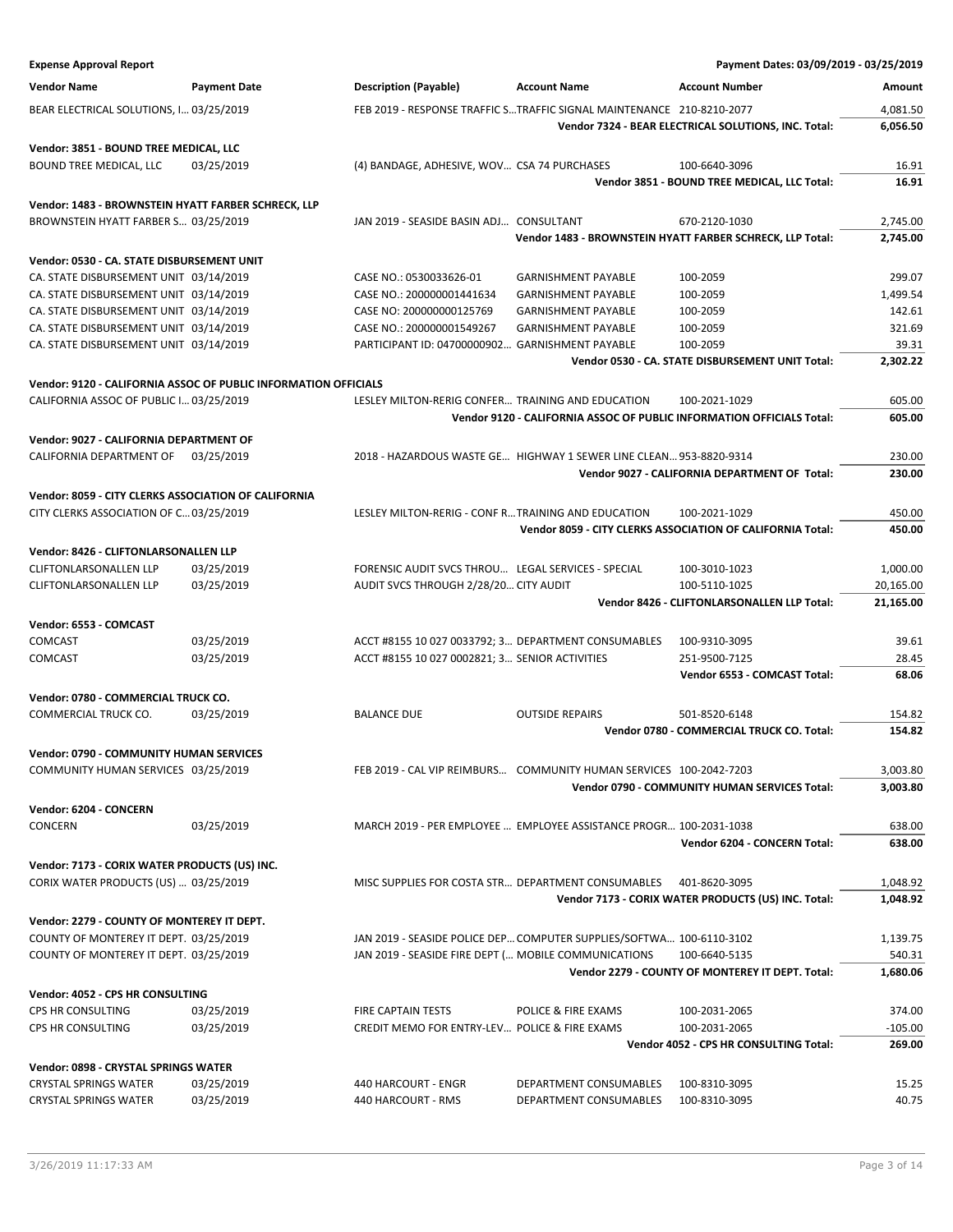| 5.00<br><b>CRYSTAL SPRINGS WATER</b><br>03/25/2019<br>440 HARCOURT - ENGR (LATE F DEPARTMENT CONSUMABLES<br>100-8310-3095<br>03/25/2019<br>440 HARCOURT - RMS (LATE FEE) DEPARTMENT CONSUMABLES<br>5.00<br><b>CRYSTAL SPRINGS WATER</b><br>100-8310-3095<br>5.00<br><b>CRYSTAL SPRINGS WATER</b><br>03/25/2019<br>656 BROADWAY AVE - (LATE FE DEPARTMENT CONSUMABLES<br>100-8310-3095<br>03/25/2019<br><b>CRYSTAL SPRINGS WATER</b><br>986 HILBY AVE<br>DEPARTMENT CONSUMABLES<br>100-9100-3095<br>31.00<br>03/25/2019<br><b>CRYSTAL SPRINGS WATER</b><br>1136 WHEELER ST.<br>DEPARTMENT CONSUMABLES<br>100-9100-3095<br>29.75<br>03/25/2019<br>40.50<br><b>CRYSTAL SPRINGS WATER</b><br>1148 WHEELER ST.<br>DEPARTMENT CONSUMABLES<br>100-9100-3095<br>03/25/2019<br>986 HILBY AVE.<br>DEPARTMENT CONSUMABLES<br>18.00<br><b>CRYSTAL SPRINGS WATER</b><br>100-9100-3095<br>5.00<br><b>CRYSTAL SPRINGS WATER</b><br>03/25/2019<br>1148 WHEELER ST.<br>DEPARTMENT CONSUMABLES<br>100-9100-3095<br>5.00<br>03/25/2019<br>1136 WHEELER ST.<br>DEPARTMENT CONSUMABLES<br><b>CRYSTAL SPRINGS WATER</b><br>100-9100-3095<br>Vendor 0898 - CRYSTAL SPRINGS WATER Total:<br>200.25<br>Vendor: 6231 - CSC OF SALINAS<br><b>CSC OF SALINAS</b><br>03/25/2019<br>(8) HYDRAULIC HOSE, (2) HOSE  VEHICLE PARTS<br>95.86<br>501-8520-6144<br>95.86<br>Vendor 6231 - CSC OF SALINAS Total:<br>Vendor: 6438 - CWEA<br><b>CWEA</b><br>03/25/2019<br>APPL FOR JOSE F. CARDONA - C DUES AND MEMBERSHIPS<br>951-8810-4122<br>358.00<br>Vendor 6438 - CWEA Total:<br>358.00<br>Vendor: 6727 - DATAPROSE, INC.<br>DATAPROSE, INC.<br>03/25/2019<br>FEB 2019 WATER BILLING<br><b>OUTSIDE PRINTING SERVICE</b><br>449.85<br>401-8610-2053<br>Vendor 6727 - DATAPROSE, INC. Total:<br>449.85<br>Vendor: 6818 - DE LAGE LANDEN<br>03/25/2019<br>MAR 2019 - SHARP / MXM904  COPIER SERVICES<br>518.35<br>DE LAGE LANDEN<br>100-5110-2044<br>518.35<br>Vendor 6818 - DE LAGE LANDEN Total:<br>Vendor: 0981 - DEL MAR FRENCH LAUNDRY, INC.<br>DEL MAR FRENCH LAUNDRY, IN 03/25/2019<br>RECREATION - 10 TABLE CLOTHSTEMPORARY CONTRACT SERVIC100-9100-2043<br>65.00<br>DEL MAR FRENCH LAUNDRY, IN 03/25/2019<br>RECREATION - 11 TABLE CLOTHSTEMPORARY CONTRACT SERVIC100-9100-2043<br>71.50<br>DEL MAR FRENCH LAUNDRY, IN 03/25/2019<br>149.50<br>RECREATION - 23 TABLE CLOTHSSENIOR ACTIVITIES<br>251-9500-7125<br>Vendor 0981 - DEL MAR FRENCH LAUNDRY, INC. Total:<br>286.00<br>Vendor: 0988 - DEL REY CAR WASH<br>03/25/2019<br>SEASIDE POLICE - (5) FULL SERV OTHER EXPENSE<br>100-6110-2078<br>90.00<br>DEL REY CAR WASH<br>90.00<br>Vendor 0988 - DEL REY CAR WASH Total:<br>Vendor: 1004 - DEPARTMENT OF JUSTICE<br>DEPARTMENT OF JUSTICE<br>03/25/2019<br>FEB 2019 - FINGERPRINT APPS<br>BACKGROUND INVESTIGATION 100-9310-1027<br>288.00<br>Vendor 1004 - DEPARTMENT OF JUSTICE Total:<br>288.00<br>Vendor: 8962 - DILLES GOVERNMENT FINANCE CONSULTING<br>DEC 2018 - FEB 2019 FINANCIALCONSULTANT<br>8,260.00<br>DILLES GOVERNMENT FINANCE 03/25/2019<br>100-5110-1030<br>Vendor 8962 - DILLES GOVERNMENT FINANCE CONSULTING Total:<br>8,260.00<br>Vendor: 5973 - DIVERSIFIED INSPECTIONS/INDEPENDENT<br>DIVERSIFIED INSPECTIONS/IND 03/25/2019<br>ANNUAL AERIAL LIFT SAFETY IN OUTSIDE REPAIRS<br>501-8520-6148<br>828.20<br>Vendor 5973 - DIVERSIFIED INSPECTIONS/INDEPENDENT Total:<br>828.20<br>Vendor: 6989 - DON GARL<br>03/25/2019<br>MUSIC FOR "SPRING FLING SOC SENIOR ACTIVITIES<br><b>DON GARL</b><br>251-9500-7125<br>400.00<br>Vendor 6989 - DON GARL Total:<br>400.00<br>Vendor: 7266 - E2 CONSULTING ENGINEERS, INC<br>E2 CONSULTING ENGINEERS, INC 03/25/2019<br>1/26/19 - 2/22/19 - CIP LIFT STA DEL MONTE LIFT STATION UPG 953-8820-9201<br>4,483.84<br>Vendor 7266 - E2 CONSULTING ENGINEERS, INC Total:<br>4,483.84<br>Vendor: 1152 - ENTENMANN-ROVIN COMPANY<br>(1) OFFICER OF THE YEAR DOME EMPLOYEE RECOGNITION<br>ENTENMANN-ROVIN COMPANY 03/25/2019<br>100-6110-1037<br>173.44<br><b>Vendor 1152 - ENTENMANN-ROVIN COMPANY Total:</b><br>173.44<br>Vendor: 3883 - FELIPE DE JESUS OLVERA<br>03/25/2019<br>8,800.00<br>FELIPE DE JESUS OLVERA<br>46 REMOVALS/1 TRIM - LGHTF SUBCONTRACTED WORK<br>100-8420-2073<br>Vendor 3883 - FELIPE DE JESUS OLVERA Total:<br>8,800.00<br>Vendor: 1224 - FIRST ALARM<br>03/25/2019<br>4/1/19 - 6/30/19 - 220 COE AVE. ALARM SERVICE<br><b>FIRST ALARM</b><br>100-9200-2070<br>515.07<br>03/25/2019<br>4/1/19 - 6/30/19 - 1136 WHEEL ALARM SERVICE<br><b>FIRST ALARM</b><br>100-9200-2070<br>191.61<br>Vendor 1224 - FIRST ALARM Total:<br>706.68 | <b>Vendor Name</b> | <b>Payment Date</b> | <b>Description (Payable)</b> | <b>Account Name</b> | <b>Account Number</b> | Amount |
|-------------------------------------------------------------------------------------------------------------------------------------------------------------------------------------------------------------------------------------------------------------------------------------------------------------------------------------------------------------------------------------------------------------------------------------------------------------------------------------------------------------------------------------------------------------------------------------------------------------------------------------------------------------------------------------------------------------------------------------------------------------------------------------------------------------------------------------------------------------------------------------------------------------------------------------------------------------------------------------------------------------------------------------------------------------------------------------------------------------------------------------------------------------------------------------------------------------------------------------------------------------------------------------------------------------------------------------------------------------------------------------------------------------------------------------------------------------------------------------------------------------------------------------------------------------------------------------------------------------------------------------------------------------------------------------------------------------------------------------------------------------------------------------------------------------------------------------------------------------------------------------------------------------------------------------------------------------------------------------------------------------------------------------------------------------------------------------------------------------------------------------------------------------------------------------------------------------------------------------------------------------------------------------------------------------------------------------------------------------------------------------------------------------------------------------------------------------------------------------------------------------------------------------------------------------------------------------------------------------------------------------------------------------------------------------------------------------------------------------------------------------------------------------------------------------------------------------------------------------------------------------------------------------------------------------------------------------------------------------------------------------------------------------------------------------------------------------------------------------------------------------------------------------------------------------------------------------------------------------------------------------------------------------------------------------------------------------------------------------------------------------------------------------------------------------------------------------------------------------------------------------------------------------------------------------------------------------------------------------------------------------------------------------------------------------------------------------------------------------------------------------------------------------------------------------------------------------------------------------------------------------------------------------------------------------------------------------------------------------------------------------------------------------------------------------------------------------------------------------------------------------------------------------------------------------------------------------------------------------------------------------------------------------------------------------------------------------------------------------------------------------------------------------------------------------------------------------------------------------------------------------------------------------------------------------------------------------------|--------------------|---------------------|------------------------------|---------------------|-----------------------|--------|
|                                                                                                                                                                                                                                                                                                                                                                                                                                                                                                                                                                                                                                                                                                                                                                                                                                                                                                                                                                                                                                                                                                                                                                                                                                                                                                                                                                                                                                                                                                                                                                                                                                                                                                                                                                                                                                                                                                                                                                                                                                                                                                                                                                                                                                                                                                                                                                                                                                                                                                                                                                                                                                                                                                                                                                                                                                                                                                                                                                                                                                                                                                                                                                                                                                                                                                                                                                                                                                                                                                                                                                                                                                                                                                                                                                                                                                                                                                                                                                                                                                                                                                                                                                                                                                                                                                                                                                                                                                                                                                                                                                                           |                    |                     |                              |                     |                       |        |
|                                                                                                                                                                                                                                                                                                                                                                                                                                                                                                                                                                                                                                                                                                                                                                                                                                                                                                                                                                                                                                                                                                                                                                                                                                                                                                                                                                                                                                                                                                                                                                                                                                                                                                                                                                                                                                                                                                                                                                                                                                                                                                                                                                                                                                                                                                                                                                                                                                                                                                                                                                                                                                                                                                                                                                                                                                                                                                                                                                                                                                                                                                                                                                                                                                                                                                                                                                                                                                                                                                                                                                                                                                                                                                                                                                                                                                                                                                                                                                                                                                                                                                                                                                                                                                                                                                                                                                                                                                                                                                                                                                                           |                    |                     |                              |                     |                       |        |
|                                                                                                                                                                                                                                                                                                                                                                                                                                                                                                                                                                                                                                                                                                                                                                                                                                                                                                                                                                                                                                                                                                                                                                                                                                                                                                                                                                                                                                                                                                                                                                                                                                                                                                                                                                                                                                                                                                                                                                                                                                                                                                                                                                                                                                                                                                                                                                                                                                                                                                                                                                                                                                                                                                                                                                                                                                                                                                                                                                                                                                                                                                                                                                                                                                                                                                                                                                                                                                                                                                                                                                                                                                                                                                                                                                                                                                                                                                                                                                                                                                                                                                                                                                                                                                                                                                                                                                                                                                                                                                                                                                                           |                    |                     |                              |                     |                       |        |
|                                                                                                                                                                                                                                                                                                                                                                                                                                                                                                                                                                                                                                                                                                                                                                                                                                                                                                                                                                                                                                                                                                                                                                                                                                                                                                                                                                                                                                                                                                                                                                                                                                                                                                                                                                                                                                                                                                                                                                                                                                                                                                                                                                                                                                                                                                                                                                                                                                                                                                                                                                                                                                                                                                                                                                                                                                                                                                                                                                                                                                                                                                                                                                                                                                                                                                                                                                                                                                                                                                                                                                                                                                                                                                                                                                                                                                                                                                                                                                                                                                                                                                                                                                                                                                                                                                                                                                                                                                                                                                                                                                                           |                    |                     |                              |                     |                       |        |
|                                                                                                                                                                                                                                                                                                                                                                                                                                                                                                                                                                                                                                                                                                                                                                                                                                                                                                                                                                                                                                                                                                                                                                                                                                                                                                                                                                                                                                                                                                                                                                                                                                                                                                                                                                                                                                                                                                                                                                                                                                                                                                                                                                                                                                                                                                                                                                                                                                                                                                                                                                                                                                                                                                                                                                                                                                                                                                                                                                                                                                                                                                                                                                                                                                                                                                                                                                                                                                                                                                                                                                                                                                                                                                                                                                                                                                                                                                                                                                                                                                                                                                                                                                                                                                                                                                                                                                                                                                                                                                                                                                                           |                    |                     |                              |                     |                       |        |
|                                                                                                                                                                                                                                                                                                                                                                                                                                                                                                                                                                                                                                                                                                                                                                                                                                                                                                                                                                                                                                                                                                                                                                                                                                                                                                                                                                                                                                                                                                                                                                                                                                                                                                                                                                                                                                                                                                                                                                                                                                                                                                                                                                                                                                                                                                                                                                                                                                                                                                                                                                                                                                                                                                                                                                                                                                                                                                                                                                                                                                                                                                                                                                                                                                                                                                                                                                                                                                                                                                                                                                                                                                                                                                                                                                                                                                                                                                                                                                                                                                                                                                                                                                                                                                                                                                                                                                                                                                                                                                                                                                                           |                    |                     |                              |                     |                       |        |
|                                                                                                                                                                                                                                                                                                                                                                                                                                                                                                                                                                                                                                                                                                                                                                                                                                                                                                                                                                                                                                                                                                                                                                                                                                                                                                                                                                                                                                                                                                                                                                                                                                                                                                                                                                                                                                                                                                                                                                                                                                                                                                                                                                                                                                                                                                                                                                                                                                                                                                                                                                                                                                                                                                                                                                                                                                                                                                                                                                                                                                                                                                                                                                                                                                                                                                                                                                                                                                                                                                                                                                                                                                                                                                                                                                                                                                                                                                                                                                                                                                                                                                                                                                                                                                                                                                                                                                                                                                                                                                                                                                                           |                    |                     |                              |                     |                       |        |
|                                                                                                                                                                                                                                                                                                                                                                                                                                                                                                                                                                                                                                                                                                                                                                                                                                                                                                                                                                                                                                                                                                                                                                                                                                                                                                                                                                                                                                                                                                                                                                                                                                                                                                                                                                                                                                                                                                                                                                                                                                                                                                                                                                                                                                                                                                                                                                                                                                                                                                                                                                                                                                                                                                                                                                                                                                                                                                                                                                                                                                                                                                                                                                                                                                                                                                                                                                                                                                                                                                                                                                                                                                                                                                                                                                                                                                                                                                                                                                                                                                                                                                                                                                                                                                                                                                                                                                                                                                                                                                                                                                                           |                    |                     |                              |                     |                       |        |
|                                                                                                                                                                                                                                                                                                                                                                                                                                                                                                                                                                                                                                                                                                                                                                                                                                                                                                                                                                                                                                                                                                                                                                                                                                                                                                                                                                                                                                                                                                                                                                                                                                                                                                                                                                                                                                                                                                                                                                                                                                                                                                                                                                                                                                                                                                                                                                                                                                                                                                                                                                                                                                                                                                                                                                                                                                                                                                                                                                                                                                                                                                                                                                                                                                                                                                                                                                                                                                                                                                                                                                                                                                                                                                                                                                                                                                                                                                                                                                                                                                                                                                                                                                                                                                                                                                                                                                                                                                                                                                                                                                                           |                    |                     |                              |                     |                       |        |
|                                                                                                                                                                                                                                                                                                                                                                                                                                                                                                                                                                                                                                                                                                                                                                                                                                                                                                                                                                                                                                                                                                                                                                                                                                                                                                                                                                                                                                                                                                                                                                                                                                                                                                                                                                                                                                                                                                                                                                                                                                                                                                                                                                                                                                                                                                                                                                                                                                                                                                                                                                                                                                                                                                                                                                                                                                                                                                                                                                                                                                                                                                                                                                                                                                                                                                                                                                                                                                                                                                                                                                                                                                                                                                                                                                                                                                                                                                                                                                                                                                                                                                                                                                                                                                                                                                                                                                                                                                                                                                                                                                                           |                    |                     |                              |                     |                       |        |
|                                                                                                                                                                                                                                                                                                                                                                                                                                                                                                                                                                                                                                                                                                                                                                                                                                                                                                                                                                                                                                                                                                                                                                                                                                                                                                                                                                                                                                                                                                                                                                                                                                                                                                                                                                                                                                                                                                                                                                                                                                                                                                                                                                                                                                                                                                                                                                                                                                                                                                                                                                                                                                                                                                                                                                                                                                                                                                                                                                                                                                                                                                                                                                                                                                                                                                                                                                                                                                                                                                                                                                                                                                                                                                                                                                                                                                                                                                                                                                                                                                                                                                                                                                                                                                                                                                                                                                                                                                                                                                                                                                                           |                    |                     |                              |                     |                       |        |
|                                                                                                                                                                                                                                                                                                                                                                                                                                                                                                                                                                                                                                                                                                                                                                                                                                                                                                                                                                                                                                                                                                                                                                                                                                                                                                                                                                                                                                                                                                                                                                                                                                                                                                                                                                                                                                                                                                                                                                                                                                                                                                                                                                                                                                                                                                                                                                                                                                                                                                                                                                                                                                                                                                                                                                                                                                                                                                                                                                                                                                                                                                                                                                                                                                                                                                                                                                                                                                                                                                                                                                                                                                                                                                                                                                                                                                                                                                                                                                                                                                                                                                                                                                                                                                                                                                                                                                                                                                                                                                                                                                                           |                    |                     |                              |                     |                       |        |
|                                                                                                                                                                                                                                                                                                                                                                                                                                                                                                                                                                                                                                                                                                                                                                                                                                                                                                                                                                                                                                                                                                                                                                                                                                                                                                                                                                                                                                                                                                                                                                                                                                                                                                                                                                                                                                                                                                                                                                                                                                                                                                                                                                                                                                                                                                                                                                                                                                                                                                                                                                                                                                                                                                                                                                                                                                                                                                                                                                                                                                                                                                                                                                                                                                                                                                                                                                                                                                                                                                                                                                                                                                                                                                                                                                                                                                                                                                                                                                                                                                                                                                                                                                                                                                                                                                                                                                                                                                                                                                                                                                                           |                    |                     |                              |                     |                       |        |
|                                                                                                                                                                                                                                                                                                                                                                                                                                                                                                                                                                                                                                                                                                                                                                                                                                                                                                                                                                                                                                                                                                                                                                                                                                                                                                                                                                                                                                                                                                                                                                                                                                                                                                                                                                                                                                                                                                                                                                                                                                                                                                                                                                                                                                                                                                                                                                                                                                                                                                                                                                                                                                                                                                                                                                                                                                                                                                                                                                                                                                                                                                                                                                                                                                                                                                                                                                                                                                                                                                                                                                                                                                                                                                                                                                                                                                                                                                                                                                                                                                                                                                                                                                                                                                                                                                                                                                                                                                                                                                                                                                                           |                    |                     |                              |                     |                       |        |
|                                                                                                                                                                                                                                                                                                                                                                                                                                                                                                                                                                                                                                                                                                                                                                                                                                                                                                                                                                                                                                                                                                                                                                                                                                                                                                                                                                                                                                                                                                                                                                                                                                                                                                                                                                                                                                                                                                                                                                                                                                                                                                                                                                                                                                                                                                                                                                                                                                                                                                                                                                                                                                                                                                                                                                                                                                                                                                                                                                                                                                                                                                                                                                                                                                                                                                                                                                                                                                                                                                                                                                                                                                                                                                                                                                                                                                                                                                                                                                                                                                                                                                                                                                                                                                                                                                                                                                                                                                                                                                                                                                                           |                    |                     |                              |                     |                       |        |
|                                                                                                                                                                                                                                                                                                                                                                                                                                                                                                                                                                                                                                                                                                                                                                                                                                                                                                                                                                                                                                                                                                                                                                                                                                                                                                                                                                                                                                                                                                                                                                                                                                                                                                                                                                                                                                                                                                                                                                                                                                                                                                                                                                                                                                                                                                                                                                                                                                                                                                                                                                                                                                                                                                                                                                                                                                                                                                                                                                                                                                                                                                                                                                                                                                                                                                                                                                                                                                                                                                                                                                                                                                                                                                                                                                                                                                                                                                                                                                                                                                                                                                                                                                                                                                                                                                                                                                                                                                                                                                                                                                                           |                    |                     |                              |                     |                       |        |
|                                                                                                                                                                                                                                                                                                                                                                                                                                                                                                                                                                                                                                                                                                                                                                                                                                                                                                                                                                                                                                                                                                                                                                                                                                                                                                                                                                                                                                                                                                                                                                                                                                                                                                                                                                                                                                                                                                                                                                                                                                                                                                                                                                                                                                                                                                                                                                                                                                                                                                                                                                                                                                                                                                                                                                                                                                                                                                                                                                                                                                                                                                                                                                                                                                                                                                                                                                                                                                                                                                                                                                                                                                                                                                                                                                                                                                                                                                                                                                                                                                                                                                                                                                                                                                                                                                                                                                                                                                                                                                                                                                                           |                    |                     |                              |                     |                       |        |
|                                                                                                                                                                                                                                                                                                                                                                                                                                                                                                                                                                                                                                                                                                                                                                                                                                                                                                                                                                                                                                                                                                                                                                                                                                                                                                                                                                                                                                                                                                                                                                                                                                                                                                                                                                                                                                                                                                                                                                                                                                                                                                                                                                                                                                                                                                                                                                                                                                                                                                                                                                                                                                                                                                                                                                                                                                                                                                                                                                                                                                                                                                                                                                                                                                                                                                                                                                                                                                                                                                                                                                                                                                                                                                                                                                                                                                                                                                                                                                                                                                                                                                                                                                                                                                                                                                                                                                                                                                                                                                                                                                                           |                    |                     |                              |                     |                       |        |
|                                                                                                                                                                                                                                                                                                                                                                                                                                                                                                                                                                                                                                                                                                                                                                                                                                                                                                                                                                                                                                                                                                                                                                                                                                                                                                                                                                                                                                                                                                                                                                                                                                                                                                                                                                                                                                                                                                                                                                                                                                                                                                                                                                                                                                                                                                                                                                                                                                                                                                                                                                                                                                                                                                                                                                                                                                                                                                                                                                                                                                                                                                                                                                                                                                                                                                                                                                                                                                                                                                                                                                                                                                                                                                                                                                                                                                                                                                                                                                                                                                                                                                                                                                                                                                                                                                                                                                                                                                                                                                                                                                                           |                    |                     |                              |                     |                       |        |
|                                                                                                                                                                                                                                                                                                                                                                                                                                                                                                                                                                                                                                                                                                                                                                                                                                                                                                                                                                                                                                                                                                                                                                                                                                                                                                                                                                                                                                                                                                                                                                                                                                                                                                                                                                                                                                                                                                                                                                                                                                                                                                                                                                                                                                                                                                                                                                                                                                                                                                                                                                                                                                                                                                                                                                                                                                                                                                                                                                                                                                                                                                                                                                                                                                                                                                                                                                                                                                                                                                                                                                                                                                                                                                                                                                                                                                                                                                                                                                                                                                                                                                                                                                                                                                                                                                                                                                                                                                                                                                                                                                                           |                    |                     |                              |                     |                       |        |
|                                                                                                                                                                                                                                                                                                                                                                                                                                                                                                                                                                                                                                                                                                                                                                                                                                                                                                                                                                                                                                                                                                                                                                                                                                                                                                                                                                                                                                                                                                                                                                                                                                                                                                                                                                                                                                                                                                                                                                                                                                                                                                                                                                                                                                                                                                                                                                                                                                                                                                                                                                                                                                                                                                                                                                                                                                                                                                                                                                                                                                                                                                                                                                                                                                                                                                                                                                                                                                                                                                                                                                                                                                                                                                                                                                                                                                                                                                                                                                                                                                                                                                                                                                                                                                                                                                                                                                                                                                                                                                                                                                                           |                    |                     |                              |                     |                       |        |
|                                                                                                                                                                                                                                                                                                                                                                                                                                                                                                                                                                                                                                                                                                                                                                                                                                                                                                                                                                                                                                                                                                                                                                                                                                                                                                                                                                                                                                                                                                                                                                                                                                                                                                                                                                                                                                                                                                                                                                                                                                                                                                                                                                                                                                                                                                                                                                                                                                                                                                                                                                                                                                                                                                                                                                                                                                                                                                                                                                                                                                                                                                                                                                                                                                                                                                                                                                                                                                                                                                                                                                                                                                                                                                                                                                                                                                                                                                                                                                                                                                                                                                                                                                                                                                                                                                                                                                                                                                                                                                                                                                                           |                    |                     |                              |                     |                       |        |
|                                                                                                                                                                                                                                                                                                                                                                                                                                                                                                                                                                                                                                                                                                                                                                                                                                                                                                                                                                                                                                                                                                                                                                                                                                                                                                                                                                                                                                                                                                                                                                                                                                                                                                                                                                                                                                                                                                                                                                                                                                                                                                                                                                                                                                                                                                                                                                                                                                                                                                                                                                                                                                                                                                                                                                                                                                                                                                                                                                                                                                                                                                                                                                                                                                                                                                                                                                                                                                                                                                                                                                                                                                                                                                                                                                                                                                                                                                                                                                                                                                                                                                                                                                                                                                                                                                                                                                                                                                                                                                                                                                                           |                    |                     |                              |                     |                       |        |
|                                                                                                                                                                                                                                                                                                                                                                                                                                                                                                                                                                                                                                                                                                                                                                                                                                                                                                                                                                                                                                                                                                                                                                                                                                                                                                                                                                                                                                                                                                                                                                                                                                                                                                                                                                                                                                                                                                                                                                                                                                                                                                                                                                                                                                                                                                                                                                                                                                                                                                                                                                                                                                                                                                                                                                                                                                                                                                                                                                                                                                                                                                                                                                                                                                                                                                                                                                                                                                                                                                                                                                                                                                                                                                                                                                                                                                                                                                                                                                                                                                                                                                                                                                                                                                                                                                                                                                                                                                                                                                                                                                                           |                    |                     |                              |                     |                       |        |
|                                                                                                                                                                                                                                                                                                                                                                                                                                                                                                                                                                                                                                                                                                                                                                                                                                                                                                                                                                                                                                                                                                                                                                                                                                                                                                                                                                                                                                                                                                                                                                                                                                                                                                                                                                                                                                                                                                                                                                                                                                                                                                                                                                                                                                                                                                                                                                                                                                                                                                                                                                                                                                                                                                                                                                                                                                                                                                                                                                                                                                                                                                                                                                                                                                                                                                                                                                                                                                                                                                                                                                                                                                                                                                                                                                                                                                                                                                                                                                                                                                                                                                                                                                                                                                                                                                                                                                                                                                                                                                                                                                                           |                    |                     |                              |                     |                       |        |
|                                                                                                                                                                                                                                                                                                                                                                                                                                                                                                                                                                                                                                                                                                                                                                                                                                                                                                                                                                                                                                                                                                                                                                                                                                                                                                                                                                                                                                                                                                                                                                                                                                                                                                                                                                                                                                                                                                                                                                                                                                                                                                                                                                                                                                                                                                                                                                                                                                                                                                                                                                                                                                                                                                                                                                                                                                                                                                                                                                                                                                                                                                                                                                                                                                                                                                                                                                                                                                                                                                                                                                                                                                                                                                                                                                                                                                                                                                                                                                                                                                                                                                                                                                                                                                                                                                                                                                                                                                                                                                                                                                                           |                    |                     |                              |                     |                       |        |
|                                                                                                                                                                                                                                                                                                                                                                                                                                                                                                                                                                                                                                                                                                                                                                                                                                                                                                                                                                                                                                                                                                                                                                                                                                                                                                                                                                                                                                                                                                                                                                                                                                                                                                                                                                                                                                                                                                                                                                                                                                                                                                                                                                                                                                                                                                                                                                                                                                                                                                                                                                                                                                                                                                                                                                                                                                                                                                                                                                                                                                                                                                                                                                                                                                                                                                                                                                                                                                                                                                                                                                                                                                                                                                                                                                                                                                                                                                                                                                                                                                                                                                                                                                                                                                                                                                                                                                                                                                                                                                                                                                                           |                    |                     |                              |                     |                       |        |
|                                                                                                                                                                                                                                                                                                                                                                                                                                                                                                                                                                                                                                                                                                                                                                                                                                                                                                                                                                                                                                                                                                                                                                                                                                                                                                                                                                                                                                                                                                                                                                                                                                                                                                                                                                                                                                                                                                                                                                                                                                                                                                                                                                                                                                                                                                                                                                                                                                                                                                                                                                                                                                                                                                                                                                                                                                                                                                                                                                                                                                                                                                                                                                                                                                                                                                                                                                                                                                                                                                                                                                                                                                                                                                                                                                                                                                                                                                                                                                                                                                                                                                                                                                                                                                                                                                                                                                                                                                                                                                                                                                                           |                    |                     |                              |                     |                       |        |
|                                                                                                                                                                                                                                                                                                                                                                                                                                                                                                                                                                                                                                                                                                                                                                                                                                                                                                                                                                                                                                                                                                                                                                                                                                                                                                                                                                                                                                                                                                                                                                                                                                                                                                                                                                                                                                                                                                                                                                                                                                                                                                                                                                                                                                                                                                                                                                                                                                                                                                                                                                                                                                                                                                                                                                                                                                                                                                                                                                                                                                                                                                                                                                                                                                                                                                                                                                                                                                                                                                                                                                                                                                                                                                                                                                                                                                                                                                                                                                                                                                                                                                                                                                                                                                                                                                                                                                                                                                                                                                                                                                                           |                    |                     |                              |                     |                       |        |
|                                                                                                                                                                                                                                                                                                                                                                                                                                                                                                                                                                                                                                                                                                                                                                                                                                                                                                                                                                                                                                                                                                                                                                                                                                                                                                                                                                                                                                                                                                                                                                                                                                                                                                                                                                                                                                                                                                                                                                                                                                                                                                                                                                                                                                                                                                                                                                                                                                                                                                                                                                                                                                                                                                                                                                                                                                                                                                                                                                                                                                                                                                                                                                                                                                                                                                                                                                                                                                                                                                                                                                                                                                                                                                                                                                                                                                                                                                                                                                                                                                                                                                                                                                                                                                                                                                                                                                                                                                                                                                                                                                                           |                    |                     |                              |                     |                       |        |
|                                                                                                                                                                                                                                                                                                                                                                                                                                                                                                                                                                                                                                                                                                                                                                                                                                                                                                                                                                                                                                                                                                                                                                                                                                                                                                                                                                                                                                                                                                                                                                                                                                                                                                                                                                                                                                                                                                                                                                                                                                                                                                                                                                                                                                                                                                                                                                                                                                                                                                                                                                                                                                                                                                                                                                                                                                                                                                                                                                                                                                                                                                                                                                                                                                                                                                                                                                                                                                                                                                                                                                                                                                                                                                                                                                                                                                                                                                                                                                                                                                                                                                                                                                                                                                                                                                                                                                                                                                                                                                                                                                                           |                    |                     |                              |                     |                       |        |
|                                                                                                                                                                                                                                                                                                                                                                                                                                                                                                                                                                                                                                                                                                                                                                                                                                                                                                                                                                                                                                                                                                                                                                                                                                                                                                                                                                                                                                                                                                                                                                                                                                                                                                                                                                                                                                                                                                                                                                                                                                                                                                                                                                                                                                                                                                                                                                                                                                                                                                                                                                                                                                                                                                                                                                                                                                                                                                                                                                                                                                                                                                                                                                                                                                                                                                                                                                                                                                                                                                                                                                                                                                                                                                                                                                                                                                                                                                                                                                                                                                                                                                                                                                                                                                                                                                                                                                                                                                                                                                                                                                                           |                    |                     |                              |                     |                       |        |
|                                                                                                                                                                                                                                                                                                                                                                                                                                                                                                                                                                                                                                                                                                                                                                                                                                                                                                                                                                                                                                                                                                                                                                                                                                                                                                                                                                                                                                                                                                                                                                                                                                                                                                                                                                                                                                                                                                                                                                                                                                                                                                                                                                                                                                                                                                                                                                                                                                                                                                                                                                                                                                                                                                                                                                                                                                                                                                                                                                                                                                                                                                                                                                                                                                                                                                                                                                                                                                                                                                                                                                                                                                                                                                                                                                                                                                                                                                                                                                                                                                                                                                                                                                                                                                                                                                                                                                                                                                                                                                                                                                                           |                    |                     |                              |                     |                       |        |
|                                                                                                                                                                                                                                                                                                                                                                                                                                                                                                                                                                                                                                                                                                                                                                                                                                                                                                                                                                                                                                                                                                                                                                                                                                                                                                                                                                                                                                                                                                                                                                                                                                                                                                                                                                                                                                                                                                                                                                                                                                                                                                                                                                                                                                                                                                                                                                                                                                                                                                                                                                                                                                                                                                                                                                                                                                                                                                                                                                                                                                                                                                                                                                                                                                                                                                                                                                                                                                                                                                                                                                                                                                                                                                                                                                                                                                                                                                                                                                                                                                                                                                                                                                                                                                                                                                                                                                                                                                                                                                                                                                                           |                    |                     |                              |                     |                       |        |
|                                                                                                                                                                                                                                                                                                                                                                                                                                                                                                                                                                                                                                                                                                                                                                                                                                                                                                                                                                                                                                                                                                                                                                                                                                                                                                                                                                                                                                                                                                                                                                                                                                                                                                                                                                                                                                                                                                                                                                                                                                                                                                                                                                                                                                                                                                                                                                                                                                                                                                                                                                                                                                                                                                                                                                                                                                                                                                                                                                                                                                                                                                                                                                                                                                                                                                                                                                                                                                                                                                                                                                                                                                                                                                                                                                                                                                                                                                                                                                                                                                                                                                                                                                                                                                                                                                                                                                                                                                                                                                                                                                                           |                    |                     |                              |                     |                       |        |
|                                                                                                                                                                                                                                                                                                                                                                                                                                                                                                                                                                                                                                                                                                                                                                                                                                                                                                                                                                                                                                                                                                                                                                                                                                                                                                                                                                                                                                                                                                                                                                                                                                                                                                                                                                                                                                                                                                                                                                                                                                                                                                                                                                                                                                                                                                                                                                                                                                                                                                                                                                                                                                                                                                                                                                                                                                                                                                                                                                                                                                                                                                                                                                                                                                                                                                                                                                                                                                                                                                                                                                                                                                                                                                                                                                                                                                                                                                                                                                                                                                                                                                                                                                                                                                                                                                                                                                                                                                                                                                                                                                                           |                    |                     |                              |                     |                       |        |
|                                                                                                                                                                                                                                                                                                                                                                                                                                                                                                                                                                                                                                                                                                                                                                                                                                                                                                                                                                                                                                                                                                                                                                                                                                                                                                                                                                                                                                                                                                                                                                                                                                                                                                                                                                                                                                                                                                                                                                                                                                                                                                                                                                                                                                                                                                                                                                                                                                                                                                                                                                                                                                                                                                                                                                                                                                                                                                                                                                                                                                                                                                                                                                                                                                                                                                                                                                                                                                                                                                                                                                                                                                                                                                                                                                                                                                                                                                                                                                                                                                                                                                                                                                                                                                                                                                                                                                                                                                                                                                                                                                                           |                    |                     |                              |                     |                       |        |
|                                                                                                                                                                                                                                                                                                                                                                                                                                                                                                                                                                                                                                                                                                                                                                                                                                                                                                                                                                                                                                                                                                                                                                                                                                                                                                                                                                                                                                                                                                                                                                                                                                                                                                                                                                                                                                                                                                                                                                                                                                                                                                                                                                                                                                                                                                                                                                                                                                                                                                                                                                                                                                                                                                                                                                                                                                                                                                                                                                                                                                                                                                                                                                                                                                                                                                                                                                                                                                                                                                                                                                                                                                                                                                                                                                                                                                                                                                                                                                                                                                                                                                                                                                                                                                                                                                                                                                                                                                                                                                                                                                                           |                    |                     |                              |                     |                       |        |
|                                                                                                                                                                                                                                                                                                                                                                                                                                                                                                                                                                                                                                                                                                                                                                                                                                                                                                                                                                                                                                                                                                                                                                                                                                                                                                                                                                                                                                                                                                                                                                                                                                                                                                                                                                                                                                                                                                                                                                                                                                                                                                                                                                                                                                                                                                                                                                                                                                                                                                                                                                                                                                                                                                                                                                                                                                                                                                                                                                                                                                                                                                                                                                                                                                                                                                                                                                                                                                                                                                                                                                                                                                                                                                                                                                                                                                                                                                                                                                                                                                                                                                                                                                                                                                                                                                                                                                                                                                                                                                                                                                                           |                    |                     |                              |                     |                       |        |
|                                                                                                                                                                                                                                                                                                                                                                                                                                                                                                                                                                                                                                                                                                                                                                                                                                                                                                                                                                                                                                                                                                                                                                                                                                                                                                                                                                                                                                                                                                                                                                                                                                                                                                                                                                                                                                                                                                                                                                                                                                                                                                                                                                                                                                                                                                                                                                                                                                                                                                                                                                                                                                                                                                                                                                                                                                                                                                                                                                                                                                                                                                                                                                                                                                                                                                                                                                                                                                                                                                                                                                                                                                                                                                                                                                                                                                                                                                                                                                                                                                                                                                                                                                                                                                                                                                                                                                                                                                                                                                                                                                                           |                    |                     |                              |                     |                       |        |
|                                                                                                                                                                                                                                                                                                                                                                                                                                                                                                                                                                                                                                                                                                                                                                                                                                                                                                                                                                                                                                                                                                                                                                                                                                                                                                                                                                                                                                                                                                                                                                                                                                                                                                                                                                                                                                                                                                                                                                                                                                                                                                                                                                                                                                                                                                                                                                                                                                                                                                                                                                                                                                                                                                                                                                                                                                                                                                                                                                                                                                                                                                                                                                                                                                                                                                                                                                                                                                                                                                                                                                                                                                                                                                                                                                                                                                                                                                                                                                                                                                                                                                                                                                                                                                                                                                                                                                                                                                                                                                                                                                                           |                    |                     |                              |                     |                       |        |
|                                                                                                                                                                                                                                                                                                                                                                                                                                                                                                                                                                                                                                                                                                                                                                                                                                                                                                                                                                                                                                                                                                                                                                                                                                                                                                                                                                                                                                                                                                                                                                                                                                                                                                                                                                                                                                                                                                                                                                                                                                                                                                                                                                                                                                                                                                                                                                                                                                                                                                                                                                                                                                                                                                                                                                                                                                                                                                                                                                                                                                                                                                                                                                                                                                                                                                                                                                                                                                                                                                                                                                                                                                                                                                                                                                                                                                                                                                                                                                                                                                                                                                                                                                                                                                                                                                                                                                                                                                                                                                                                                                                           |                    |                     |                              |                     |                       |        |
|                                                                                                                                                                                                                                                                                                                                                                                                                                                                                                                                                                                                                                                                                                                                                                                                                                                                                                                                                                                                                                                                                                                                                                                                                                                                                                                                                                                                                                                                                                                                                                                                                                                                                                                                                                                                                                                                                                                                                                                                                                                                                                                                                                                                                                                                                                                                                                                                                                                                                                                                                                                                                                                                                                                                                                                                                                                                                                                                                                                                                                                                                                                                                                                                                                                                                                                                                                                                                                                                                                                                                                                                                                                                                                                                                                                                                                                                                                                                                                                                                                                                                                                                                                                                                                                                                                                                                                                                                                                                                                                                                                                           |                    |                     |                              |                     |                       |        |
|                                                                                                                                                                                                                                                                                                                                                                                                                                                                                                                                                                                                                                                                                                                                                                                                                                                                                                                                                                                                                                                                                                                                                                                                                                                                                                                                                                                                                                                                                                                                                                                                                                                                                                                                                                                                                                                                                                                                                                                                                                                                                                                                                                                                                                                                                                                                                                                                                                                                                                                                                                                                                                                                                                                                                                                                                                                                                                                                                                                                                                                                                                                                                                                                                                                                                                                                                                                                                                                                                                                                                                                                                                                                                                                                                                                                                                                                                                                                                                                                                                                                                                                                                                                                                                                                                                                                                                                                                                                                                                                                                                                           |                    |                     |                              |                     |                       |        |
|                                                                                                                                                                                                                                                                                                                                                                                                                                                                                                                                                                                                                                                                                                                                                                                                                                                                                                                                                                                                                                                                                                                                                                                                                                                                                                                                                                                                                                                                                                                                                                                                                                                                                                                                                                                                                                                                                                                                                                                                                                                                                                                                                                                                                                                                                                                                                                                                                                                                                                                                                                                                                                                                                                                                                                                                                                                                                                                                                                                                                                                                                                                                                                                                                                                                                                                                                                                                                                                                                                                                                                                                                                                                                                                                                                                                                                                                                                                                                                                                                                                                                                                                                                                                                                                                                                                                                                                                                                                                                                                                                                                           |                    |                     |                              |                     |                       |        |
|                                                                                                                                                                                                                                                                                                                                                                                                                                                                                                                                                                                                                                                                                                                                                                                                                                                                                                                                                                                                                                                                                                                                                                                                                                                                                                                                                                                                                                                                                                                                                                                                                                                                                                                                                                                                                                                                                                                                                                                                                                                                                                                                                                                                                                                                                                                                                                                                                                                                                                                                                                                                                                                                                                                                                                                                                                                                                                                                                                                                                                                                                                                                                                                                                                                                                                                                                                                                                                                                                                                                                                                                                                                                                                                                                                                                                                                                                                                                                                                                                                                                                                                                                                                                                                                                                                                                                                                                                                                                                                                                                                                           |                    |                     |                              |                     |                       |        |
|                                                                                                                                                                                                                                                                                                                                                                                                                                                                                                                                                                                                                                                                                                                                                                                                                                                                                                                                                                                                                                                                                                                                                                                                                                                                                                                                                                                                                                                                                                                                                                                                                                                                                                                                                                                                                                                                                                                                                                                                                                                                                                                                                                                                                                                                                                                                                                                                                                                                                                                                                                                                                                                                                                                                                                                                                                                                                                                                                                                                                                                                                                                                                                                                                                                                                                                                                                                                                                                                                                                                                                                                                                                                                                                                                                                                                                                                                                                                                                                                                                                                                                                                                                                                                                                                                                                                                                                                                                                                                                                                                                                           |                    |                     |                              |                     |                       |        |
|                                                                                                                                                                                                                                                                                                                                                                                                                                                                                                                                                                                                                                                                                                                                                                                                                                                                                                                                                                                                                                                                                                                                                                                                                                                                                                                                                                                                                                                                                                                                                                                                                                                                                                                                                                                                                                                                                                                                                                                                                                                                                                                                                                                                                                                                                                                                                                                                                                                                                                                                                                                                                                                                                                                                                                                                                                                                                                                                                                                                                                                                                                                                                                                                                                                                                                                                                                                                                                                                                                                                                                                                                                                                                                                                                                                                                                                                                                                                                                                                                                                                                                                                                                                                                                                                                                                                                                                                                                                                                                                                                                                           |                    |                     |                              |                     |                       |        |
|                                                                                                                                                                                                                                                                                                                                                                                                                                                                                                                                                                                                                                                                                                                                                                                                                                                                                                                                                                                                                                                                                                                                                                                                                                                                                                                                                                                                                                                                                                                                                                                                                                                                                                                                                                                                                                                                                                                                                                                                                                                                                                                                                                                                                                                                                                                                                                                                                                                                                                                                                                                                                                                                                                                                                                                                                                                                                                                                                                                                                                                                                                                                                                                                                                                                                                                                                                                                                                                                                                                                                                                                                                                                                                                                                                                                                                                                                                                                                                                                                                                                                                                                                                                                                                                                                                                                                                                                                                                                                                                                                                                           |                    |                     |                              |                     |                       |        |
|                                                                                                                                                                                                                                                                                                                                                                                                                                                                                                                                                                                                                                                                                                                                                                                                                                                                                                                                                                                                                                                                                                                                                                                                                                                                                                                                                                                                                                                                                                                                                                                                                                                                                                                                                                                                                                                                                                                                                                                                                                                                                                                                                                                                                                                                                                                                                                                                                                                                                                                                                                                                                                                                                                                                                                                                                                                                                                                                                                                                                                                                                                                                                                                                                                                                                                                                                                                                                                                                                                                                                                                                                                                                                                                                                                                                                                                                                                                                                                                                                                                                                                                                                                                                                                                                                                                                                                                                                                                                                                                                                                                           |                    |                     |                              |                     |                       |        |
|                                                                                                                                                                                                                                                                                                                                                                                                                                                                                                                                                                                                                                                                                                                                                                                                                                                                                                                                                                                                                                                                                                                                                                                                                                                                                                                                                                                                                                                                                                                                                                                                                                                                                                                                                                                                                                                                                                                                                                                                                                                                                                                                                                                                                                                                                                                                                                                                                                                                                                                                                                                                                                                                                                                                                                                                                                                                                                                                                                                                                                                                                                                                                                                                                                                                                                                                                                                                                                                                                                                                                                                                                                                                                                                                                                                                                                                                                                                                                                                                                                                                                                                                                                                                                                                                                                                                                                                                                                                                                                                                                                                           |                    |                     |                              |                     |                       |        |
|                                                                                                                                                                                                                                                                                                                                                                                                                                                                                                                                                                                                                                                                                                                                                                                                                                                                                                                                                                                                                                                                                                                                                                                                                                                                                                                                                                                                                                                                                                                                                                                                                                                                                                                                                                                                                                                                                                                                                                                                                                                                                                                                                                                                                                                                                                                                                                                                                                                                                                                                                                                                                                                                                                                                                                                                                                                                                                                                                                                                                                                                                                                                                                                                                                                                                                                                                                                                                                                                                                                                                                                                                                                                                                                                                                                                                                                                                                                                                                                                                                                                                                                                                                                                                                                                                                                                                                                                                                                                                                                                                                                           |                    |                     |                              |                     |                       |        |
|                                                                                                                                                                                                                                                                                                                                                                                                                                                                                                                                                                                                                                                                                                                                                                                                                                                                                                                                                                                                                                                                                                                                                                                                                                                                                                                                                                                                                                                                                                                                                                                                                                                                                                                                                                                                                                                                                                                                                                                                                                                                                                                                                                                                                                                                                                                                                                                                                                                                                                                                                                                                                                                                                                                                                                                                                                                                                                                                                                                                                                                                                                                                                                                                                                                                                                                                                                                                                                                                                                                                                                                                                                                                                                                                                                                                                                                                                                                                                                                                                                                                                                                                                                                                                                                                                                                                                                                                                                                                                                                                                                                           |                    |                     |                              |                     |                       |        |
|                                                                                                                                                                                                                                                                                                                                                                                                                                                                                                                                                                                                                                                                                                                                                                                                                                                                                                                                                                                                                                                                                                                                                                                                                                                                                                                                                                                                                                                                                                                                                                                                                                                                                                                                                                                                                                                                                                                                                                                                                                                                                                                                                                                                                                                                                                                                                                                                                                                                                                                                                                                                                                                                                                                                                                                                                                                                                                                                                                                                                                                                                                                                                                                                                                                                                                                                                                                                                                                                                                                                                                                                                                                                                                                                                                                                                                                                                                                                                                                                                                                                                                                                                                                                                                                                                                                                                                                                                                                                                                                                                                                           |                    |                     |                              |                     |                       |        |
|                                                                                                                                                                                                                                                                                                                                                                                                                                                                                                                                                                                                                                                                                                                                                                                                                                                                                                                                                                                                                                                                                                                                                                                                                                                                                                                                                                                                                                                                                                                                                                                                                                                                                                                                                                                                                                                                                                                                                                                                                                                                                                                                                                                                                                                                                                                                                                                                                                                                                                                                                                                                                                                                                                                                                                                                                                                                                                                                                                                                                                                                                                                                                                                                                                                                                                                                                                                                                                                                                                                                                                                                                                                                                                                                                                                                                                                                                                                                                                                                                                                                                                                                                                                                                                                                                                                                                                                                                                                                                                                                                                                           |                    |                     |                              |                     |                       |        |
|                                                                                                                                                                                                                                                                                                                                                                                                                                                                                                                                                                                                                                                                                                                                                                                                                                                                                                                                                                                                                                                                                                                                                                                                                                                                                                                                                                                                                                                                                                                                                                                                                                                                                                                                                                                                                                                                                                                                                                                                                                                                                                                                                                                                                                                                                                                                                                                                                                                                                                                                                                                                                                                                                                                                                                                                                                                                                                                                                                                                                                                                                                                                                                                                                                                                                                                                                                                                                                                                                                                                                                                                                                                                                                                                                                                                                                                                                                                                                                                                                                                                                                                                                                                                                                                                                                                                                                                                                                                                                                                                                                                           |                    |                     |                              |                     |                       |        |
|                                                                                                                                                                                                                                                                                                                                                                                                                                                                                                                                                                                                                                                                                                                                                                                                                                                                                                                                                                                                                                                                                                                                                                                                                                                                                                                                                                                                                                                                                                                                                                                                                                                                                                                                                                                                                                                                                                                                                                                                                                                                                                                                                                                                                                                                                                                                                                                                                                                                                                                                                                                                                                                                                                                                                                                                                                                                                                                                                                                                                                                                                                                                                                                                                                                                                                                                                                                                                                                                                                                                                                                                                                                                                                                                                                                                                                                                                                                                                                                                                                                                                                                                                                                                                                                                                                                                                                                                                                                                                                                                                                                           |                    |                     |                              |                     |                       |        |
|                                                                                                                                                                                                                                                                                                                                                                                                                                                                                                                                                                                                                                                                                                                                                                                                                                                                                                                                                                                                                                                                                                                                                                                                                                                                                                                                                                                                                                                                                                                                                                                                                                                                                                                                                                                                                                                                                                                                                                                                                                                                                                                                                                                                                                                                                                                                                                                                                                                                                                                                                                                                                                                                                                                                                                                                                                                                                                                                                                                                                                                                                                                                                                                                                                                                                                                                                                                                                                                                                                                                                                                                                                                                                                                                                                                                                                                                                                                                                                                                                                                                                                                                                                                                                                                                                                                                                                                                                                                                                                                                                                                           |                    |                     |                              |                     |                       |        |
|                                                                                                                                                                                                                                                                                                                                                                                                                                                                                                                                                                                                                                                                                                                                                                                                                                                                                                                                                                                                                                                                                                                                                                                                                                                                                                                                                                                                                                                                                                                                                                                                                                                                                                                                                                                                                                                                                                                                                                                                                                                                                                                                                                                                                                                                                                                                                                                                                                                                                                                                                                                                                                                                                                                                                                                                                                                                                                                                                                                                                                                                                                                                                                                                                                                                                                                                                                                                                                                                                                                                                                                                                                                                                                                                                                                                                                                                                                                                                                                                                                                                                                                                                                                                                                                                                                                                                                                                                                                                                                                                                                                           |                    |                     |                              |                     |                       |        |
|                                                                                                                                                                                                                                                                                                                                                                                                                                                                                                                                                                                                                                                                                                                                                                                                                                                                                                                                                                                                                                                                                                                                                                                                                                                                                                                                                                                                                                                                                                                                                                                                                                                                                                                                                                                                                                                                                                                                                                                                                                                                                                                                                                                                                                                                                                                                                                                                                                                                                                                                                                                                                                                                                                                                                                                                                                                                                                                                                                                                                                                                                                                                                                                                                                                                                                                                                                                                                                                                                                                                                                                                                                                                                                                                                                                                                                                                                                                                                                                                                                                                                                                                                                                                                                                                                                                                                                                                                                                                                                                                                                                           |                    |                     |                              |                     |                       |        |
|                                                                                                                                                                                                                                                                                                                                                                                                                                                                                                                                                                                                                                                                                                                                                                                                                                                                                                                                                                                                                                                                                                                                                                                                                                                                                                                                                                                                                                                                                                                                                                                                                                                                                                                                                                                                                                                                                                                                                                                                                                                                                                                                                                                                                                                                                                                                                                                                                                                                                                                                                                                                                                                                                                                                                                                                                                                                                                                                                                                                                                                                                                                                                                                                                                                                                                                                                                                                                                                                                                                                                                                                                                                                                                                                                                                                                                                                                                                                                                                                                                                                                                                                                                                                                                                                                                                                                                                                                                                                                                                                                                                           |                    |                     |                              |                     |                       |        |
|                                                                                                                                                                                                                                                                                                                                                                                                                                                                                                                                                                                                                                                                                                                                                                                                                                                                                                                                                                                                                                                                                                                                                                                                                                                                                                                                                                                                                                                                                                                                                                                                                                                                                                                                                                                                                                                                                                                                                                                                                                                                                                                                                                                                                                                                                                                                                                                                                                                                                                                                                                                                                                                                                                                                                                                                                                                                                                                                                                                                                                                                                                                                                                                                                                                                                                                                                                                                                                                                                                                                                                                                                                                                                                                                                                                                                                                                                                                                                                                                                                                                                                                                                                                                                                                                                                                                                                                                                                                                                                                                                                                           |                    |                     |                              |                     |                       |        |
|                                                                                                                                                                                                                                                                                                                                                                                                                                                                                                                                                                                                                                                                                                                                                                                                                                                                                                                                                                                                                                                                                                                                                                                                                                                                                                                                                                                                                                                                                                                                                                                                                                                                                                                                                                                                                                                                                                                                                                                                                                                                                                                                                                                                                                                                                                                                                                                                                                                                                                                                                                                                                                                                                                                                                                                                                                                                                                                                                                                                                                                                                                                                                                                                                                                                                                                                                                                                                                                                                                                                                                                                                                                                                                                                                                                                                                                                                                                                                                                                                                                                                                                                                                                                                                                                                                                                                                                                                                                                                                                                                                                           |                    |                     |                              |                     |                       |        |
|                                                                                                                                                                                                                                                                                                                                                                                                                                                                                                                                                                                                                                                                                                                                                                                                                                                                                                                                                                                                                                                                                                                                                                                                                                                                                                                                                                                                                                                                                                                                                                                                                                                                                                                                                                                                                                                                                                                                                                                                                                                                                                                                                                                                                                                                                                                                                                                                                                                                                                                                                                                                                                                                                                                                                                                                                                                                                                                                                                                                                                                                                                                                                                                                                                                                                                                                                                                                                                                                                                                                                                                                                                                                                                                                                                                                                                                                                                                                                                                                                                                                                                                                                                                                                                                                                                                                                                                                                                                                                                                                                                                           |                    |                     |                              |                     |                       |        |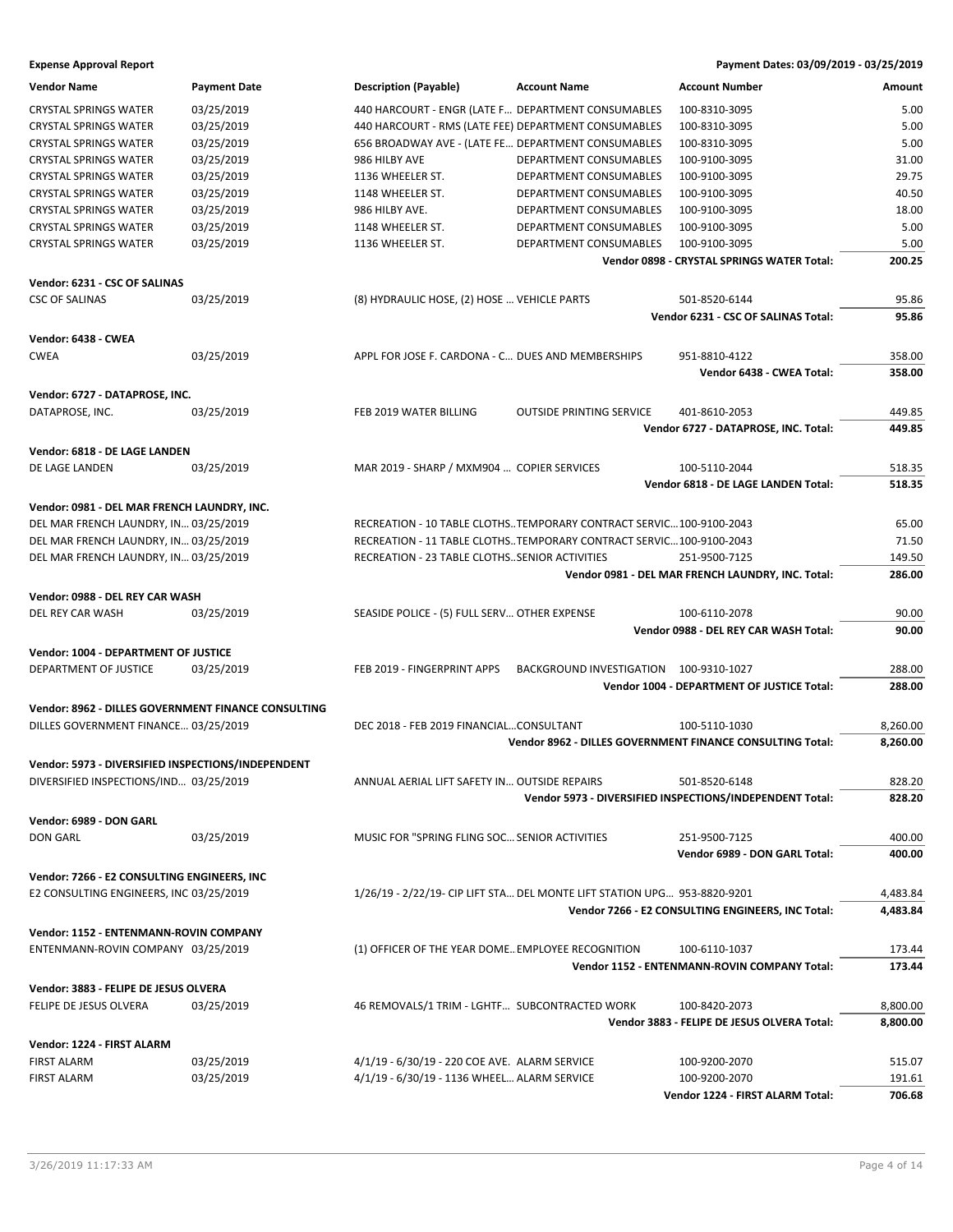| <b>Vendor Name</b>                              | <b>Payment Date</b> | <b>Description (Payable)</b>                                          | <b>Account Name</b>    | <b>Account Number</b>                                        | Amount    |
|-------------------------------------------------|---------------------|-----------------------------------------------------------------------|------------------------|--------------------------------------------------------------|-----------|
| Vendor: 7217 - FRANK J. CHRISTIE                |                     |                                                                       |                        |                                                              |           |
| FRANK J. CHRISTIE                               | 03/25/2019          | (2) VINYL LETTERING & LOGO O OUTSIDE REPAIRS                          |                        | 501-8520-6148                                                | 600.00    |
|                                                 |                     |                                                                       |                        | Vendor 7217 - FRANK J. CHRISTIE Total:                       | 600.00    |
|                                                 |                     |                                                                       |                        |                                                              |           |
| Vendor: 6224 - FRED D. HARDEE, JR.              |                     |                                                                       |                        |                                                              |           |
| FRED D. HARDEE, JR.                             | 03/25/2019          | MAR 2019 - BG INVEST / PRELIMBACKGROUND INVESTIGATION 100-6110-1027   |                        |                                                              | 1,930.00  |
|                                                 |                     |                                                                       |                        | Vendor 6224 - FRED D. HARDEE, JR. Total:                     | 1,930.00  |
| Vendor: 6306 - GAVILAN PEST CONTROL             |                     |                                                                       |                        |                                                              |           |
| <b>GAVILAN PEST CONTROL</b>                     | 03/25/2019          | 986 HILBY AVE - GENERAL PEST  TEMPORARY CONTRACT SERVIC 100-9200-2043 |                        |                                                              | 83.00     |
| <b>GAVILAN PEST CONTROL</b>                     | 03/25/2019          | 1136 WHEELER ST - GENERAL P SUBCONTRACTED WORK                        |                        | 100-9310-2073                                                | 83.00     |
|                                                 |                     |                                                                       |                        | Vendor 6306 - GAVILAN PEST CONTROL Total:                    | 166.00    |
| Vendor: 5198 - GOLDEN STATE PORTABLES           |                     |                                                                       |                        |                                                              |           |
| <b>GOLDEN STATE PORTABLES</b>                   | 03/25/2019          | FEB 2019 - 440 HARCOURT AVE.  EQUIPMENT RENTAL                        |                        | 100-8310-2087                                                | 487.54    |
| <b>GOLDEN STATE PORTABLES</b>                   | 03/25/2019          | FEB 2019 - 610 OLYMPIA AVE C EQUIPMENT RENTAL                         |                        | 100-8420-2087                                                | 120.36    |
|                                                 |                     |                                                                       |                        | Vendor 5198 - GOLDEN STATE PORTABLES Total:                  | 607.90    |
| Vendor: 1392 - GRANITE ROCK COMPANY             |                     |                                                                       |                        |                                                              |           |
| <b>GRANITE ROCK COMPANY</b>                     | 03/25/2019          | TICKET #635949 / 636298                                               | DEPARTMENT CONSUMABLES | 100-8420-3095                                                | 117.20    |
| <b>GRANITE ROCK COMPANY</b>                     | 03/25/2019          | <b>TICKET #635923</b>                                                 | DEPARTMENT CONSUMABLES | 210-8110-3095                                                | 119.66    |
| <b>GRANITE ROCK COMPANY</b>                     | 03/25/2019          | ASPHALT & AGGREGATE / TICK DEPARTMENT CONSUMABLES                     |                        | 210-8110-3095                                                | 504.87    |
| <b>GRANITE ROCK COMPANY</b>                     | 03/25/2019          | TICKET #637116 / 637644                                               | DEPARTMENT CONSUMABLES | 210-8110-3095                                                | 238.20    |
|                                                 |                     |                                                                       |                        | <b>Vendor 1392 - GRANITE ROCK COMPANY Total:</b>             | 979.93    |
|                                                 |                     |                                                                       |                        |                                                              |           |
| Vendor: 8154 - GREEN VALLEY LANDSCAPE, INC.     |                     |                                                                       |                        |                                                              |           |
| GREEN VALLEY LANDSCAPE, INC. 03/25/2019         |                     | (48) KEYSTONE LEGACY RETAIN DEPARTMENT CONSUMABLES                    |                        | 100-8420-3095                                                | 246.60    |
|                                                 |                     |                                                                       |                        | Vendor 8154 - GREEN VALLEY LANDSCAPE, INC. Total:            | 246.60    |
| Vendor: 3154 - GREEN VALLEY LANSCAPE INC.       |                     |                                                                       |                        |                                                              |           |
| GREEN VALLEY LANSCAPE INC.                      | 03/25/2019          | (1.5) TOPSOIL, PER YARD                                               | DEPARTMENT CONSUMABLES | 100-8420-3095                                                | 80.95     |
| GREEN VALLEY LANSCAPE INC.                      | 03/25/2019          | (1.5) TOPSOIL, PER YARD                                               | DEPARTMENT CONSUMABLES | 100-8420-3095                                                | 80.95     |
| GREEN VALLEY LANSCAPE INC.                      | 03/25/2019          | (2) TOPSOIL, PER YARD                                                 | DEPARTMENT CONSUMABLES | 100-8420-3095                                                | 107.94    |
|                                                 |                     |                                                                       |                        | Vendor 3154 - GREEN VALLEY LANSCAPE INC. Total:              | 269.84    |
| Vendor: 7611 - HAWK ENTERPRISE                  |                     |                                                                       |                        |                                                              |           |
| <b>HAWK ENTERPRISE</b>                          | 03/25/2019          | BOND RELEASE FOR PERMIT #6 ENCROACHMENT BONDS                         |                        | 601-2225                                                     | 1,000.00  |
|                                                 |                     |                                                                       |                        | Vendor 7611 - HAWK ENTERPRISE Total:                         | 1,000.00  |
| Vendor: 1494 - HD SUPPLY FACILITIES MAINTENANCE |                     |                                                                       |                        |                                                              |           |
| HD SUPPLY FACILITIES MAINTE 03/25/2019          |                     | (2) OCC SENSORS, (2) POWER P DEPARTMENT CONSUMABLES                   |                        | 100-8310-3095                                                | 197.37    |
| HD SUPPLY FACILITIES MAINTE 03/25/2019          |                     | (24) 42W TRIPLE CFL BULB                                              | DEPARTMENT CONSUMABLES | 100-8310-3095                                                | 257.75    |
| HD SUPPLY FACILITIES MAINTE 03/25/2019          |                     | (1) 1 GAL INFECTIOUS WASTE B JANITORIAL SUPPLIES                      |                        | 100-9200-3093                                                | 32.46     |
|                                                 |                     |                                                                       |                        | <b>Vendor 1494 - HD SUPPLY FACILITIES MAINTENANCE Total:</b> | 487.58    |
|                                                 |                     |                                                                       |                        |                                                              |           |
| Vendor: 1569 - HOPE SERVICES                    |                     |                                                                       |                        |                                                              |           |
| <b>HOPE SERVICES</b><br><b>HOPE SERVICES</b>    | 03/25/2019          | FEB 2019 - SEASIDE MAINTENA SUBCONTRACTED WORK                        |                        | 100-8420-2073                                                | 3,900.00  |
|                                                 | 03/25/2019          | FEB 2019 - SEASIDE MAINTENA SUBCONTRACTED WORK                        |                        | 103-8710-2073                                                | 710.18    |
|                                                 |                     |                                                                       |                        | Vendor 1569 - HOPE SERVICES Total:                           | 4,610.18  |
| Vendor: 4920 - ICMA RETIREMENT TRUST-457        |                     |                                                                       |                        |                                                              |           |
| ICMA RETIREMENT TRUST-457                       | 03/15/2019          | CARLIN ER CONT ADJ                                                    | DEFERRED COMP PAYABLE  | 100-2060                                                     | $-5.66$   |
| ICMA RETIREMENT TRUST-457                       | 03/15/2019          | <b>GARCIA ER CONT ADJ</b>                                             | DEFERRED COMP PAYABLE  | 100-2060                                                     | $-34.62$  |
| ICMA RETIREMENT TRUST-457                       | 03/15/2019          | <b>CONTRIBUTIONS</b>                                                  | DEFERRED COMP PAYABLE  | 100-2060                                                     | 318.48    |
| ICMA RETIREMENT TRUST-457                       | 03/15/2019          | <b>CONTRIBUTIONS</b>                                                  | DEFERRED COMP PAYABLE  | 100-2060                                                     | 384.11    |
| ICMA RETIREMENT TRUST-457                       | 03/15/2019          | <b>CONTRIBUTIONS</b>                                                  | DEFERRED COMP PAYABLE  | 100-2060                                                     | 645.07    |
| ICMA RETIREMENT TRUST-457                       | 03/15/2019          | <b>CONTRIBUTIONS</b>                                                  | DEFERRED COMP PAYABLE  | 100-2060                                                     | 578.25    |
| ICMA RETIREMENT TRUST-457                       | 03/15/2019          | <b>CONTRIBUTIONS</b>                                                  | DEFERRED COMP PAYABLE  | 100-2060                                                     | 968.47    |
| ICMA RETIREMENT TRUST-457                       | 03/15/2019          | <b>CONTRIBUTIONS</b>                                                  | DEFERRED COMP PAYABLE  | 100-2060                                                     | 1,314.59  |
| ICMA RETIREMENT TRUST-457                       | 03/15/2019          | <b>CONTRIBUTIONS</b>                                                  | DEFERRED COMP PAYABLE  | 100-2060                                                     | 5,410.75  |
| ICMA RETIREMENT TRUST-457                       | 03/15/2019          | <b>CONTRIBUTIONS</b>                                                  | DEFERRED COMP PAYABLE  | 100-2060                                                     | 28,508.40 |
| ICMA RETIREMENT TRUST-457                       | 03/15/2019          | <b>CONTRIBUTIONS</b>                                                  | DEFERRED COMP PAYABLE  | 100-2060                                                     | 325.00    |
| ICMA RETIREMENT TRUST-457                       | 03/15/2019          | <b>CONTRIBUTIONS</b>                                                  | DEFERRED COMP PAYABLE  | 100-2060                                                     | 62.46     |
| ICMA RETIREMENT TRUST-457                       | 03/15/2019          | <b>CONTRIBUTIONS</b>                                                  | DEFERRED COMP PAYABLE  | 103-2060                                                     | 12.02     |
| ICMA RETIREMENT TRUST-457                       | 03/15/2019          | <b>CONTRIBUTIONS</b>                                                  | DEFERRED COMP PAYABLE  | 103-2060                                                     | 9.33      |
| ICMA RETIREMENT TRUST-457                       | 03/15/2019          | <b>CONTRIBUTIONS</b>                                                  | DEFERRED COMP PAYABLE  | 113-2060                                                     | 9.95      |
| ICMA RETIREMENT TRUST-457                       | 03/15/2019          | <b>CONTRIBUTIONS</b>                                                  | DEFERRED COMP PAYABLE  | 113-2060                                                     | 62.45     |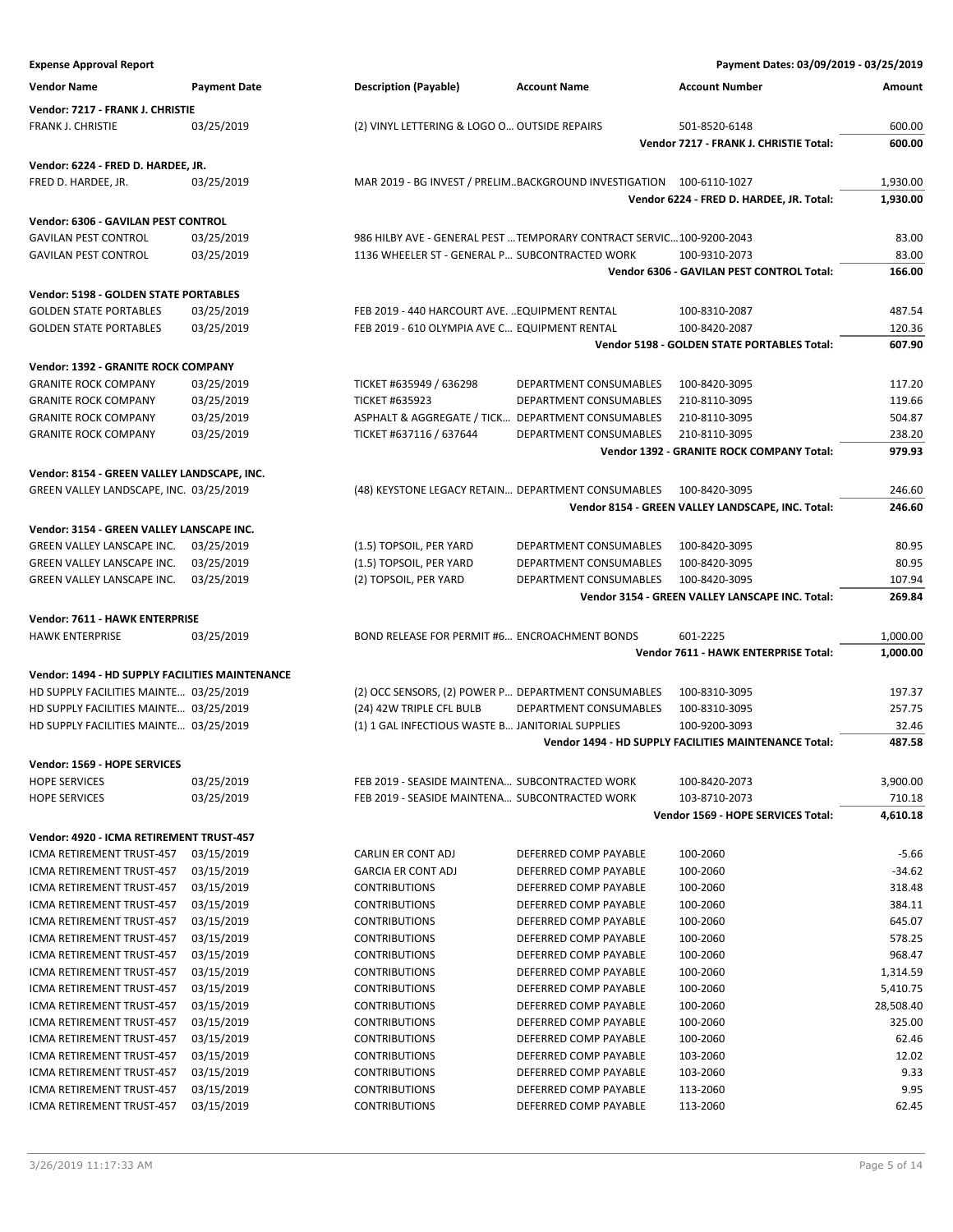| <b>Vendor Name</b>                                              | <b>Payment Date</b> | <b>Description (Payable)</b>                      | <b>Account Name</b>                                                  | <b>Account Number</b>                          | Amount    |
|-----------------------------------------------------------------|---------------------|---------------------------------------------------|----------------------------------------------------------------------|------------------------------------------------|-----------|
| ICMA RETIREMENT TRUST-457                                       | 03/15/2019          | <b>CONTRIBUTIONS</b>                              | DEFERRED COMP PAYABLE                                                | 113-2060                                       | 0.59      |
| ICMA RETIREMENT TRUST-457                                       | 03/15/2019          | <b>CONTRIBUTIONS</b>                              | DEFERRED COMP PAYABLE                                                | 113-2060                                       | 158.97    |
| ICMA RETIREMENT TRUST-457                                       | 03/15/2019          | <b>CONTRIBUTIONS</b>                              | DEFERRED COMP PAYABLE                                                | 200-2060                                       | 113.93    |
| ICMA RETIREMENT TRUST-457                                       | 03/15/2019          | <b>CONTRIBUTIONS</b>                              | DEFERRED COMP PAYABLE                                                | 210-2060                                       | 114.19    |
| ICMA RETIREMENT TRUST-457                                       | 03/15/2019          | <b>CONTRIBUTIONS</b>                              | DEFERRED COMP PAYABLE                                                | 210-2060                                       | 1.45      |
| ICMA RETIREMENT TRUST-457                                       | 03/15/2019          | <b>CONTRIBUTIONS</b>                              | DEFERRED COMP PAYABLE                                                | 210-2060                                       | 265.95    |
| ICMA RETIREMENT TRUST-457                                       | 03/15/2019          | <b>CONTRIBUTIONS</b>                              | DEFERRED COMP PAYABLE                                                | 210-2060                                       | 15.86     |
| ICMA RETIREMENT TRUST-457                                       | 03/15/2019          | <b>CONTRIBUTIONS</b>                              | DEFERRED COMP PAYABLE                                                | 271-2060                                       | 7.49      |
| ICMA RETIREMENT TRUST-457                                       | 03/15/2019          | <b>CONTRIBUTIONS</b>                              | DEFERRED COMP PAYABLE                                                | 271-2060                                       | 274.88    |
| ICMA RETIREMENT TRUST-457                                       | 03/15/2019          | <b>CONTRIBUTIONS</b>                              | DEFERRED COMP PAYABLE                                                | 271-2060                                       | 118.16    |
| ICMA RETIREMENT TRUST-457                                       | 03/15/2019          | <b>CONTRIBUTIONS</b>                              | DEFERRED COMP PAYABLE                                                | 271-2060                                       | 101.70    |
| ICMA RETIREMENT TRUST-457                                       | 03/15/2019          | <b>CONTRIBUTIONS</b>                              | DEFERRED COMP PAYABLE                                                | 271-2060                                       | 29.56     |
| ICMA RETIREMENT TRUST-457                                       | 03/15/2019          | <b>CONTRIBUTIONS</b>                              | DEFERRED COMP PAYABLE                                                | 401-2060                                       | 558.93    |
| ICMA RETIREMENT TRUST-457                                       | 03/15/2019          | <b>CONTRIBUTIONS</b>                              | DEFERRED COMP PAYABLE                                                | 401-2060                                       | 30.93     |
| ICMA RETIREMENT TRUST-457                                       | 03/15/2019          | <b>CONTRIBUTIONS</b>                              | DEFERRED COMP PAYABLE                                                | 501-2060                                       | 168.83    |
| ICMA RETIREMENT TRUST-457                                       | 03/15/2019          | <b>CONTRIBUTIONS</b>                              | DEFERRED COMP PAYABLE                                                | 501-2060                                       | 65.24     |
| ICMA RETIREMENT TRUST-457                                       | 03/15/2019          | <b>CONTRIBUTIONS</b>                              | DEFERRED COMP PAYABLE                                                | 501-2060                                       | 57.10     |
| ICMA RETIREMENT TRUST-457                                       | 03/15/2019          | <b>CONTRIBUTIONS</b>                              | DEFERRED COMP PAYABLE                                                | 503-2060                                       | 313.82    |
| ICMA RETIREMENT TRUST-457                                       | 03/15/2019          | <b>CONTRIBUTIONS</b>                              | DEFERRED COMP PAYABLE                                                | 503-2060                                       | 373.85    |
| ICMA RETIREMENT TRUST-457                                       | 03/15/2019          | <b>CONTRIBUTIONS</b>                              | DEFERRED COMP PAYABLE                                                | 951-2060                                       | 36.07     |
| ICMA RETIREMENT TRUST-457                                       | 03/15/2019          | <b>CONTRIBUTIONS</b>                              | DEFERRED COMP PAYABLE                                                | 951-2060                                       | 289.43    |
| ICMA RETIREMENT TRUST-457                                       | 03/15/2019          | <b>CONTRIBUTIONS</b>                              | DEFERRED COMP PAYABLE                                                | 951-2060                                       | 59.77     |
| ICMA RETIREMENT TRUST-457                                       | 03/15/2019          | <b>CONTRIBUTIONS</b>                              | DEFERRED COMP PAYABLE                                                | 953-2060                                       | 9.84      |
|                                                                 |                     |                                                   |                                                                      | Vendor 4920 - ICMA RETIREMENT TRUST-457 Total: | 41,735.59 |
|                                                                 |                     |                                                   |                                                                      |                                                |           |
| Vendor: 8332 - IVY SIMPSON                                      |                     |                                                   |                                                                      |                                                |           |
| <b>IVY SIMPSON</b>                                              | 03/25/2019          | WEEKLY INTERIOR PLANT SVC -  SUBCONTRACTED WORK   |                                                                      | 100-8310-2073                                  | 210.00    |
|                                                                 |                     |                                                   |                                                                      | Vendor 8332 - IVY SIMPSON Total:               | 210.00    |
| Vendor: 9118 - JAAFAR KVENILD                                   |                     |                                                   |                                                                      |                                                |           |
| JAAFAR KVENILD                                                  | 03/12/2019          |                                                   | PORTAL PROJECT - FIRST PRIZE COMMUNITY EVENT SUPPORT                 | 100-1010-7165                                  | 1,500.00  |
|                                                                 |                     |                                                   |                                                                      | Vendor 9118 - JAAFAR KVENILD Total:            | 1,500.00  |
| Vendor: 7065 - JAN ROEHL CONSULTING                             |                     |                                                   |                                                                      |                                                |           |
| JAN ROEHL CONSULTING                                            | 03/25/2019          | FEB 2019 - CAL VIP EVALUATIONJAN ROEHL CONSULTING |                                                                      | 100-2042-1039                                  | 1,721.25  |
|                                                                 |                     |                                                   |                                                                      | Vendor 7065 - JAN ROEHL CONSULTING Total:      | 1,721.25  |
| Vendor: 8022 - JEFF K. BILLS                                    |                     |                                                   |                                                                      |                                                |           |
| JEFF K. BILLS                                                   | 03/25/2019          | (2) SUREHIRE ASSESSMENTS                          | BACKGROUND INVESTIGATION                                             | 100-6110-1027                                  | 800.00    |
|                                                                 |                     |                                                   |                                                                      | Vendor 8022 - JEFF K. BILLS Total:             | 800.00    |
|                                                                 |                     |                                                   |                                                                      |                                                |           |
| Vendor: 6685 - JONES & MAYER                                    |                     |                                                   |                                                                      |                                                |           |
| <b>JONES &amp; MAYER</b>                                        | 03/25/2019          | SEASIDE PD - MJM                                  | LEGAL SERVICES - SPECIAL                                             | 100-3010-1023                                  | 45.00     |
|                                                                 |                     |                                                   |                                                                      | Vendor 6685 - JONES & MAYER Total:             | 45.00     |
| Vendor: 4253 - JUSTIN HILL                                      |                     |                                                   |                                                                      |                                                |           |
| <b>JUSTIN HILL</b>                                              | 03/25/2019          |                                                   | ANNUAL INSPECTION OF APPA TEMPORARY CONTRACT SERVIC100-6640-2043     |                                                | 700.00    |
| <b>JUSTIN HILL</b>                                              | 03/25/2019          |                                                   | LABOR / SUPPLIES FOR 2/16/20 TEMPORARY CONTRACT SERVIC 100-6640-2043 |                                                | 1,871.15  |
|                                                                 |                     |                                                   |                                                                      | Vendor 4253 - JUSTIN HILL Total:               | 2,571.15  |
| Vendor: 6162 - KNORR SYSTEMS, INC.                              |                     |                                                   |                                                                      |                                                |           |
| KNORR SYSTEMS, INC.                                             | 03/25/2019          | TROUBLESHOOT US FILTER AU  SUBCONTRACTED WORK     |                                                                      | 100-8310-2073                                  | 362.00    |
| KNORR SYSTEMS, INC.                                             | 03/25/2019          | (250) MURIATIC ACID-MINI BULK CHEMICALS           |                                                                      | 100-8310-3099                                  | 1,212.56  |
| KNORR SYSTEMS, INC.                                             | 03/25/2019          | (2) MANWAY GASKET, CHANNELCHEMICALS               |                                                                      | 100-8310-3099                                  | 130.38    |
|                                                                 |                     |                                                   |                                                                      | Vendor 6162 - KNORR SYSTEMS, INC. Total:       | 1,704.94  |
|                                                                 |                     |                                                   |                                                                      |                                                |           |
| Vendor: 0213 - LANGUAGE LINE SERVICES<br>LANGUAGE LINE SERVICES | 03/25/2019          | FEB 2019 - OVER-THE-PHONE I TELEPHONE             |                                                                      | 100-6110-5132                                  | 29.95     |
|                                                                 |                     |                                                   |                                                                      | Vendor 0213 - LANGUAGE LINE SERVICES Total:    | 29.95     |
|                                                                 |                     |                                                   |                                                                      |                                                |           |
| Vendor: 1924 - LEAGUE OF CAL. CITIES                            |                     |                                                   |                                                                      |                                                |           |
| LEAGUE OF CAL. CITIES                                           | 03/25/2019          |                                                   | 2019 - MEMBERSHIP DUES FOR LEAGUE OF CALIFORNIA CITIES               | 100-1010-7161                                  | 150.00    |
| LEAGUE OF CAL. CITIES                                           | 03/25/2019          |                                                   | MAYOR IAN OGLESBY - 2019 M LEAGUE OF CALIFORNIA CITIES               | 100-1010-7161                                  | 45.00     |
|                                                                 |                     |                                                   |                                                                      | Vendor 1924 - LEAGUE OF CAL. CITIES Total:     | 195.00    |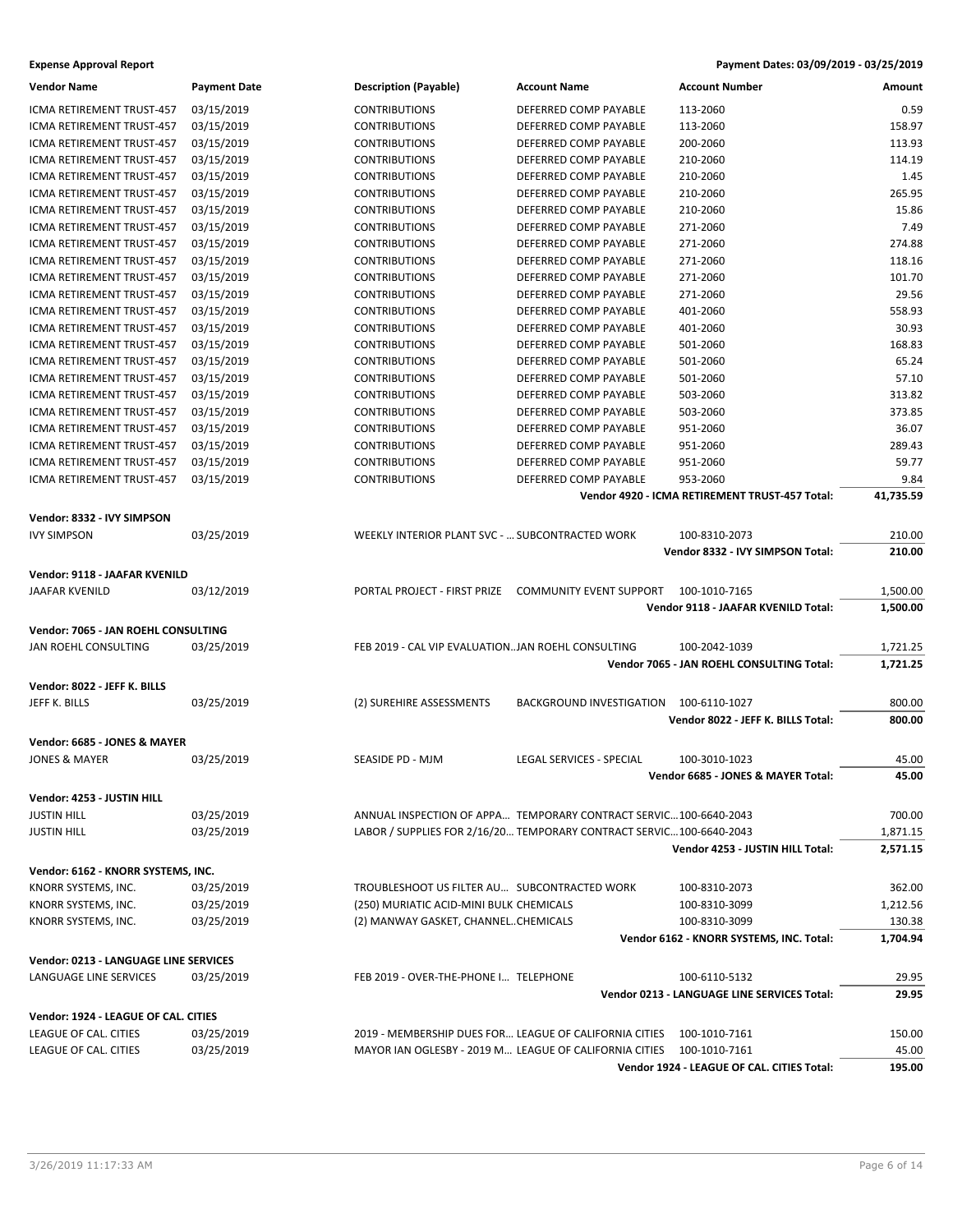| <b>Expense Approval Report</b>                   |                                                       |                                                                  |                                                                     | Payment Dates: 03/09/2019 - 03/25/2019                      |           |
|--------------------------------------------------|-------------------------------------------------------|------------------------------------------------------------------|---------------------------------------------------------------------|-------------------------------------------------------------|-----------|
| <b>Vendor Name</b>                               | <b>Payment Date</b>                                   | <b>Description (Payable)</b>                                     | <b>Account Name</b>                                                 | <b>Account Number</b>                                       | Amount    |
| Vendor: 2065 - MAHONEY & ASSOCIATES              |                                                       |                                                                  |                                                                     |                                                             |           |
| <b>MAHONEY &amp; ASSOCIATES</b>                  | 03/25/2019                                            | CONSULTING SVCS/EXPENSES -  CONSULTANT                           |                                                                     | 100-5110-1030                                               | 4,682.63  |
|                                                  |                                                       |                                                                  |                                                                     | Vendor 2065 - MAHONEY & ASSOCIATES Total:                   | 4,682.63  |
|                                                  |                                                       |                                                                  |                                                                     |                                                             |           |
|                                                  | Vendor: 2152 - METROPOLITAN TRANSPORTATION COMMISSION |                                                                  |                                                                     |                                                             |           |
| METROPOLITAN TRANSPORTAT 03/25/2019              |                                                       |                                                                  | 5/1/19 - 4/30/20 - ANNUAL SU PAVEMENT MANAGEMENT PRO210-8210-9571   |                                                             | 2,000.00  |
|                                                  |                                                       |                                                                  |                                                                     | Vendor 2152 - METROPOLITAN TRANSPORTATION COMMISSION Total: | 2,000.00  |
| Vendor: 2781 - MIRIAM WILSON                     |                                                       |                                                                  |                                                                     |                                                             |           |
| <b>MIRIAM WILSON</b>                             | 03/25/2019                                            | FEB 2019 - MIGRATORY BIRD C SUBCONTRACTED WORK                   |                                                                     | 100-8420-2073                                               | 500.00    |
|                                                  |                                                       |                                                                  |                                                                     | Vendor 2781 - MIRIAM WILSON Total:                          | 500.00    |
| Vendor: 2184 - MISSION LINEN SERVICE             |                                                       |                                                                  |                                                                     |                                                             |           |
| <b>MISSION LINEN SERVICE</b>                     | 03/25/2019                                            | SEASIDE FIRE DEPT / 02/28/2019 UNIFORM SERVICE/LAUNDRY           |                                                                     | 100-6640-2049                                               | 97.29     |
| <b>MISSION LINEN SERVICE</b>                     | 03/25/2019                                            | SEASIDE FIRE DEPT / 03/07/2019 UNIFORM SERVICE/LAUNDRY           |                                                                     | 100-6640-2049                                               | 82.21     |
| <b>MISSION LINEN SERVICE</b>                     | 03/25/2019                                            | SEASIDE FIRE DEPT / 03/14/2019 UNIFORM SERVICE/LAUNDRY           |                                                                     | 100-6640-2049                                               | 82.21     |
|                                                  |                                                       |                                                                  |                                                                     | Vendor 2184 - MISSION LINEN SERVICE Total:                  | 261.71    |
|                                                  |                                                       |                                                                  |                                                                     |                                                             |           |
| Vendor: 2186 - MISSION UNIFORM SERVICE           |                                                       |                                                                  |                                                                     |                                                             |           |
| <b>MISSION UNIFORM SERVICE</b>                   | 03/25/2019                                            | RECREATION - UNIFORM SVC 3 UNIFORM SERVICE/LAUNDRY               |                                                                     | 100-9105-2049                                               | 113.60    |
| MISSION UNIFORM SERVICE                          | 03/25/2019                                            | RECREATION - UNIFORM SVC 3 UNIFORM SERVICE/LAUNDRY               |                                                                     | 100-9105-2049                                               | 113.60    |
|                                                  |                                                       |                                                                  |                                                                     | Vendor 2186 - MISSION UNIFORM SERVICE Total:                | 227.20    |
| Vendor: 2223 - MONTEREY BAY ENGINEERS            |                                                       |                                                                  |                                                                     |                                                             |           |
| <b>MONTEREY BAY ENGINEERS</b>                    | 03/25/2019                                            | SURVEY OF WHEELER TENNIS C CONSULTANT                            |                                                                     | 100-8910-1030                                               | 4,436.50  |
|                                                  |                                                       |                                                                  |                                                                     | Vendor 2223 - MONTEREY BAY ENGINEERS Total:                 | 4,436.50  |
| Vendor: 5543 - MONTEREY BAY URGENT               |                                                       |                                                                  |                                                                     |                                                             |           |
| <b>MONTEREY BAY URGENT</b>                       | 03/25/2019                                            | RECREATION PRE-EMPLOYMENT SUBCONTRACTED WORK                     |                                                                     | 100-9100-2073                                               | 25.00     |
| MONTEREY BAY URGENT                              | 03/25/2019                                            | RECREATION PRE-EMPLOYMENT SUBCONTRACTED WORK                     |                                                                     | 100-9100-2073                                               | 25.00     |
| <b>MONTEREY BAY URGENT</b>                       | 03/25/2019                                            | RECREATION PRE-EMPLOYMENT SUBCONTRACTED WORK                     |                                                                     | 100-9100-2073                                               | 25.00     |
| <b>MONTEREY BAY URGENT</b>                       | 03/25/2019                                            | RECREATION PRE-EMPLOYMENT SUBCONTRACTED WORK                     |                                                                     | 100-9100-2073                                               | 25.00     |
| <b>MONTEREY BAY URGENT</b>                       | 03/25/2019                                            | RECREATION PRE-EMPLOYMENT SUBCONTRACTED WORK                     |                                                                     | 100-9100-2073                                               | 25.00     |
| <b>MONTEREY BAY URGENT</b>                       | 03/25/2019                                            | RECREATION PRE-EMPLOYMENT SUBCONTRACTED WORK                     |                                                                     | 100-9100-2073                                               | 25.00     |
| <b>MONTEREY BAY URGENT</b>                       | 03/25/2019                                            | RANDOM TESTING                                                   | SUBCONTRACTED WORK                                                  | 951-8820-2073                                               | 100.00    |
|                                                  |                                                       |                                                                  |                                                                     | Vendor 5543 - MONTEREY BAY URGENT Total:                    | 250.00    |
|                                                  |                                                       |                                                                  |                                                                     |                                                             |           |
| <b>Vendor: 2205 - MONTEREY COUNTY CONVENTION</b> |                                                       |                                                                  |                                                                     |                                                             |           |
| MONTEREY COUNTY CONVENT 03/25/2019               |                                                       | JAN 2019 TID - CITY OF SEASIDE TID ASSESSMENT                    |                                                                     | 100-2010                                                    | 15,967.71 |
|                                                  |                                                       |                                                                  |                                                                     | <b>Vendor 2205 - MONTEREY COUNTY CONVENTION Total:</b>      | 15,967.71 |
| Vendor: 2295 - MONTEREY COUNTY PETROLEUM         |                                                       |                                                                  |                                                                     |                                                             |           |
| MONTEREY COUNTY PETROLE 03/25/2019               |                                                       | 400 GALLONS DIESEL NO. 2 ON  VEHICLE FUEL                        |                                                                     | 501-8520-6145                                               | 1,296.94  |
| MONTEREY COUNTY PETROLE 03/25/2019               |                                                       | 810 GALLONS UNLEADED REG  VEHICLE FUEL                           |                                                                     | 501-8520-6145                                               | 2,375.70  |
|                                                  |                                                       |                                                                  |                                                                     | Vendor 2295 - MONTEREY COUNTY PETROLEUM Total:              | 3,672.64  |
| Vendor: 6088 - MONTEREY FIRE EXTINGUISHER, INC.  |                                                       |                                                                  |                                                                     |                                                             |           |
| MONTEREY FIRE EXTINGUISHER,03/25/2019            |                                                       | (2) 5# CO2, (2) 20# ABC                                          | TEMPORARY CONTRACT SERVIC100-6640-2043                              |                                                             | 764.75    |
|                                                  |                                                       |                                                                  |                                                                     | Vendor 6088 - MONTEREY FIRE EXTINGUISHER, INC. Total:       | 764.75    |
|                                                  |                                                       |                                                                  |                                                                     |                                                             |           |
| Vendor: 2338 - MONTEREY PENINSULA WATER          |                                                       |                                                                  |                                                                     |                                                             |           |
| MONTEREY PENINSULA WATER 03/25/2019              |                                                       | 1/28/19 - 2/28/19 - SEASIDE M A/P MPWMD SURCHARGE                |                                                                     | 401-2002                                                    | 3,370.26  |
|                                                  |                                                       |                                                                  |                                                                     | Vendor 2338 - MONTEREY PENINSULA WATER Total:               | 3,370.26  |
| Vendor: 2342 - MONTEREY REGIONAL WASTE           |                                                       |                                                                  |                                                                     |                                                             |           |
| MONTEREY REGIONAL WASTE 03/25/2019               |                                                       | SCALES FEB19 058                                                 | REFUSE DISPOSAL                                                     | 951-8820-2068                                               | 130.98    |
|                                                  |                                                       |                                                                  |                                                                     | Vendor 2342 - MONTEREY REGIONAL WASTE Total:                | 130.98    |
| Vendor: 6761 - MONTEREY SIGNS                    |                                                       |                                                                  |                                                                     |                                                             |           |
| <b>MONTEREY SIGNS</b>                            | 03/25/2019                                            | (50) "DOGS ON LEASH" SIGNS                                       | DEPARTMENT CONSUMABLES                                              | 100-8420-3095                                               | 3,359.44  |
|                                                  |                                                       |                                                                  |                                                                     | Vendor 6761 - MONTEREY SIGNS Total:                         | 3,359.44  |
|                                                  |                                                       |                                                                  |                                                                     |                                                             |           |
| Vendor: 8892 - NCI AFFILIATES, INC.              |                                                       |                                                                  |                                                                     |                                                             |           |
| NCI AFFILIATES, INC.                             | 03/25/2019                                            | JAN 2019 - CREW PROVIDED G SUBCONTRACTED WORK (MEA 210-8420-2093 |                                                                     |                                                             | 981.00    |
|                                                  |                                                       |                                                                  |                                                                     | Vendor 8892 - NCI AFFILIATES, INC. Total:                   | 981.00    |
| Vendor: 8718 - NEW ANNUVIA COMPANY, LLC          |                                                       |                                                                  |                                                                     |                                                             |           |
| NEW ANNUVIA COMPANY, LLC 03/25/2019              |                                                       |                                                                  | (1) CHARGE -PAK AND 2 ELECT CSA74 APPROVED MEDICAL SU 100-6120-3096 |                                                             | 137.66    |
|                                                  |                                                       |                                                                  |                                                                     | Vendor 8718 - NEW ANNUVIA COMPANY, LLC Total:               | 137.66    |
|                                                  |                                                       |                                                                  |                                                                     |                                                             |           |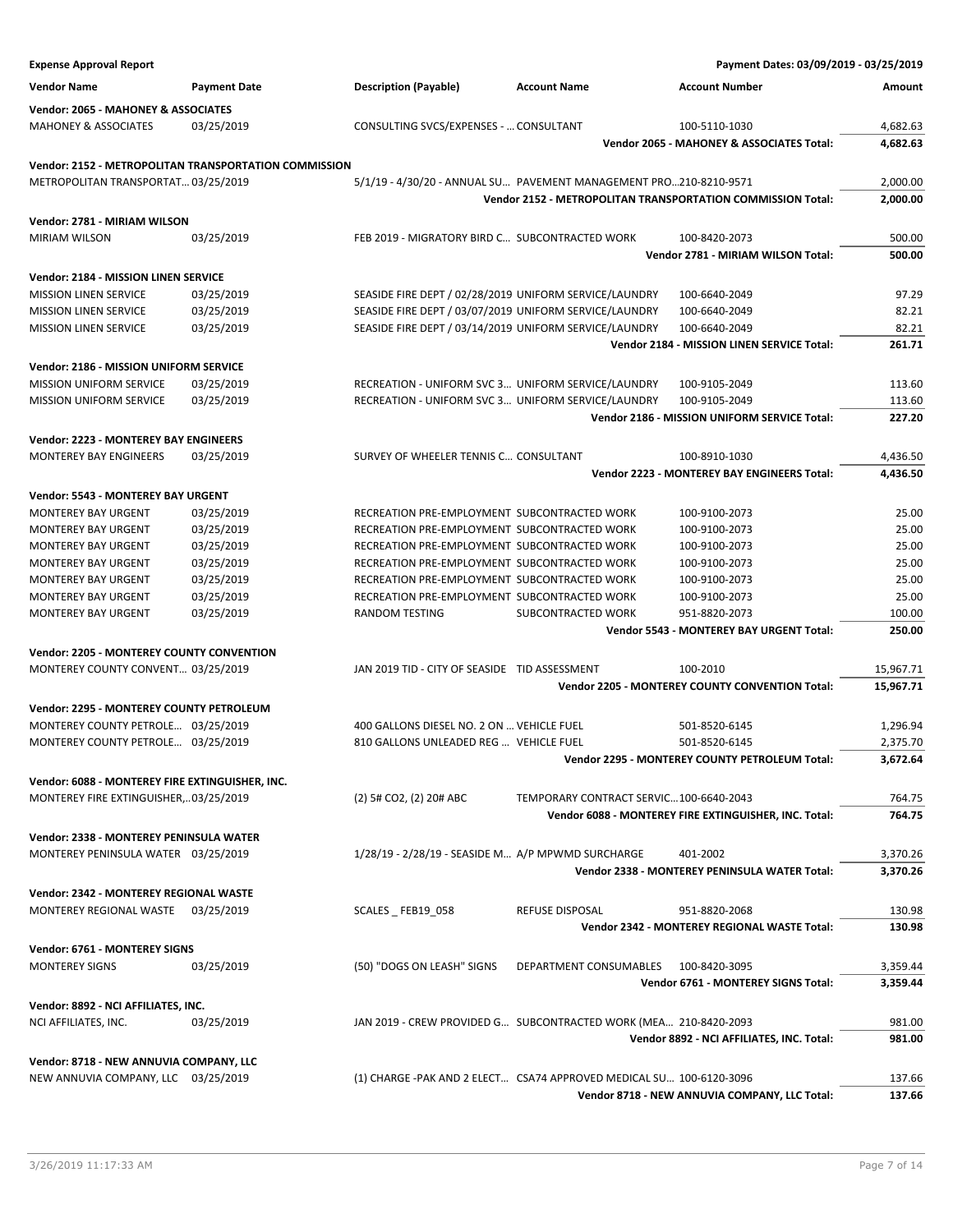| <b>Expense Approval Report</b>                                      |                     |                                                                                                            |                        | Payment Dates: 03/09/2019 - 03/25/2019                  |                  |
|---------------------------------------------------------------------|---------------------|------------------------------------------------------------------------------------------------------------|------------------------|---------------------------------------------------------|------------------|
| <b>Vendor Name</b>                                                  | <b>Payment Date</b> | <b>Description (Payable)</b>                                                                               | <b>Account Name</b>    | <b>Account Number</b>                                   | Amount           |
| Vendor: 9117 - ONE WORKPLACE L. FERRARI, LLC                        |                     |                                                                                                            |                        |                                                         |                  |
| ONE WORKPLACE L. FERRARI, L 03/25/2019                              |                     | 2 DRAWER LATERAL FILING CAB DEPARTMENT EQUIPMENT                                                           |                        | 100-6110-8187                                           | 2,730.57         |
| ONE WORKPLACE L. FERRARI, L 03/25/2019                              |                     | 2 DRAWER LATERAL FILING CAB DEPARTMENT EQUIPMENT                                                           |                        | 100-6110-8187                                           | 2,666.89         |
| ONE WORKPLACE L. FERRARI, L 03/25/2019                              |                     | 4 DRAWER LATERAL FILE                                                                                      | DEPARTMENT EQUIPMENT   | 100-6110-8187                                           | 989.20           |
|                                                                     |                     |                                                                                                            |                        | Vendor 9117 - ONE WORKPLACE L. FERRARI, LLC Total:      | 6,386.66         |
| Vendor: 5582 - O'REILLY AUTO PARTS                                  |                     |                                                                                                            |                        |                                                         |                  |
| O'REILLY AUTO PARTS                                                 | 03/25/2019          | (1) STARTER SW                                                                                             | <b>VEHICLE PARTS</b>   | 501-8520-6144                                           | 27.65            |
|                                                                     |                     |                                                                                                            |                        | Vendor 5582 - O'REILLY AUTO PARTS Total:                | 27.65            |
| <b>Vendor: 9041 - PARTNERS FOR PEACE</b>                            |                     |                                                                                                            |                        |                                                         |                  |
| PARTNERS FOR PEACE                                                  | 03/25/2019          | JAN 2019 - CAL VIP GRANT - LOVPARTNERS FOR PEACE                                                           |                        | 100-2042-7206                                           | 1,837.05         |
| PARTNERS FOR PEACE                                                  | 03/25/2019          | FEB 2019 - CAL VIP GRANT - LOV PARTNERS FOR PEACE                                                          |                        | 100-2042-7206                                           | 3,677.78         |
|                                                                     |                     |                                                                                                            |                        | Vendor 9041 - PARTNERS FOR PEACE Total:                 | 5,514.83         |
| Vendor: 8014 - PAXTON ASSOCIATES                                    |                     |                                                                                                            |                        |                                                         |                  |
| PAXTON ASSOCIATES                                                   | 03/25/2019          | 1/26/19 - 2/25/19 WATERMAS CONSULTANT                                                                      |                        | 670-2120-1030                                           | 4,450.00         |
|                                                                     |                     |                                                                                                            |                        | <b>Vendor 8014 - PAXTON ASSOCIATES Total:</b>           | 4,450.00         |
| Vendor: 8424 - PENGUIN MANAGEMENT, INC.                             |                     |                                                                                                            |                        |                                                         |                  |
| PENGUIN MANAGEMENT, INC. 03/25/2019                                 |                     | 4/1/19 - 3/31/20 - 1 YR CAPTAI TEMPORARY CONTRACT SERVIC100-6610-2043                                      |                        |                                                         | 1,548.00         |
|                                                                     |                     |                                                                                                            |                        | Vendor 8424 - PENGUIN MANAGEMENT, INC. Total:           | 1,548.00         |
| Vendor: 2746 - PENINSULA POOL SERVICE                               |                     |                                                                                                            |                        |                                                         |                  |
| PENINSULA POOL SERVICE                                              | 03/25/2019          | (4) 4 GAL CASE SANI-CHLOR                                                                                  | DEPARTMENT CONSUMABLES | 401-8620-3095                                           | 88.84            |
|                                                                     |                     |                                                                                                            |                        | Vendor 2746 - PENINSULA POOL SERVICE Total:             | 88.84            |
| Vendor: 2752 - PENINSULA WELDING                                    |                     |                                                                                                            |                        |                                                         |                  |
| PENINSULA WELDING                                                   | 03/25/2019          | (4) OXYGEN USP MED GRD SIZE  CSA 74 PURCHASES                                                              |                        | 100-6640-3096                                           | 78.93            |
| PENINSULA WELDING                                                   | 03/25/2019          | (2) OXYGEN USP MED GRD SIZE  CSA 74 PURCHASES                                                              |                        | 100-6640-3096                                           | 38.49            |
|                                                                     |                     |                                                                                                            |                        | Vendor 2752 - PENINSULA WELDING Total:                  | 117.42           |
| Vendor: 7261 - QUESTICA, INC.                                       |                     |                                                                                                            |                        |                                                         |                  |
| QUESTICA, INC.                                                      | 03/25/2019          | <b>SEASIDE 5 NEW REPORTS</b>                                                                               | CONSULTANT             | 100-5110-1030                                           | 5,750.00         |
| QUESTICA, INC.                                                      | 03/25/2019          | (19) SEASIDE 5 NEW REPORTS                                                                                 | CONSULTANT             | 100-5110-1030                                           | 3,800.00         |
|                                                                     |                     |                                                                                                            |                        | Vendor 7261 - QUESTICA, INC. Total:                     | 9,550.00         |
| Vendor: 7045 - REGINA LUALEMANA                                     |                     |                                                                                                            |                        |                                                         |                  |
| REGINA LUALEMANA                                                    | 03/14/2019          | TRAVEL ADVANCE - MEALS & IN TRAINING & EDUCATION                                                           |                        | 100-6110-1029                                           | 590.00           |
|                                                                     |                     |                                                                                                            |                        | Vendor 7045 - REGINA LUALEMANA Total:                   | 590.00           |
| Vendor: 7263 - REGIONAL GOVERNMENT SERVICES                         |                     |                                                                                                            |                        |                                                         |                  |
| REGIONAL GOVERNMENT SERV 03/25/2019                                 |                     | FEB 2019 - SEASIDE FINANCIAL  CONSULTANT                                                                   |                        | 100-5110-1030                                           | 1,050.00         |
|                                                                     |                     |                                                                                                            |                        | Vendor 7263 - REGIONAL GOVERNMENT SERVICES Total:       | 1,050.00         |
| Vendor: 8345 - RESTORATIVE JUSTICE PARTNERS, INC.                   |                     |                                                                                                            |                        |                                                         |                  |
| RESTORATIVE JUSTICE PARTNE 03/25/2019                               |                     | FEB 2019 - CAL VIP REIMBURS RESTORATIVE JUSTICE PARTNE 100-2042-7205                                       |                        |                                                         | 2,289.47         |
|                                                                     |                     |                                                                                                            |                        | Vendor 8345 - RESTORATIVE JUSTICE PARTNERS, INC. Total: | 2,289.47         |
| Vendor: 6477 - ROBERT S. JAQUES                                     |                     |                                                                                                            |                        |                                                         |                  |
| <b>ROBERT S. JAQUES</b>                                             | 03/25/2019          | 2/2/19 - 3/1/19 TECH PROG M CONSULTING COSTS                                                               |                        | 670-2130-1030                                           | 7,275.00         |
|                                                                     |                     |                                                                                                            |                        | Vendor 6477 - ROBERT S. JAQUES Total:                   | 7,275.00         |
| Vendor: 9020 - RODNEY CRAIG GOODMAN JR.                             |                     |                                                                                                            |                        |                                                         |                  |
| RODNEY CRAIG GOODMAN JR. 03/25/2019                                 |                     | FIN MGMT SVCS 2/18/19-3/20/ CONSULTANT                                                                     |                        | 100-5110-1030                                           | 15,918.99        |
|                                                                     |                     |                                                                                                            |                        | Vendor 9020 - RODNEY CRAIG GOODMAN JR. Total:           | 15,918.99        |
|                                                                     |                     |                                                                                                            |                        |                                                         |                  |
| Vendor: 3040 - SAFETY-KLEEN SYSTEMS INC<br>SAFETY-KLEEN SYSTEMS INC | 03/25/2019          | 30G PARTS WASHER-SOLVENT,  REFUSE DISPOSAL                                                                 |                        | 501-8520-2068                                           | 787.15           |
|                                                                     |                     |                                                                                                            |                        | Vendor 3040 - SAFETY-KLEEN SYSTEMS INC Total:           | 787.15           |
|                                                                     |                     |                                                                                                            |                        |                                                         |                  |
| Vendor: 6210 - SALINAS VALLEY PRO SQUAD                             | 03/25/2019          |                                                                                                            |                        |                                                         |                  |
| SALINAS VALLEY PRO SQUAD<br>SALINAS VALLEY PRO SQUAD                | 03/25/2019          | NAMESTRIP, GARRISON BELT, C UNIFORM SERVICE/LAUNDRY<br>(2) NAMESTRIP, (2) WOMENS S UNIFORM SERVICE/LAUNDRY |                        | 100-6110-2049<br>100-6110-2049                          | 242.97<br>141.92 |
| SALINAS VALLEY PRO SQUAD                                            | 03/25/2019          | (2) MENS VEL. PANTS, (2) MENS INVESTIGATION EXPENSE                                                        |                        | 100-6130-4125                                           | 196.52           |
| SALINAS VALLEY PRO SQUAD                                            | 03/25/2019          | (8) INVEST. LOGO, (8) NAMESTRINVESTIGATION EXPENSE                                                         |                        | 100-6130-4125                                           | 192.28           |
|                                                                     |                     |                                                                                                            |                        | Vendor 6210 - SALINAS VALLEY PRO SQUAD Total:           | 773.69           |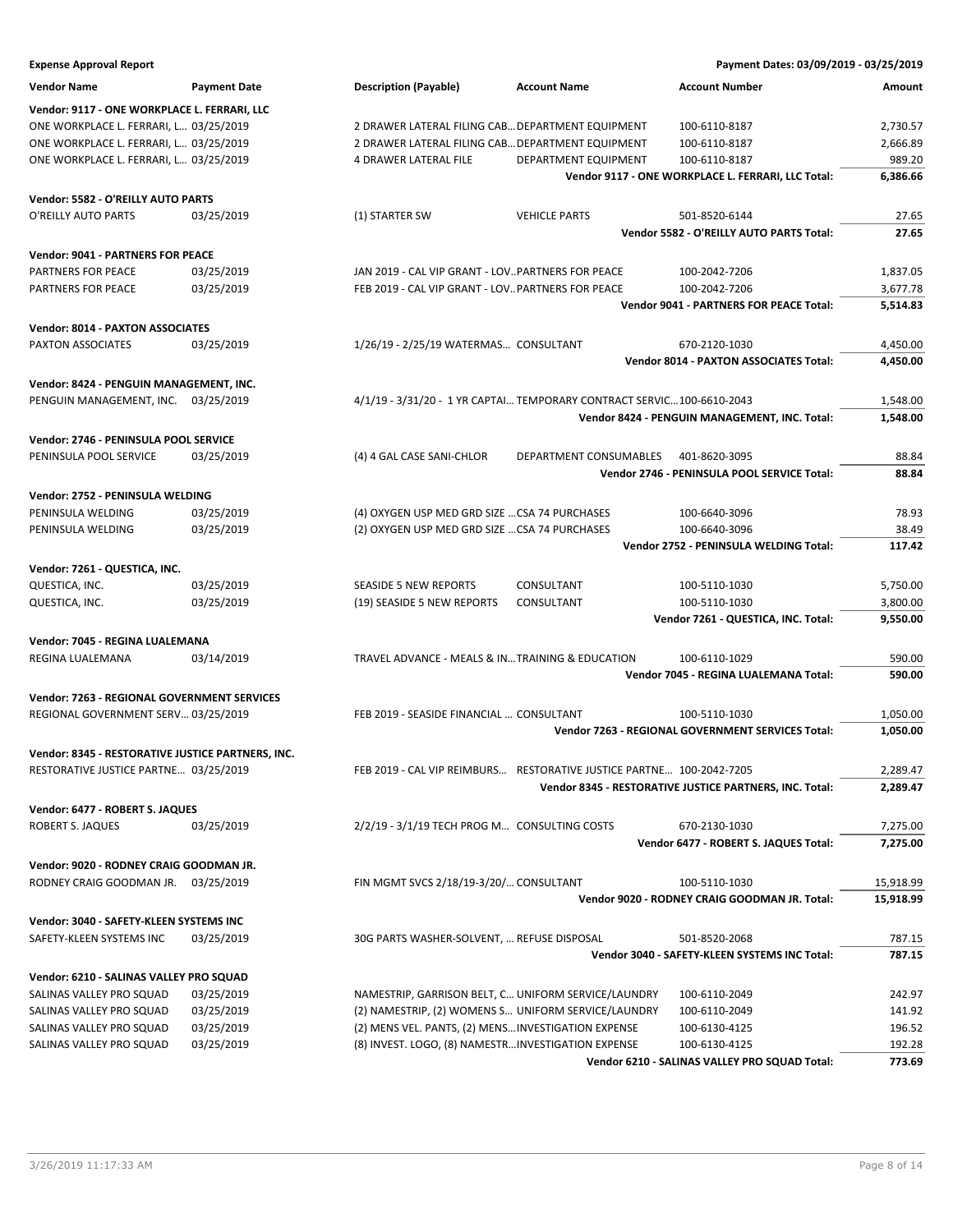| <b>Expense Approval Report</b>                                    |                     |                                                   |                                                                         | Payment Dates: 03/09/2019 - 03/25/2019                      |           |
|-------------------------------------------------------------------|---------------------|---------------------------------------------------|-------------------------------------------------------------------------|-------------------------------------------------------------|-----------|
| <b>Vendor Name</b>                                                | <b>Payment Date</b> | <b>Description (Payable)</b>                      | <b>Account Name</b>                                                     | <b>Account Number</b>                                       | Amount    |
| Vendor: 0085 - SAMANTHA SAKHRANI                                  |                     |                                                   |                                                                         |                                                             |           |
| SAMANTHA SAKHRANI                                                 | 03/25/2019          |                                                   | MILEAGE REIMBURSEMENT FORTRAINING AND EDUCATION                         | 100-2031-1029                                               | 109.04    |
|                                                                   |                     |                                                   |                                                                         | <b>Vendor 0085 - SAMANTHA SAKHRANI Total:</b>               | 109.04    |
|                                                                   |                     |                                                   |                                                                         |                                                             |           |
| Vendor: 3307 - SAME DAY SHRED                                     |                     |                                                   |                                                                         |                                                             |           |
| SAME DAY SHRED                                                    | 03/25/2019          |                                                   | (1) 64 GALLON BIN SVCD ON 2/ TEMPORARY CONTRACT SERVIC100-5110-2043     |                                                             | 45.00     |
| SAME DAY SHRED                                                    | 03/25/2019          |                                                   | (1) SEC CONSOLE SVCD 1/30/19  TEMPORARY CONTRACT SERVIC 100-6610-2043   |                                                             | 25.00     |
|                                                                   |                     |                                                   |                                                                         | Vendor 3307 - SAME DAY SHRED Total:                         | 70.00     |
| Vendor: 9104 - SCHAAF & WHEELER, CONSULTING CIVIL ENGINEERS, INC. |                     |                                                   |                                                                         |                                                             |           |
| SCHAAF & WHEELER, CONSULT 03/25/2019                              |                     |                                                   | WATER TANK IMPROVEMENTS  CAPITAL IMPROVEMENT                            | 401-8910-9558                                               | 7,972.50  |
|                                                                   |                     |                                                   | Vendor 9104 - SCHAAF & WHEELER, CONSULTING CIVIL ENGINEERS, INC. Total: |                                                             | 7,972.50  |
| Vendor: 3155 - SEASIDE HIGH SCHOOL SWIM TEAM                      |                     |                                                   |                                                                         |                                                             |           |
| SEASIDE HIGH SCHOOL SWIM T 03/25/2019                             |                     |                                                   | MAYOR'S YOUTH FUND - TO PU MAYOR'S YOUTH PROGRAM                        | 601-2106                                                    | 3,000.00  |
|                                                                   |                     |                                                   |                                                                         | Vendor 3155 - SEASIDE HIGH SCHOOL SWIM TEAM Total:          | 3,000.00  |
|                                                                   |                     |                                                   |                                                                         |                                                             |           |
| Vendor: 4059 - SILKSCREEN EXPRESS                                 |                     |                                                   |                                                                         |                                                             |           |
| SILKSCREEN EXPRESS                                                | 03/25/2019          |                                                   | (12) LADIES S/S JR. LIFEGUARD,  DEPARTMENT CONSUMABLES                  | 100-9400-3095                                               | 449.53    |
|                                                                   |                     |                                                   |                                                                         | Vendor 4059 - SILKSCREEN EXPRESS Total:                     | 449.53    |
| Vendor: 3249 - SMART & FINAL                                      |                     |                                                   |                                                                         |                                                             |           |
| <b>SMART &amp; FINAL</b>                                          | 03/25/2019          | STORE #455; PURCHASE ON 3/1 SENIOR ACTIVITIES     |                                                                         | 251-9500-7125                                               | 16.80     |
| SMART & FINAL                                                     | 03/25/2019          | STORE #455; PURCHASE ON 3/1 SENIOR ACTIVITIES     |                                                                         | 251-9500-7125                                               | 61.84     |
| <b>SMART &amp; FINAL</b>                                          | 03/25/2019          | STORE #455; PURCHASE ON 3/1 SENIOR ACTIVITIES     |                                                                         | 251-9500-7125                                               | 2.61      |
| <b>SMART &amp; FINAL</b>                                          | 03/25/2019          | STORE #455; PURCHASE ON 3/7SENIOR ACTIVITIES      |                                                                         | 251-9500-7125                                               | 150.04    |
|                                                                   |                     |                                                   |                                                                         | Vendor 3249 - SMART & FINAL Total:                          | 231.29    |
| Vendor: 8380 - SOUTHEASTERN SECURITY                              |                     |                                                   |                                                                         |                                                             |           |
| SOUTHEASTERN SECURITY                                             | 03/25/2019          |                                                   | FEB 2019 - (9) PARKSREC APPLI BACKGROUND INVESTIGATION 100-9310-1027    |                                                             | 166.50    |
|                                                                   |                     |                                                   |                                                                         | Vendor 8380 - SOUTHEASTERN SECURITY Total:                  | 166.50    |
|                                                                   |                     |                                                   |                                                                         |                                                             |           |
| Vendor: 9119 - ST. JOHN, WALLACE, BRENNAN & FOLAN LLP             |                     | <b>LEGAL SVCS RENDERED</b>                        | CONSULTANT                                                              | 100-2031-1030                                               | 15,072.35 |
| ST. JOHN, WALLACE, BRENNAN 03/25/2019                             |                     |                                                   |                                                                         | Vendor 9119 - ST. JOHN, WALLACE, BRENNAN & FOLAN LLP Total: | 15,072.35 |
|                                                                   |                     |                                                   |                                                                         |                                                             |           |
| Vendor: 3319 - STAPLES ADVANTAGE                                  |                     |                                                   |                                                                         |                                                             |           |
| STAPLES ADVANTAGE                                                 | 03/25/2019          | RECREATION - (2) HP 950XL 4PK,STATIONARY SUPPLIES |                                                                         | 100-9100-3092                                               | 262.06    |
| STAPLES ADVANTAGE                                                 | 03/25/2019          | RECREATION - 8-TAB WRITE-ONSTATIONARY SUPPLIES    |                                                                         | 100-9100-3092                                               | 10.39     |
| STAPLES ADVANTAGE                                                 | 03/25/2019          | <b>RECREATION - MISC SUPPLIES</b>                 | DEPARTMENT CONSUMABLES                                                  | 100-9100-3095                                               | 94.87     |
| STAPLES ADVANTAGE                                                 | 03/25/2019          |                                                   | RECREATION - UV COUNTERFEIT DEPARTMENT CONSUMABLES                      | 100-9400-3095                                               | 15.28     |
| STAPLES ADVANTAGE                                                 | 03/25/2019          | RECREATION - PRT/WRT COLOR SENIOR ACTIVITIES      |                                                                         | 251-9500-7125                                               | 5.23      |
|                                                                   |                     |                                                   |                                                                         | <b>Vendor 3319 - STAPLES ADVANTAGE Total:</b>               | 387.83    |
| <b>Vendor: 6444 - STEPHANIE PENAMENTE</b>                         |                     |                                                   |                                                                         |                                                             |           |
| STEPHANIE PENAMENTE                                               | 03/25/2019          |                                                   | REIMBURSEMENT FOR CLASS B  SUBCONTRACTED WORK                           | 100-8420-2073                                               | 150.00    |
|                                                                   |                     |                                                   |                                                                         | Vendor 6444 - STEPHANIE PENAMENTE Total:                    | 150.00    |
| Vendor: 8378 - THE HARTFORD                                       |                     |                                                   |                                                                         |                                                             |           |
| THE HARTFORD                                                      | 03/21/2019          | LIFE ER PAID ADJ                                  | LIFE/ AD&D LTD PAYABLE                                                  | 100-2071                                                    | 91.63     |
| THE HARTFORD                                                      | 03/21/2019          | LTD ER PAID ADJ                                   | LIFE/ AD&D LTD PAYABLE                                                  | 100-2071                                                    | 88.21     |
| THE HARTFORD                                                      | 03/21/2019          | PREMIUMS - MISC                                   | LIFE/ AD&D LTD PAYABLE                                                  | 100-2071                                                    | 44.28     |
| THE HARTFORD                                                      | 03/21/2019          | PREMIUMS - MISC                                   | LIFE/ AD&D LTD PAYABLE                                                  | 100-2071                                                    | 313.63    |
| THE HARTFORD                                                      | 03/21/2019          | PREMIUMS - MISC                                   | LIFE/ AD&D LTD PAYABLE                                                  | 100-2071                                                    | 785.27    |
| THE HARTFORD                                                      | 03/21/2019          | PREMIUMS - MISC                                   | LIFE/ AD&D LTD PAYABLE                                                  | 100-2071                                                    | 245.00    |
| THE HARTFORD                                                      | 03/21/2019          | PREMIUMS - MISC                                   | LIFE/ AD&D LTD PAYABLE                                                  | 100-2071                                                    | 201.25    |
| THE HARTFORD                                                      | 03/21/2019          | PREMIUMS - MISC                                   | LIFE/ AD&D LTD PAYABLE                                                  | 100-2071                                                    | 1,033.11  |
| THE HARTFORD                                                      | 03/21/2019          | PREMIUMS - MISC                                   | LIFE/ AD&D LTD PAYABLE                                                  | 100-2071                                                    | 835.95    |
| THE HARTFORD                                                      | 03/21/2019          | PREMIUMS - MISC                                   | LIFE/ AD&D LTD PAYABLE                                                  | 103-2071                                                    | 5.34      |
| THE HARTFORD                                                      | 03/21/2019          | PREMIUMS - MISC                                   | LIFE/ AD&D LTD PAYABLE                                                  | 103-2071                                                    | 2.29      |
| THE HARTFORD                                                      | 03/21/2019          | PREMIUMS - MISC                                   | LIFE/ AD&D LTD PAYABLE                                                  | 113-2071                                                    | 61.72     |
| THE HARTFORD                                                      | 03/21/2019          | PREMIUMS - MISC                                   | LIFE/ AD&D LTD PAYABLE                                                  | 113-2071                                                    | 23.59     |
| THE HARTFORD                                                      | 03/21/2019          | PREMIUMS - MISC                                   | LIFE/ AD&D LTD PAYABLE                                                  | 113-2071                                                    | 4.00      |
| THE HARTFORD                                                      | 03/21/2019          | PREMIUMS - MISC                                   | LIFE/ AD&D LTD PAYABLE                                                  | 113-2071                                                    | 3.73      |
| THE HARTFORD                                                      | 03/21/2019          | PREMIUMS - MISC                                   | LIFE/ AD&D LTD PAYABLE                                                  | 200-2071                                                    | 13.62     |
| THE HARTFORD                                                      | 03/21/2019          | PREMIUMS - MISC                                   | LIFE/ AD&D LTD PAYABLE                                                  | 200-2071                                                    | 12.76     |
| THE HARTFORD                                                      | 03/21/2019          | PREMIUMS - MISC                                   | LIFE/ AD&D LTD PAYABLE                                                  | 210-2071                                                    | 37.65     |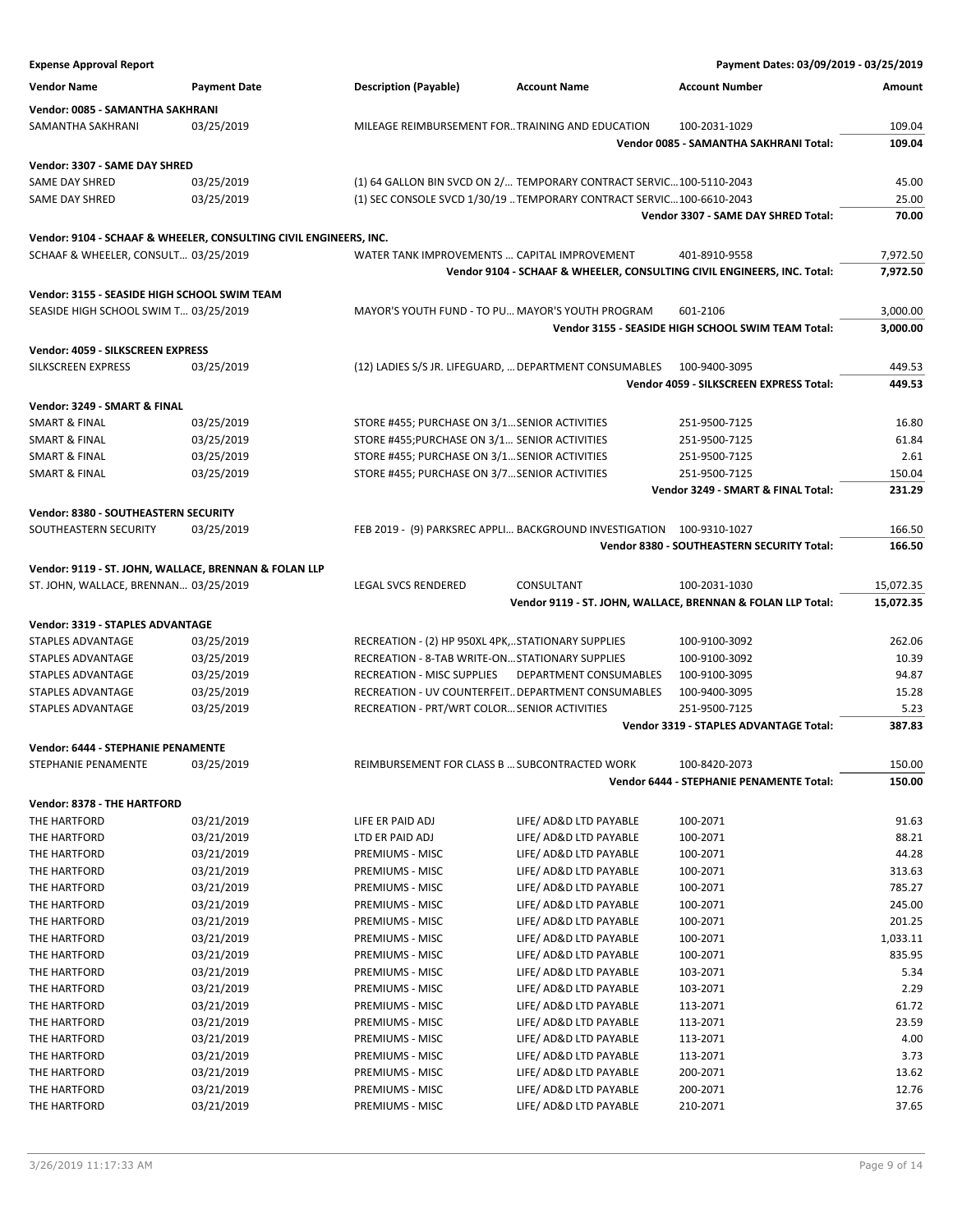| <b>Vendor Name</b>                              | <b>Payment Date</b> | <b>Description (Payable)</b>                       | <b>Account Name</b>    | <b>Account Number</b>                                 | Amount    |
|-------------------------------------------------|---------------------|----------------------------------------------------|------------------------|-------------------------------------------------------|-----------|
| THE HARTFORD                                    | 03/21/2019          | <b>PREMIUMS - MISC</b>                             | LIFE/ AD&D LTD PAYABLE | 210-2071                                              | 17.86     |
| THE HARTFORD                                    | 03/21/2019          | PREMIUMS - MISC                                    | LIFE/ AD&D LTD PAYABLE | 210-2071                                              | 7.99      |
| THE HARTFORD                                    | 03/21/2019          | PREMIUMS - MISC                                    | LIFE/ AD&D LTD PAYABLE | 210-2071                                              | 7.48      |
| THE HARTFORD                                    | 03/21/2019          | PREMIUMS - MISC                                    | LIFE/AD&D LTD PAYABLE  | 271-2071                                              | 48.48     |
| THE HARTFORD                                    | 03/21/2019          | PREMIUMS - MISC                                    | LIFE/AD&D LTD PAYABLE  | 271-2071                                              | 19.84     |
| THE HARTFORD                                    | 03/21/2019          | PREMIUMS - MISC                                    | LIFE/AD&D LTD PAYABLE  | 271-2071                                              | 7.72      |
| THE HARTFORD                                    | 03/21/2019          | PREMIUMS - MISC                                    | LIFE/AD&D LTD PAYABLE  | 271-2071                                              | 8.25      |
| THE HARTFORD                                    | 03/21/2019          | PREMIUMS - MISC                                    | LIFE/ LTD PAYABLE      | 345-2071                                              | 0.21      |
| THE HARTFORD                                    | 03/21/2019          | PREMIUMS - MISC                                    | LIFE/ LTD PAYABLE      | 345-2071                                              | 0.74      |
| THE HARTFORD                                    | 03/21/2019          | PREMIUMS - MISC                                    | LIFE/ AD&D LTD PAYABLE | 401-2071                                              | 15.30     |
| THE HARTFORD                                    | 03/21/2019          | PREMIUMS - MISC                                    | LIFE/ AD&D LTD PAYABLE | 401-2071                                              | 37.56     |
| THE HARTFORD                                    | 03/21/2019          | PREMIUMS - MISC                                    | LIFE/ AD&D LTD PAYABLE | 401-2071                                              | 21.85     |
| THE HARTFORD                                    | 03/21/2019          | PREMIUMS - MISC                                    | LIFE/ AD&D LTD PAYABLE | 401-2071                                              | 20.49     |
| THE HARTFORD                                    | 03/21/2019          | PREMIUMS - MISC                                    | LIFE/ AD&D LTD PAYABLE | 501-2071                                              | 3.73      |
| THE HARTFORD                                    | 03/21/2019          | PREMIUMS - MISC                                    | LIFE/ AD&D LTD PAYABLE | 501-2071                                              | 17.50     |
| THE HARTFORD                                    | 03/21/2019          | PREMIUMS - MISC                                    | LIFE/ AD&D LTD PAYABLE | 501-2071                                              | 45.26     |
| THE HARTFORD                                    | 03/21/2019          | PREMIUMS - MISC                                    | LIFE/ AD&D LTD PAYABLE | 501-2071                                              | 4.00      |
| THE HARTFORD                                    | 03/21/2019          | PREMIUMS - MISC                                    | LIFE/ AD&D LTD PAYABLE | 503-2071                                              | 39.87     |
| THE HARTFORD                                    | 03/21/2019          | PREMIUMS - MISC                                    | LIFE/ AD&D LTD PAYABLE | 503-2071                                              | 42.53     |
|                                                 | 03/21/2019          | PREMIUMS - MISC                                    | LIFE/ AD&D LTD PAYABLE | 503-2071                                              | 19.59     |
| THE HARTFORD                                    | 03/21/2019          | PREMIUMS - MISC                                    | LIFE/ AD&D LTD PAYABLE | 503-2071                                              | 8.75      |
| THE HARTFORD<br>THE HARTFORD                    |                     |                                                    | LIFE/ AD&D LTD PAYABLE |                                                       | 9.06      |
|                                                 | 03/21/2019          | PREMIUMS - MISC<br><b>PREMIUMS - MISC</b>          |                        | 951-2071                                              |           |
| THE HARTFORD                                    | 03/21/2019          |                                                    | LIFE/ AD&D LTD PAYABLE | 951-2071                                              | 8.59      |
| THE HARTFORD                                    | 03/21/2019          | <b>PREMIUMS - MISC</b>                             | LIFE/ AD&D LTD PAYABLE | 951-2071                                              | 47.83     |
| THE HARTFORD                                    | 03/21/2019          | PREMIUMS - MISC                                    | LIFE/ AD&D LTD PAYABLE | 951-2071                                              | 18.53     |
| THE HARTFORD                                    | 03/21/2019          | PREMIUMS - MISC                                    | LIFE/ AD&D LTD PAYABLE | 953-2071                                              | 1.56      |
| THE HARTFORD                                    | 03/21/2019          | PREMIUMS - MISC                                    | LIFE/ AD&D LTD PAYABLE | 953-2071                                              | 1.47      |
|                                                 |                     |                                                    |                        | Vendor 8378 - THE HARTFORD Total:                     | 4,285.07  |
| Vendor: 3290 - THE SPCA OF MONTEREY CO.         |                     |                                                    |                        |                                                       |           |
| THE SPCA OF MONTEREY CO.                        | 03/25/2019          | FEB 2019 SVCS FOR SEASIDE PO SUBCONTRACTED WORK    |                        | 100-6160-2073                                         | 6,045.00  |
|                                                 |                     |                                                    |                        | Vendor 3290 - THE SPCA OF MONTEREY CO. Total:         | 6,045.00  |
| Vendor: 8628 - TORTI GALLAS AND PARTNERS, INC.  |                     |                                                    |                        |                                                       |           |
| TORTI GALLAS AND PARTNERS,  03/25/2019          |                     | FEB 2019 - CAMPUS TOWN SPE BAKEWELL - CAMPUS TOWN  |                        | 601-2214                                              | 23,903.75 |
|                                                 |                     |                                                    |                        | Vendor 8628 - TORTI GALLAS AND PARTNERS, INC. Total:  | 23,903.75 |
|                                                 |                     |                                                    |                        |                                                       |           |
| Vendor: 6258 - TRAFFIC CONTROL SUPERVISORS ASSN |                     |                                                    |                        |                                                       |           |
| TRAFFIC CONTROL SUPERVISOR 03/25/2019           |                     | JAN 2019 - DEC 2019 - DUES FO DUES & MEMBERSHIP    |                        | 210-8110-4122                                         | 55.00     |
|                                                 |                     |                                                    |                        | Vendor 6258 - TRAFFIC CONTROL SUPERVISORS ASSN Total: | 55.00     |
| Vendor: 6197 - U.S. BANK EQUIPMENT FINANCE      |                     |                                                    |                        |                                                       |           |
| U.S. BANK EQUIPMENT FINANCE 03/25/2019          |                     | 656 BROADWAY AVE COPIER                            | <b>COPIER SERVICES</b> | 100-7410-2044                                         | 197.31    |
|                                                 |                     |                                                    |                        | Vendor 6197 - U.S. BANK EQUIPMENT FINANCE Total:      | 197.31    |
| Vendor: 5873 - UNITED SITE SERVICES, INC.       |                     |                                                    |                        |                                                       |           |
| UNITED SITE SERVICES, INC.                      | 03/25/2019          | 1/25/19 - 2/21/19 - WEEKLY SV EQUIPMENT RENTAL     |                        | 100-8420-2087                                         | 223.40    |
|                                                 |                     |                                                    |                        | Vendor 5873 - UNITED SITE SERVICES, INC. Total:       | 223.40    |
|                                                 |                     |                                                    |                        |                                                       |           |
| Vendor: 8142 - US FOODS, INC.                   |                     |                                                    |                        |                                                       |           |
| US FOODS, INC.                                  | 03/25/2019          | ACCT #24074387/986 HILBY AV SENIOR ACTIVITIES      |                        | 251-9500-7125                                         | 894.49    |
|                                                 |                     |                                                    |                        | Vendor 8142 - US FOODS, INC. Total:                   | 894.49    |
| Vendor: 7679 - USA TOWING                       |                     |                                                    |                        |                                                       |           |
| <b>USA TOWING</b>                               | 03/25/2019          | TOW 2015 DODGE DART - SEAS OTHER EXPENSE           |                        | 100-6110-2078                                         | 375.00    |
|                                                 |                     |                                                    |                        | Vendor 7679 - USA TOWING Total:                       | 375.00    |
|                                                 |                     |                                                    |                        |                                                       |           |
| Vendor: 6671 - VERIZON WIRELESS                 |                     |                                                    |                        |                                                       |           |
| <b>VERIZON WIRELESS</b>                         | 03/25/2019          | ACCT #472229021-00001; 3/1/ MOBILE COMMUNICATIONS  |                        | 100-6640-5135                                         | 650.54    |
| <b>VERIZON WIRELESS</b>                         | 03/25/2019          | ACCT #472229021-00002; 3/1/ MOBILE COMMUNICATIONS  |                        | 100-6640-5135                                         | 38.01     |
| <b>VERIZON WIRELESS</b>                         | 03/25/2019          | ACCT #772515511-00004; 2/23 DEPARTMENT CONSUMABLES |                        | 113-8730-3095                                         | 38.01     |
| <b>VERIZON WIRELESS</b>                         | 03/25/2019          | ACCT #472229021-00003; 3/1/ MOBILE COMMUNICATIONS  |                        | 503-4010-5135                                         | 172.04    |
|                                                 |                     |                                                    |                        | Vendor 6671 - VERIZON WIRELESS Total:                 | 898.60    |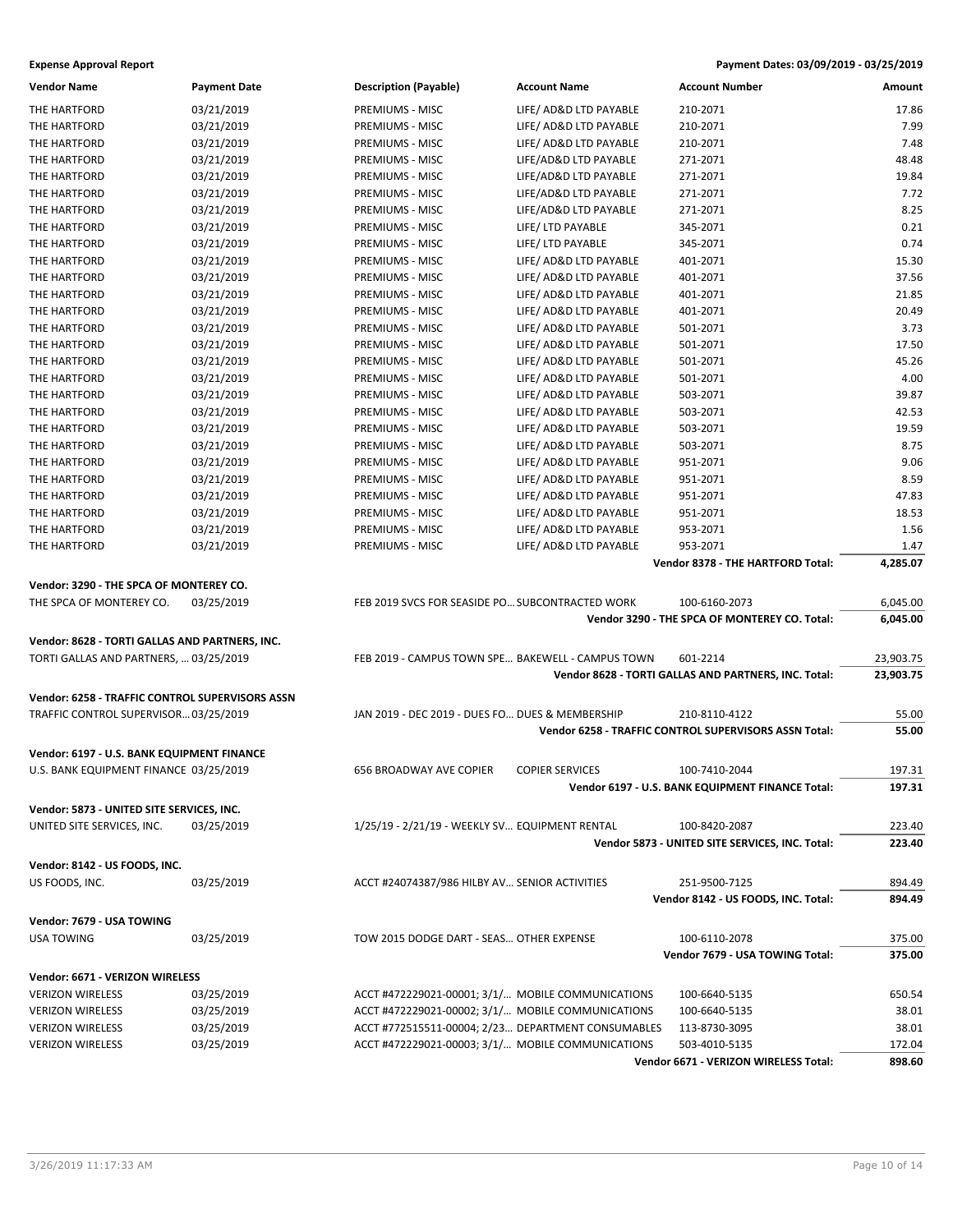| <b>Expense Approval Report</b>                       |                     |                                                                     |                     | Payment Dates: 03/09/2019 - 03/25/2019                       |            |
|------------------------------------------------------|---------------------|---------------------------------------------------------------------|---------------------|--------------------------------------------------------------|------------|
| <b>Vendor Name</b>                                   | <b>Payment Date</b> | <b>Description (Payable)</b>                                        | <b>Account Name</b> | <b>Account Number</b>                                        | Amount     |
| <b>Vendor: 8086 - VETERANS TRANSITION CENTER</b>     |                     |                                                                     |                     |                                                              |            |
| VETERANS TRANSITION CENTER 03/25/2019                |                     | 2 QTR, FY2018/19 - CDBG PAY VETERANS TRANSITION RENOV 200-5410-7600 |                     |                                                              | 48,437.96  |
|                                                      |                     |                                                                     |                     | <b>Vendor 8086 - VETERANS TRANSITION CENTER Total:</b>       | 48,437.96  |
| Vendor: 4511 - VETERINARY EMERGENCY & SPECIALTY CTR. |                     |                                                                     |                     |                                                              |            |
| VETERINARY EMERGENCY & SP 03/25/2019                 |                     | EMERGENCY VISIT - PAT ID #49 VETERINARY SERVICES                    |                     | 100-6160-2051                                                | 250.00     |
| VETERINARY EMERGENCY & SP 03/25/2019                 |                     | EMERGENCY VISIT - PAT ID #19 VETERINARY SERVICES                    |                     | 100-6160-2051                                                | 248.50     |
| VETERINARY EMERGENCY & SP 03/25/2019                 |                     | EMERGENCY VISIT - PAT ID#493 VETERINARY SERVICES                    |                     | 100-6160-2051                                                | 250.00     |
|                                                      |                     |                                                                     |                     | Vendor 4511 - VETERINARY EMERGENCY & SPECIALTY CTR. Total:   | 748.50     |
| Vendor: 8129 - VORTEX INDUSTRIES, INC.               |                     |                                                                     |                     |                                                              |            |
| VORTEX INDUSTRIES, INC.                              | 03/25/2019          | 1635 BROADWAY AVE - PREV  SUBCONTRACTED WORK                        |                     | 100-8310-2073                                                | 443.00     |
| VORTEX INDUSTRIES, INC.                              | 03/25/2019          | 1635 BROADWAY AVE - REPAIRSSUBCONTRACTED WORK                       |                     | 100-8310-2073                                                | 1,280.00   |
|                                                      |                     |                                                                     |                     | Vendor 8129 - VORTEX INDUSTRIES, INC. Total:                 | 1,723.00   |
|                                                      |                     |                                                                     |                     |                                                              |            |
| Vendor: 2328 - WALLACE GROUP                         |                     |                                                                     |                     |                                                              |            |
| <b>WALLACE GROUP</b>                                 | 03/25/2019          | DEC 2018 - SCSD - WEST END S CONSULTANT                             |                     | 951-8810-1030                                                | 5,716.25   |
| <b>WALLACE GROUP</b>                                 | 03/25/2019          | JAN 201 9 - WEST END SEWER  CONSULTANT                              |                     | 951-8810-1030                                                | 557.50     |
|                                                      |                     |                                                                     |                     | Vendor 2328 - WALLACE GROUP Total:                           | 6,273.75   |
| <b>Vendor: 4970 - WHITSON ENGINEERS</b>              |                     |                                                                     |                     |                                                              |            |
| <b>WHITSON ENGINEERS</b>                             | 03/25/2019          | JAN, FEB 2019 - DEL MONTE M DEL MONTE MANOR STORM D 271-8910-9961   |                     |                                                              | 6,466.10   |
| <b>WHITSON ENGINEERS</b>                             | 03/25/2019          | JAN 2019 - MANZANITA PARK                                           | PARKS IMPROVEMENTS  | 342-8910-9570                                                | 5,932.00   |
| <b>WHITSON ENGINEERS</b>                             | 03/25/2019          | JAN 2019 - CAPRA PARK - CIVIL                                       | <b>CAPRA PARK</b>   | 342-8910-9572                                                | 13,948.50  |
| <b>WHITSON ENGINEERS</b>                             | 03/25/2019          | JAN 2019 - ELLIS PARK                                               | <b>ELLIS PARK</b>   | 342-8910-9574                                                | 9,274.00   |
|                                                      |                     |                                                                     |                     | Vendor 4970 - WHITSON ENGINEERS Total:                       | 35,620.60  |
| Vendor: 2396 - WILLDAN FINANCIAL SERVICES            |                     |                                                                     |                     |                                                              |            |
| <b>WILLDAN FINANCIAL SERVICES</b>                    | 03/25/2019          | SEASIDE FISCAL ANALYSIS THR FORA TRANSITION ANALYSIS                |                     | 100-2010-1036                                                | 1,920.00   |
| WILLDAN FINANCIAL SERVICES                           | 03/25/2019          | SEASIDE FISCAL ANALYSIS THR FORA TRANSITION ANALYSIS                |                     | 100-2010-1036                                                | 2,160.00   |
|                                                      |                     |                                                                     |                     | Vendor 2396 - WILLDAN FINANCIAL SERVICES Total:              | 4,080.00   |
|                                                      |                     |                                                                     |                     |                                                              |            |
| Vendor: 3785 - ZAP MANUFACTURING INC.                |                     |                                                                     |                     |                                                              |            |
| ZAP MANUFACTURING INC.                               | 03/25/2019          | (46) ROAD SIGNS FOR CITY OF S DEPARTMENT CONSUMABLES                |                     | 100-8430-3095<br>Vendor 3785 - ZAP MANUFACTURING INC. Total: | 2,271.89   |
|                                                      |                     |                                                                     |                     |                                                              | 2,271.89   |
| Vendor: 5820 - ZARCOS TREE SERVICE                   |                     |                                                                     |                     |                                                              |            |
| ZARCOS TREE SERVICE                                  | 03/25/2019          | LA SALLE TO ORD GROVE - WEE SUBCONTRACTED WORK                      |                     | 210-8110-2073                                                | 4,500.00   |
| ZARCOS TREE SERVICE                                  | 03/25/2019          | BROADWAY TO LA SALLE - CTR SUBCONTRACTED WORK                       |                     | 210-8110-2073                                                | 6,750.00   |
|                                                      |                     |                                                                     |                     | Vendor 5820 - ZARCOS TREE SERVICE Total:                     | 11,250.00  |
|                                                      |                     |                                                                     |                     | <b>Grand Total:</b>                                          | 424,782.40 |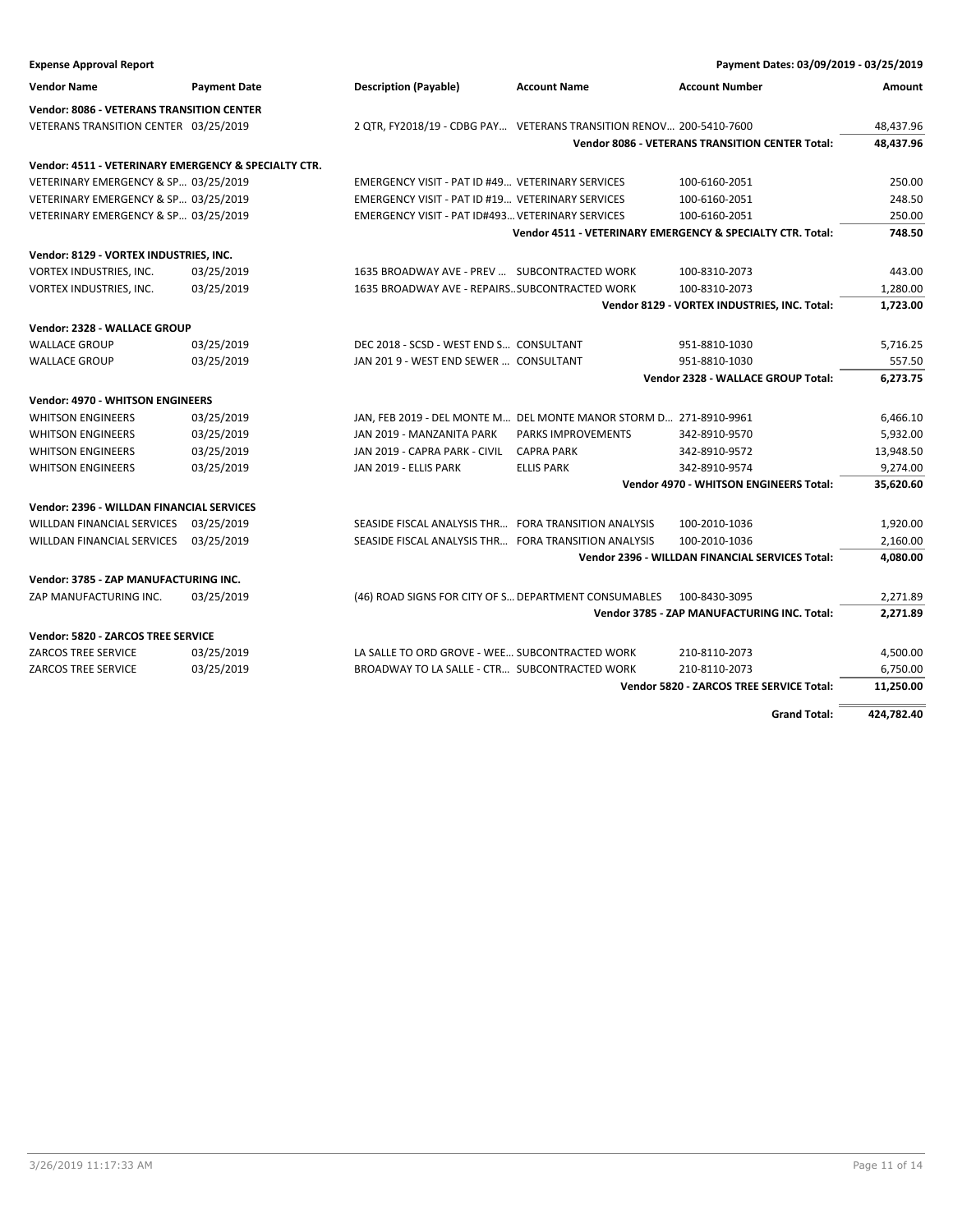**Report Summary**

### **Fund Summary**

| Fund                            |                     | <b>Payment Amount</b> |
|---------------------------------|---------------------|-----------------------|
| 100 - GENERAL FUND              |                     | 233,675.07            |
| 103 - LAGUNA GRANDE PKG FUND    |                     | 784.45                |
| 113 - POMA & DMDC FUND          |                     | 1,521.16              |
| 200 - CDBG FUND                 |                     | 48,645.70             |
| 210 - STREETS FUND              |                     | 21,738.22             |
| <b>251 - SENIOR PROGRAMS</b>    |                     | 1,708.96              |
| <b>257 - PARKS MAINTENANCE</b>  |                     | 42.00                 |
| 271 - STORMWATER FUND           |                     | 7,335.18              |
| 342 - PARKS-PLAYGROUND IMPRVMNT |                     | 29,154.50             |
| 345 - WBUV INFRASTRUCTURE IMPRO |                     | 1.55                  |
| 401 - WATER FUND                |                     | 17,541.79             |
| 501 - EQUIPMT MAINT FUND        |                     | 6,749.12              |
| 503 - MIS FUND                  |                     | 1,100.17              |
| 601 - EXPEND TRUST FUND         |                     | 27,903.75             |
| 670 - WATERMASTER FUND          |                     | 14,470.00             |
| 951 - SAN, DISTRICT GEN, FUND   |                     | 7,684.07              |
| 953 - SAN, DISTRICT CAP, IMPROV |                     | 4,726.71              |
|                                 | <b>Grand Total:</b> | 424,782.40            |

### **Account Summary**

| <b>Account Number</b> | <b>Account Name</b>             | <b>Payment Amount</b> |
|-----------------------|---------------------------------|-----------------------|
| 100-1010-7161         | LEAGUE OF CALIFORNIA C          | 195.00                |
| 100-1010-7165         | <b>COMMUNITY EVENT SUP</b>      | 1,500.00              |
| 100-2010              | <b>TID ASSESSMENT</b>           | 15,967.71             |
| 100-2010-1036         | FORA TRANSITION ANALY           | 4,080.00              |
| 100-2010-4122         | <b>DUES &amp; MEMBERSHIP</b>    | 759.00                |
| 100-2021-1029         | TRAINING AND EDUCATI            | 1,055.00              |
| 100-2031-1029         | TRAINING AND EDUCATI            | 109.04                |
| 100-2031-1030         | CONSULTANT                      | 15,072.35             |
| 100-2031-1038         | <b>EMPLOYEE ASSISTANCE P</b>    | 638.00                |
| 100-2031-2065         | <b>POLICE &amp; FIRE EXAMS</b>  | 269.00                |
| 100-2042-1039         | JAN ROEHL CONSULTING            | 1,721.25              |
| 100-2042-7203         | COMMUNITY HUMAN SE              | 3,003.80              |
| 100-2042-7205         | <b>RESTORATIVE JUSTICE PA</b>   | 2,289.47              |
| 100-2042-7206         | <b>PARTNERS FOR PEACE</b>       | 5,514.83              |
| 100-2057              | EE HEALTHCARE PAYABLE           | 10,965.49             |
| 100-2059              | <b>GARNISHMENT PAYABLE</b>      | 2,302.22              |
| 100-2060              | DEFERRED COMP PAYABLE           | 38,475.30             |
| 100-2071              | LIFE/ AD&D LTD PAYABLE          | 3,638.33              |
| 100-3010-1023         | <b>LEGAL SERVICES - SPECIAL</b> | 2,221.50              |
| 100-5110-1025         | <b>CITY AUDIT</b>               | 20,165.00             |
| 100-5110-1030         | CONSULTANT                      | 39,461.62             |
| 100-5110-2043         | TEMPORARY CONTRACT S            | 45.00                 |
| 100-5110-2044         | <b>COPIER SERVICES</b>          | 518.35                |
| 100-6110-1027         | <b>BACKGROUND INVESTIGA</b>     | 2,730.00              |
| 100-6110-1029         | <b>TRAINING &amp; EDUCATION</b> | 590.00                |
| 100-6110-1037         | <b>EMPLOYEE RECOGNITION</b>     | 173.44                |
| 100-6110-2049         | UNIFORM SERVICE/LAUN            | 384.89                |
| 100-6110-2078         | <b>OTHER EXPENSE</b>            | 465.00                |
| 100-6110-3102         | COMPUTER SUPPLIES/SO            | 1,354.32              |
| 100-6110-5132         | <b>TELEPHONE</b>                | 29.95                 |
| 100-6110-8187         | DEPARTMENT EQUIPMENT            | 6,386.66              |
| 100-6120-3096         | <b>CSA74 APPROVED MEDIC</b>     | 137.66                |
| 100-6130-4125         | <b>INVESTIGATION EXPENSE</b>    | 388.80                |
| 100-6160-2051         | <b>VETERINARY SERVICES</b>      | 748.50                |
| 100-6160-2073         | SUBCONTRACTED WORK              | 6,045.00              |
| 100-6610-2043         | <b>TEMPORARY CONTRACT S</b>     | 3,648.00              |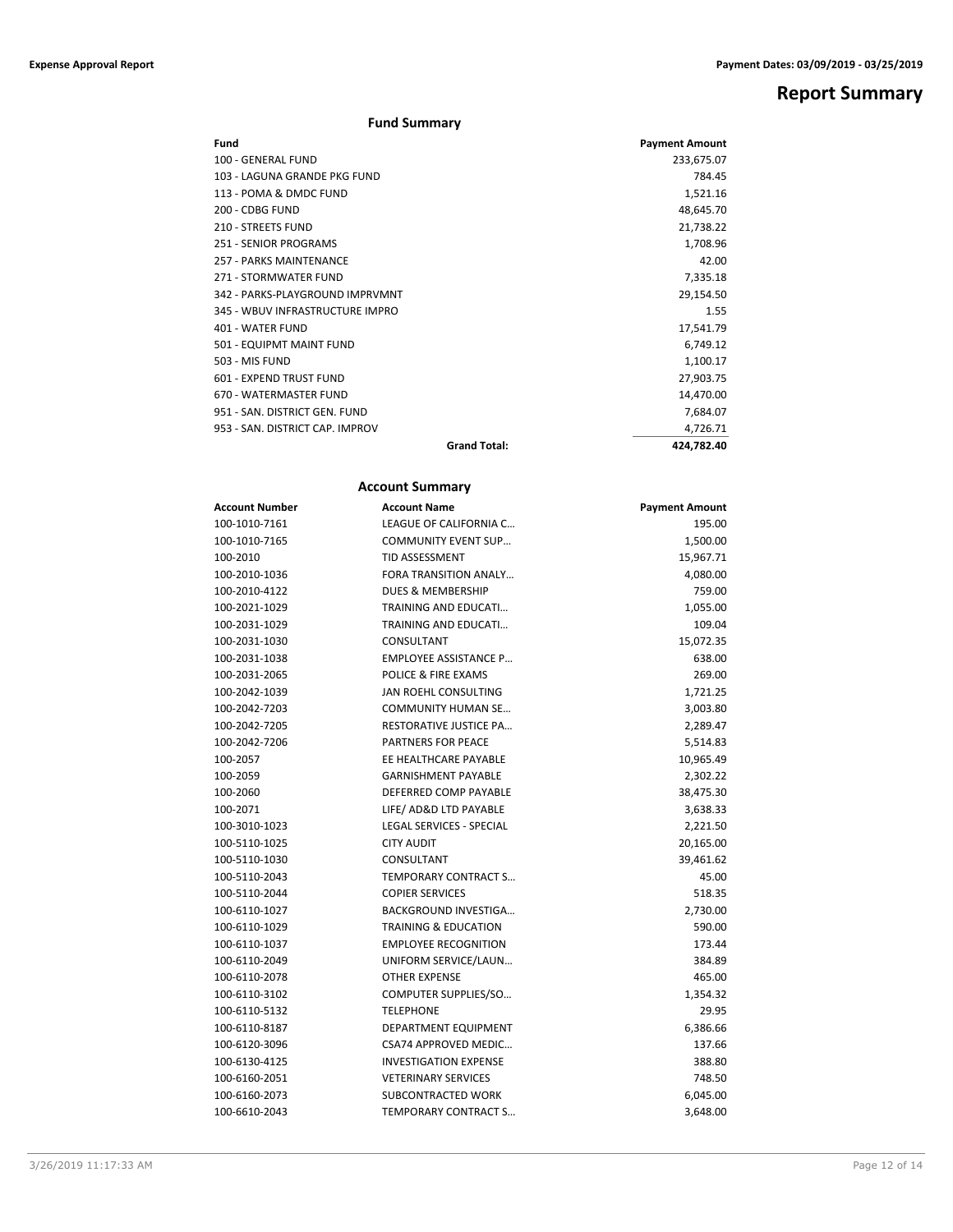|                       | <b>Account Summary</b>                      |                       |
|-----------------------|---------------------------------------------|-----------------------|
| <b>Account Number</b> | <b>Account Name</b>                         | <b>Payment Amount</b> |
| 100-6640-1026         | <b>MEDICAL EXAMS</b>                        | 598.00                |
| 100-6640-2043         | TEMPORARY CONTRACT S                        | 3,335.90              |
| 100-6640-2049         | UNIFORM SERVICE/LAUN                        | 261.71                |
| 100-6640-3093         | JANITORIAL SUPPLIES                         | 221.90                |
| 100-6640-3096         | <b>CSA 74 PURCHASES</b>                     | 134.33                |
| 100-6640-3097         | <b>SAFETY EQUIPMENT</b>                     | 514.44                |
| 100-6640-5135         | MOBILE COMMUNICATIO                         | 1,228.86              |
| 100-7410-2044         | <b>COPIER SERVICES</b>                      | 197.31                |
| 100-8310-2073         | SUBCONTRACTED WORK                          | 2,295.00              |
| 100-8310-2087         | EQUIPMENT RENTAL                            | 487.54                |
| 100-8310-3095         | DEPARTMENT CONSUMA                          | 544.69                |
| 100-8310-3099         | <b>CHEMICALS</b>                            | 1,342.94              |
| 100-8420-2073         | SUBCONTRACTED WORK                          | 13,350.00             |
| 100-8420-2087         | <b>EQUIPMENT RENTAL</b>                     | 343.76                |
| 100-8420-3095         | DEPARTMENT CONSUMA                          | 4,307.39              |
| 100-8430-3095         | DEPARTMENT CONSUMA                          | 2,271.89              |
| 100-8450-2073         | SUBCONTRACTED WORK                          | 1,500.00              |
| 100-8910-1030         | CONSULTANT                                  | 4,436.50              |
| 100-8910-3095         | DEPARTMENT CONSUMA                          | 379.10                |
| 100-9100-2043         | TEMPORARY CONTRACT S                        | 136.50                |
| 100-9100-2073         | SUBCONTRACTED WORK                          | 150.00                |
| 100-9100-3092         | <b>STATIONARY SUPPLIES</b>                  | 272.45                |
| 100-9100-3095         | DEPARTMENT CONSUMA                          | 224.12                |
| 100-9105-2049         | UNIFORM SERVICE/LAUN                        | 227.20                |
| 100-9200-2043         | TEMPORARY CONTRACT S                        | 83.00                 |
| 100-9200-2070         | <b>ALARM SERVICE</b>                        | 706.68                |
| 100-9200-3093         | <b>JANITORIAL SUPPLIES</b>                  | 32.46                 |
| 100-9310-1027         | BACKGROUND INVESTIGA                        | 454.50                |
| 100-9310-2073         | SUBCONTRACTED WORK                          | 83.00                 |
| 100-9310-3095         | DEPARTMENT CONSUMA                          | 39.61                 |
| 100-9400-3095         | DEPARTMENT CONSUMA<br>EE HEALTHCARE PAYABLE | 464.81<br>45.29       |
| 103-2057<br>103-2060  | DEFERRED COMP PAYABLE                       | 21.35                 |
| 103-2071              | LIFE/ AD&D LTD PAYABLE                      | 7.63                  |
| 103-8710-2073         | SUBCONTRACTED WORK                          | 710.18                |
| 113-2057              | EE HEALTHCARE PAYABLE                       | 178.62                |
| 113-2060              | DEFERRED COMP PAYABLE                       | 231.96                |
| 113-2071              | LIFE/ AD&D LTD PAYABLE                      | 93.04                 |
| 113-8730-2073         | SUBCONTRACTED WORK                          | 979.53                |
| 113-8730-3095         | DEPARTMENT CONSUMA                          | 38.01                 |
| 200-2057              | EE HEALTHCARE PAYABLE                       | 67.43                 |
| 200-2060              | DEFERRED COMP PAYABLE                       | 113.93                |
| 200-2071              | LIFE/ AD&D LTD PAYABLE                      | 26.38                 |
| 200-5410-7600         | <b>VETERANS TRANSITION R</b>                | 48,437.96             |
| 210-2057              | EE HEALTHCARE PAYABLE                       | 254.56                |
| 210-2060              | DEFERRED COMP PAYABLE                       | 397.45                |
| 210-2071              | LIFE/ AD&D LTD PAYABLE                      | 70.98                 |
| 210-8110-2073         | SUBCONTRACTED WORK                          | 11,250.00             |
| 210-8110-3095         | DEPARTMENT CONSUMA                          | 862.73                |
| 210-8110-4122         | <b>DUES &amp; MEMBERSHIP</b>                | 55.00                 |
| 210-8210-2077         | <b>TRAFFIC SIGNAL MAINTE</b>                | 5,866.50              |
| 210-8210-9571         | PAVEMENT MANAGEME                           | 2,000.00              |
| 210-8420-2093         | SUBCONTRACTED WORK                          | 981.00                |
| 251-9500-7125         | SENIOR ACTIVITIES                           | 1,708.96              |
| 257-2345              | RENTAL DEPOSITS                             | 42.00                 |
| 271-2057              | EE HEALTHCARE PAYABLE                       | 251.63                |
| 271-2060              | DEFERRED COMP PAYABLE                       | 531.79                |
| 271-2071              | LIFE/AD&D LTD PAYABLE                       | 84.29                 |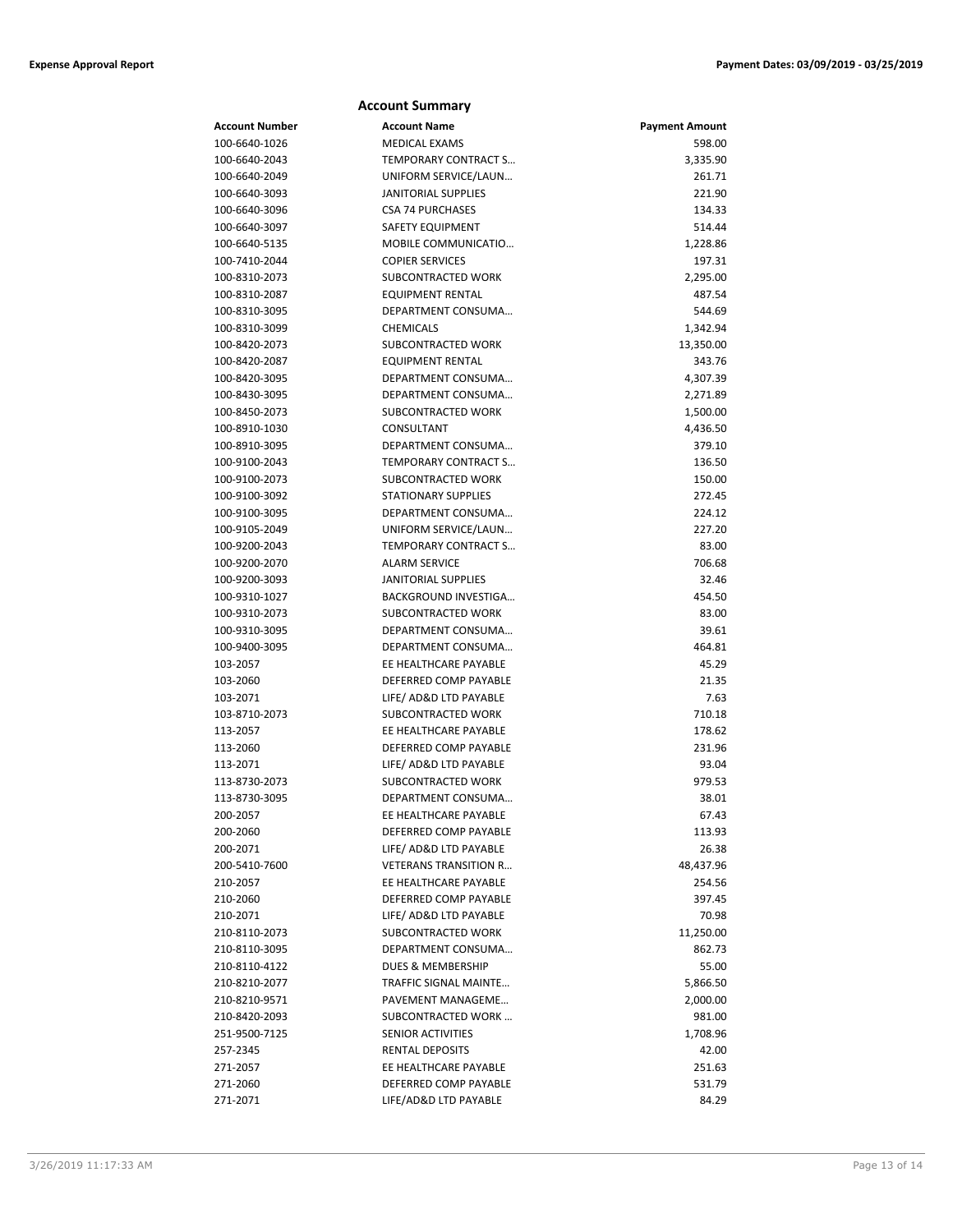|                | <b>Account Summary</b>        |                       |
|----------------|-------------------------------|-----------------------|
| Account Number | <b>Account Name</b>           | <b>Payment Amount</b> |
| 271-8110-3095  | <b>CONSUMABLES</b>            | 1.37                  |
| 271-8910-9961  | DEL MONTE MANOR STO           | 6,466.10              |
| 342-8910-9570  | <b>PARKS IMPROVEMENTS</b>     | 5,932.00              |
| 342-8910-9572  | <b>CAPRA PARK</b>             | 13,948.50             |
| 342-8910-9574  | <b>ELLIS PARK</b>             | 9,274.00              |
| 345-2057       | EE HEALTHCARE PAYABLE         | 0.60                  |
| 345-2071       | LIFE/ LTD PAYABLE             | 0.95                  |
| 401-2002       | A/P MPWMD SURCHARGE           | 3,370.26              |
| 401-2057       | EE HEALTHCARE PAYABLE         | 303.84                |
| 401-2060       | DEFERRED COMP PAYABLE         | 589.86                |
| 401-2071       | LIFE/ AD&D LTD PAYABLE        | 95.20                 |
| 401-8610-2053  | <b>OUTSIDE PRINTING SERVI</b> | 449.85                |
| 401-8610-2072  | <b>CONTRACT SERVICES</b>      | 728.02                |
| 401-8620-3095  | DEPARTMENT CONSUMA            | 1,137.76              |
| 401-8910-9558  | <b>CAPITAL IMPROVEMENT</b>    | 10,867.00             |
| 501-2057       | EE HEALTHCARE PAYABLE         | 221.14                |
| 501-2060       | DEFERRED COMP PAYABLE         | 291.17                |
| 501-2071       | LIFE/ AD&D LTD PAYABLE        | 70.49                 |
| 501-8520-2068  | <b>REFUSE DISPOSAL</b>        | 787.15                |
| 501-8520-6144  | <b>VEHICLE PARTS</b>          | 123.51                |
| 501-8520-6145  | <b>VEHICLE FUEL</b>           | 3,672.64              |
| 501-8520-6148  | <b>OUTSIDE REPAIRS</b>        | 1,583.02              |
| 503-2057       | EE HEALTHCARE PAYABLE         | 129.72                |
| 503-2060       | DEFERRED COMP PAYABLE         | 687.67                |
| 503-2071       | LIFE/ AD&D LTD PAYABLE        | 110.74                |
| 503-4010-5135  | MOBILE COMMUNICATIO           | 172.04                |
| 601-2106       | MAYOR'S YOUTH PROGR           | 3,000.00              |
| 601-2214       | BAKEWELL - CAMPUS TO          | 23,903.75             |
| 601-2225       | <b>ENCROACHMENT BONDS</b>     | 1,000.00              |
| 670-2120-1030  | CONSULTANT                    | 7,195.00              |
| 670-2130-1030  | <b>CONSULTING COSTS</b>       | 7,275.00              |
| 951-2057       | EE HEALTHCARE PAYABLE         | 198.88                |
| 951-2060       | DEFERRED COMP PAYABLE         | 385.27                |
| 951-2071       | LIFE/ AD&D LTD PAYABLE        | 84.01                 |
| 951-8810-1030  | CONSULTANT                    | 6,273.75              |
| 951-8810-4122  | DUES AND MEMBERSHIPS          | 358.00                |
| 951-8810-5132  | <b>TELEPHONE</b>              | 153.18                |
| 951-8820-2068  | REFUSE DISPOSAL               | 130.98                |
| 951-8820-2073  | SUBCONTRACTED WORK            | 100.00                |
| 953-2060       | DEFERRED COMP PAYABLE         | 9.84                  |
| 953-2071       | LIFE/ AD&D LTD PAYABLE        | 3.03                  |
| 953-8820-9201  | DEL MONTE LIFT STATION        | 4,483.84              |
| 953-8820-9314  | <b>HIGHWAY 1 SEWER LINE</b>   | 230.00                |
|                | <b>Grand Total:</b>           | 424,782.40            |
|                |                               |                       |

### **Project Account Summary**

| <b>Project Account Key</b> |                     | <b>Payment Amount</b> |
|----------------------------|---------------------|-----------------------|
| **None**                   |                     | 419,281.02            |
| 5005060 AA                 |                     | 1,017.54              |
| 953VENDORS                 |                     | 4,483.84              |
|                            | <b>Grand Total:</b> | 424.782.40            |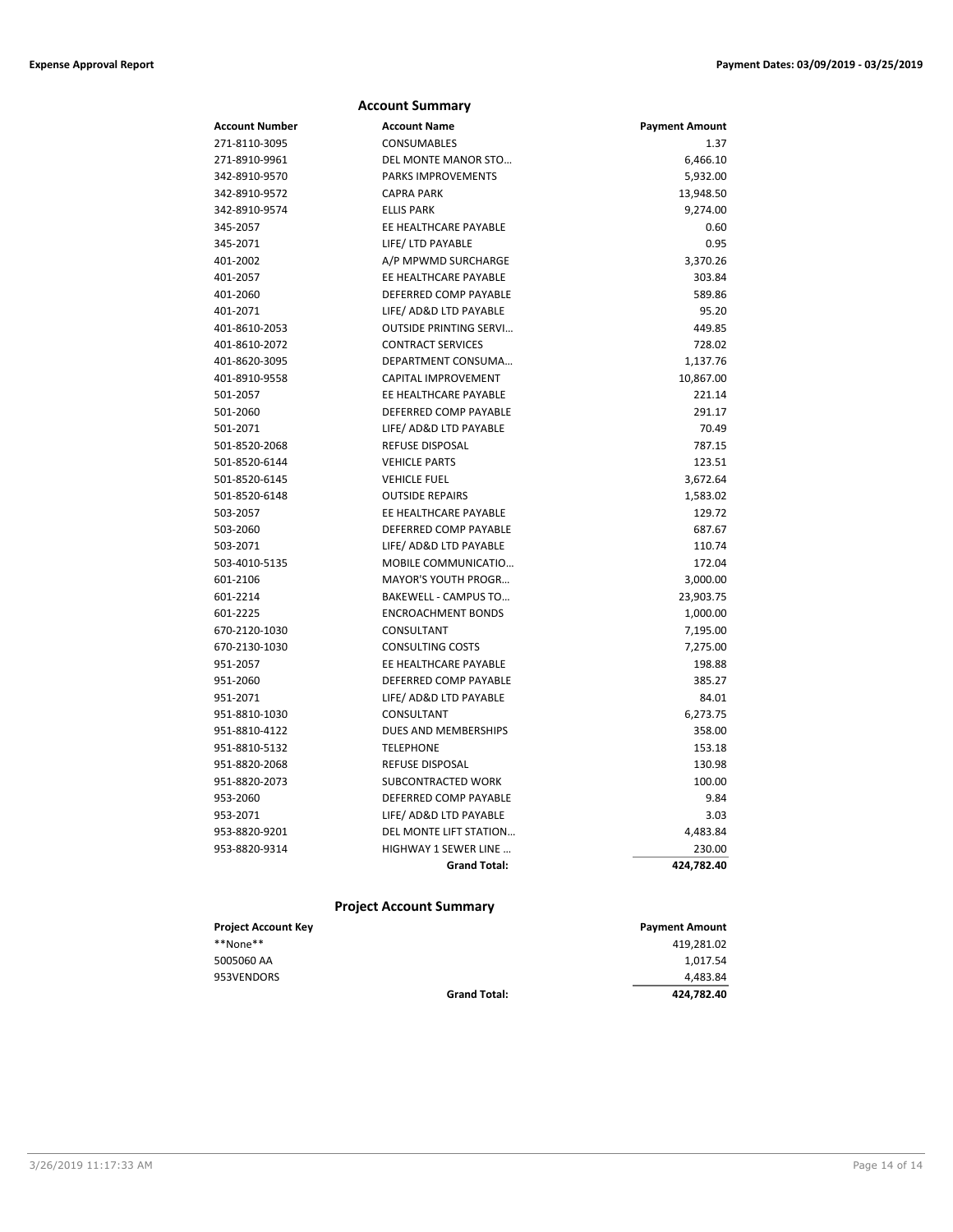# **Distribution Report**



# Seaside, CA Payroll Set: 01 Expense Range - Payment Range 03/09/2019-03/25/2019

**Amount**

| <b>Fund: 100 - GENERAL FUND</b> |                                 |            |
|---------------------------------|---------------------------------|------------|
| 100-1010-0001                   | <b>SALARIES</b>                 | 2,861.63   |
| 100-1010-1033                   | <b>FITNESS PROGRAM</b>          | 45.00      |
| 100-1010-7177                   | CHILDCARE was TUTORING PROGRAM  | 39.62      |
| 100-2010-0001                   | SALARIES                        | 9,746.91   |
| 100-2010-0018                   | <b>AUTO ALLOWANCE</b>           | 200.00     |
| 100-2010-0019                   | <b>HOUSING ALLOWANCE</b>        | 1,500.00   |
| 100-2021-0001                   | SALARIES                        | 5,923.59   |
| 100-2031-0001                   | SALARIES                        | 11,928.86  |
| 100-2031-0002                   | <b>OVERTIME</b>                 | 218.78     |
| 100-2031-0010                   | MANAGEMENT LEAVE PAYOFF         | 1,540.62   |
| 100-2031-0012                   | VACATION / COMP PAYOUT          | 6,316.54   |
| 100-2031-1033                   | <b>FITNESS PROGRAM</b>          | 60.00      |
| 100-2042-0020                   | PART-TIME HOURLY WAGES          | 1,705.08   |
| 100-2042-1029                   | <b>TRAINING</b>                 | 105.00     |
| 100-3010-0001                   | SALARIES                        | 7,384.62   |
| 100-5110-0001                   | SALARIES                        | 21,500.37  |
| 100-5110-0002                   | <b>OVERTIME</b>                 | 315.50     |
| 100-5110-0010                   | MANAGEMENT LEAVE PAYOFF         | 3,699.47   |
| 100-5110-0041                   | <b>MEDICAL INSURANCE</b>        | 46.15      |
| 100-5110-1033                   | <b>FITNESS PROGRAM</b>          | 135.00     |
| 100-6110-0001                   | SALARIES                        | 27,148.68  |
| 100-6110-0002                   | <b>OVERTIME</b>                 | 2,865.73   |
| 100-6110-0020                   | PART-TIME HOURLY WAGES          | 2,084.03   |
| 100-6110-1029                   | <b>TRAINING &amp; EDUCATION</b> | 532.00     |
| 100-6110-1033                   | <b>FITNESS PROGRAM</b>          | 75.00      |
| 100-6120-0001                   | <b>SALARIES</b>                 | 120,003.66 |
| 100-6120-0002                   | <b>OVERTIME</b>                 | 18,945.94  |
| 100-6120-0012                   | VACATION/COMP TIME PAYOFF       | 12,682.04  |
| 100-6120-1033                   | <b>FITNESS PROGRAM</b>          | 240.00     |
| 100-6130-0001                   | SALARIES                        | 31,095.04  |
| 100-6130-0002                   | <b>OVERTIME</b>                 | 1,051.21   |
| 100-6130-0012                   | VACATION\COMP TIME PAYOFF       | 9,411.36   |
| 100-6130-1033                   | <b>FTINESS PROGRAM</b>          | 180.00     |
| 100-6150-0001                   | SALARIES                        | 3,404.56   |
| 100-6160-0001                   | SALARIES                        | 2,600.22   |
| 100-6160-0041                   | <b>MEDICAL INSURANCE</b>        | 46.15      |
| 100-6170-0020                   | PART-TIME HOURLY WAGES          | 2,039.90   |
| 100-6610-0001                   | SALARIES                        | 8,155.90   |
| 100-6610-0020                   | PART-TIME HOURLY WAGES          | 232.50     |
| 100-6640-0001                   | SALARIES                        | 110,952.65 |
| 100-6640-0002                   | OVERTIME                        | 10,053.74  |
| 100-6640-0008                   | OPER COMP DIV CHIEFS ST TIME    | 1,297.82   |
| 100-6640-0012                   | VACATION\COMP TIME PAYOFF       | 24,612.23  |
| 100-6640-1033                   | <b>FITNESS PROGRAM</b>          | 143.97     |
| 100-6660-0020                   | PART-TIME HOURLY WAGES          | 95.70      |
| 100-7110-0001                   | SALARIES                        | 4,468.93   |
| 100-7110-0002                   | <b>OVERTIME</b>                 | 41.82      |
| 100-7110-0020                   | PART-TIME HOURLY WAGES          | 1,462.08   |
| 100-7210-0001                   | SALARIES                        | 4,903.83   |
| 100-7220-0001                   | SALARIES                        | 3,079.14   |
| 100-7310-0001                   | SALARIES                        | 11,317.97  |
| 100-7310-0010                   | MANAGMEMENT LEAVE PAYOFF        | 1,288.36   |
| 100-7410-0001                   | SALARIES                        | 11,658.47  |
|                                 |                                 |            |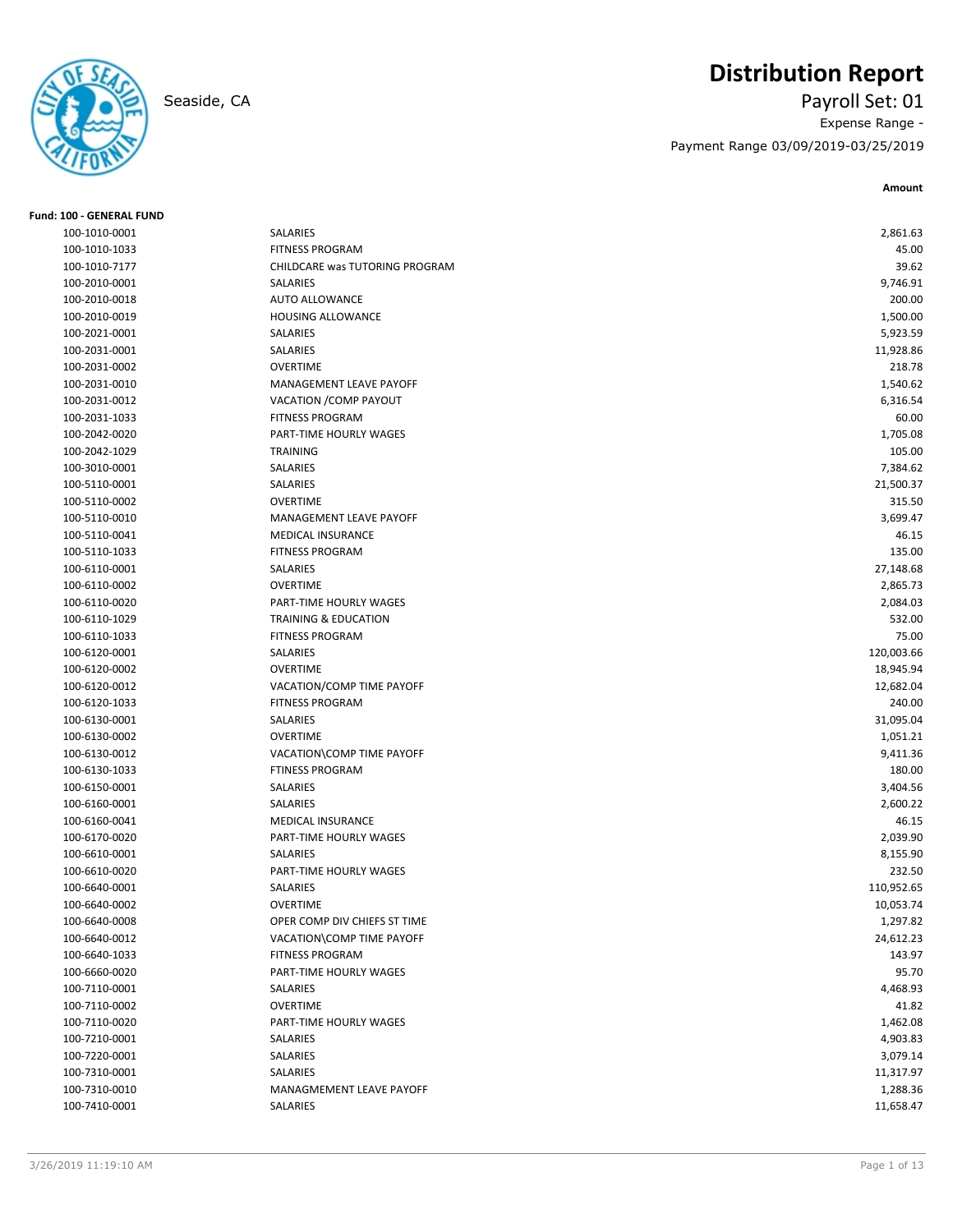| 100-7410-0010 |
|---------------|
| 100-7410-0020 |
| 100-7410-0041 |
| 100-7410-1033 |
| 100-8310-0001 |
| 100-8310-0002 |
| 100-8310-0097 |
| 100-8310-1033 |
| 100-8410-0001 |
| 100-8410-1033 |
| 100-8420-0001 |
| 100-8420-0002 |
| 100-8420-1033 |
| 100-8430-0001 |
| 100-8430-0002 |
| 100-8430-1033 |
| 100-8440-0001 |
| 100-8450-0001 |
| 100-8910-0001 |
| 100-8910-0010 |
| 100-8910-0020 |
| 100-8910-1033 |
| 100-9100-0001 |
| 100-9100-0020 |
| 100-9100-4121 |
| 100-9105-0001 |
| 100-9105-0020 |
| 100-9200-0020 |
| 100-9310-0001 |
| 100-9310-0020 |
| 100-9320-0020 |
| 100-9330-0020 |
| 100-9330-1029 |
| 100-9340-0020 |
| 100-9350-0020 |
| 100-9400-0001 |
| 100-9400-0002 |
| 100-9400-0020 |
| 100-9400-0033 |
| 100-9400-1029 |
| 100-9500-0020 |

| 100-7410-0010 | MANAGEMENT LEAVE PAYOFF         |                                          | 338.33     |
|---------------|---------------------------------|------------------------------------------|------------|
| 100-7410-0020 | <b>PART-TIME HOURLY</b>         |                                          | 735.93     |
| 100-7410-0041 | <b>MEDICAL INSURANCE</b>        |                                          | 46.15      |
| 100-7410-1033 | <b>FITNESS PROGRAM</b>          |                                          | 40.00      |
| 100-8310-0001 | <b>SALARIES</b>                 |                                          | 3,823.15   |
| 100-8310-0002 | <b>OVERTIME</b>                 |                                          | 380.21     |
| 100-8310-0097 | UNALLOCATED PAGER               |                                          | 1,580.45   |
| 100-8310-1033 | <b>FITNESS PROGRAM</b>          |                                          | 21.59      |
| 100-8410-0001 | SALARIES                        |                                          | 2,099.30   |
| 100-8410-1033 | <b>FITNESS PROGRAM</b>          |                                          | 43.19      |
| 100-8420-0001 | SALARIES                        |                                          | 9,421.70   |
| 100-8420-0002 | <b>OVERTIME</b>                 |                                          | 385.01     |
| 100-8420-1033 | <b>FITNESS PROGRAM</b>          |                                          | 44.99      |
| 100-8430-0001 | SALARIES                        |                                          | 1,842.97   |
| 100-8430-0002 | <b>OVERTIME</b>                 |                                          | 330.74     |
| 100-8430-1033 | <b>FITNESS PROGRAM</b>          |                                          | 10.80      |
| 100-8440-0001 | SALARIES                        |                                          | 1,829.66   |
| 100-8450-0001 | SALARIES                        |                                          | 821.65     |
| 100-8910-0001 | SALARIES                        |                                          | 20,691.37  |
| 100-8910-0010 | <b>MANAGEMENT LEAVE PAYOFF</b>  |                                          | 1,129.95   |
| 100-8910-0020 | PART-TIME HOURLY WAGES          |                                          | 360.00     |
| 100-8910-1033 | <b>FITNESS PROGRAM</b>          |                                          | 90.00      |
| 100-9100-0001 | <b>SALARIES</b>                 |                                          | 9,572.01   |
| 100-9100-0020 | PART-TIME HOURLY WAGES          |                                          | 3,940.54   |
| 100-9100-4121 | <b>MEETINGS &amp; TRAVEL</b>    |                                          | 210.00     |
| 100-9105-0001 | SALARIES                        |                                          | 2,136.88   |
| 100-9105-0020 | <b>PART-TIME HOURLY WAGES</b>   |                                          | 4,830.94   |
| 100-9200-0020 | PART-TIME HOURLY WAGES          |                                          | 4,877.20   |
| 100-9310-0001 | SALARIES                        |                                          | 5,244.56   |
| 100-9310-0020 | <b>PART-TIME HOURLY WAGES</b>   |                                          | 3,927.70   |
| 100-9320-0020 | <b>PART-TIME HOURLY WAGES</b>   |                                          | 1,357.20   |
| 100-9330-0020 | PART-TIME HOURLY WAGES          |                                          | 2,857.72   |
| 100-9330-1029 | <b>TRAINING &amp; EDUCATION</b> |                                          | 105.00     |
| 100-9340-0020 | PART-TIME HOURLY WAGES          |                                          | 2,074.62   |
| 100-9350-0020 | PART-TIME HOURLY WAGES          |                                          | 3,895.85   |
| 100-9400-0001 | <b>SALARIES</b>                 |                                          | 2,280.64   |
| 100-9400-0002 | <b>OVERTIME</b>                 |                                          | 270.01     |
| 100-9400-0020 | PART-TIME HOURLY WAGES          |                                          | 12,251.66  |
| 100-9400-0033 | <b>FITNESS PROGRAM</b>          |                                          | 45.00      |
| 100-9400-1029 | <b>TRAINING &amp; EDUCATION</b> |                                          | 105.00     |
| 100-9500-0020 | PART-TIME HOURLY WAGES          |                                          | 2,419.96   |
|               |                                 | Fund 100 - GENERAL FUND Total: 14,556.84 | 611,913.00 |
|               |                                 |                                          |            |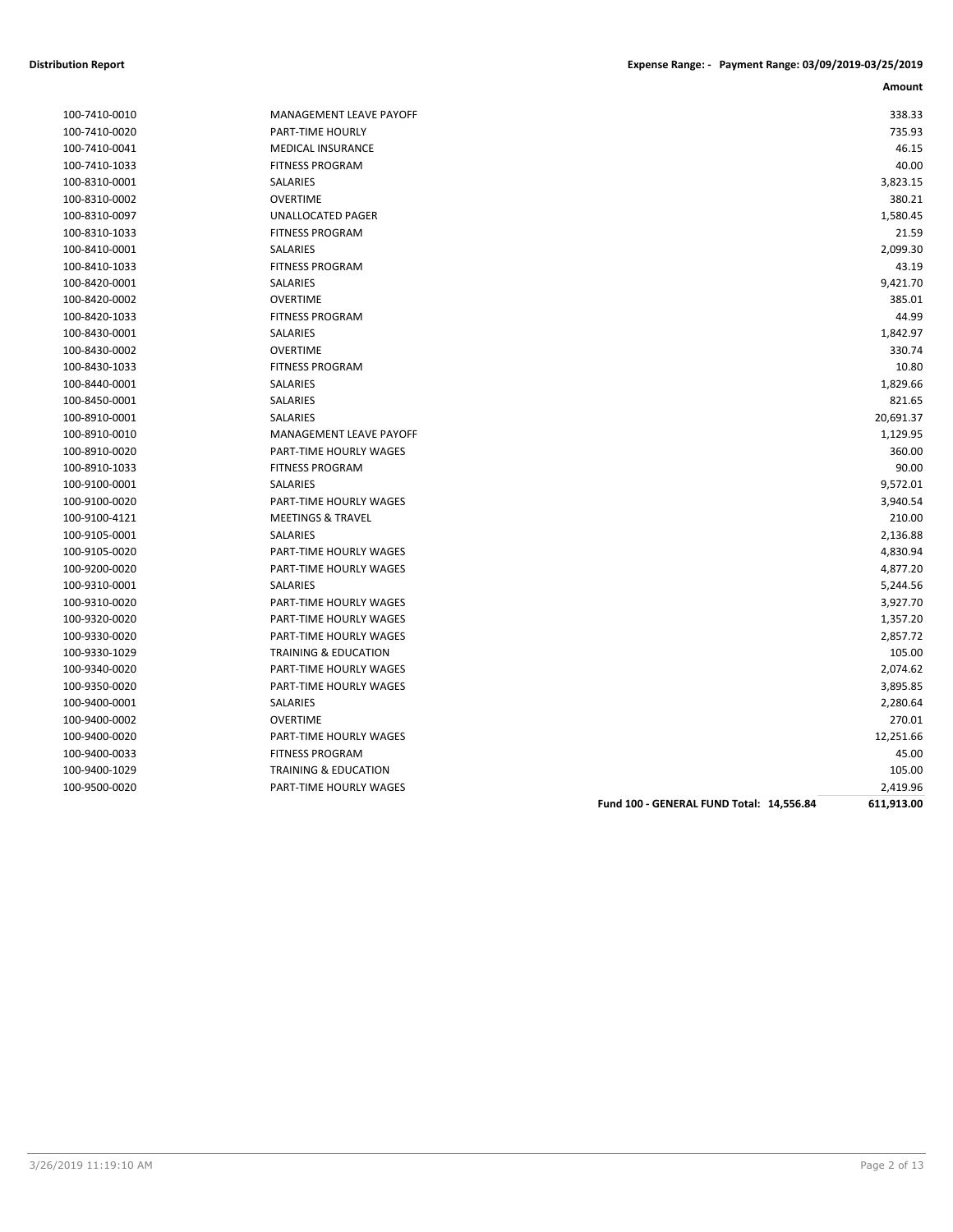**Fund: 103 - LAGUNA GRANDE PKG FUND**

103-8710-0001 SALARIES 527.96

**Fund 103 - LAGUNA GRANDE PKG FUND Total: 13.25 527.96**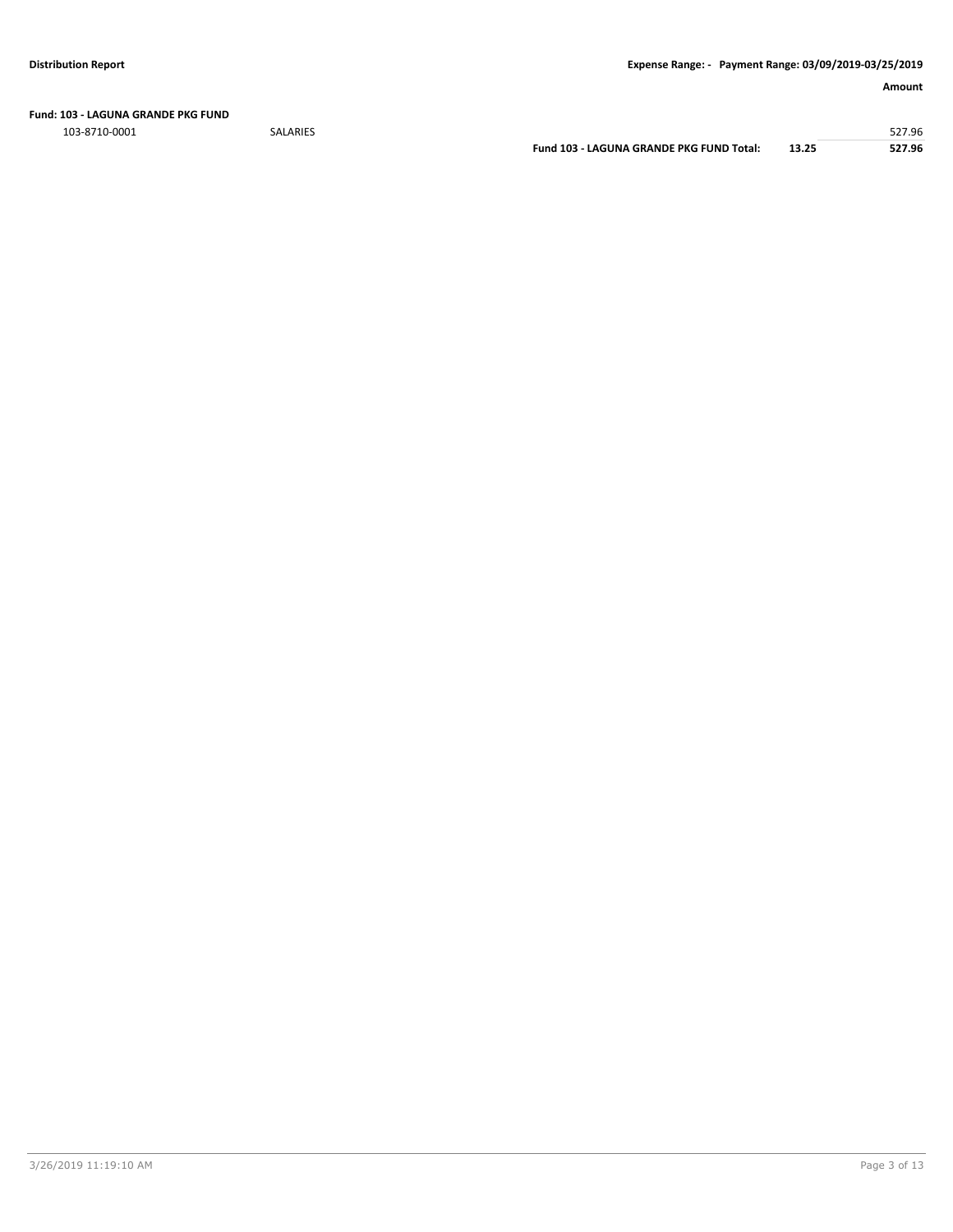#### **Fund: 113 - POMA & DMDC FUND** 113-8730-0001 SALARIES 11,362.14 113-8730-0002 OVERTIME 434.34 113-8730-0012 VACATION\COMP TIME PAYOFF 2,298.90 113-8730-0041 MEDICAL INSURANCE 92.30 21.59 FITNESS PROGRAM **EXAMPLE SERIES AND CONSUMED ASSESS** FOR THE SERIES PROGRAM **Fund 113 - POMA & DMDC FUND Total:** 393.72 14,209.27 **Fund 113 - POMA & DMDC FUND Total: 393.72 14,209.27**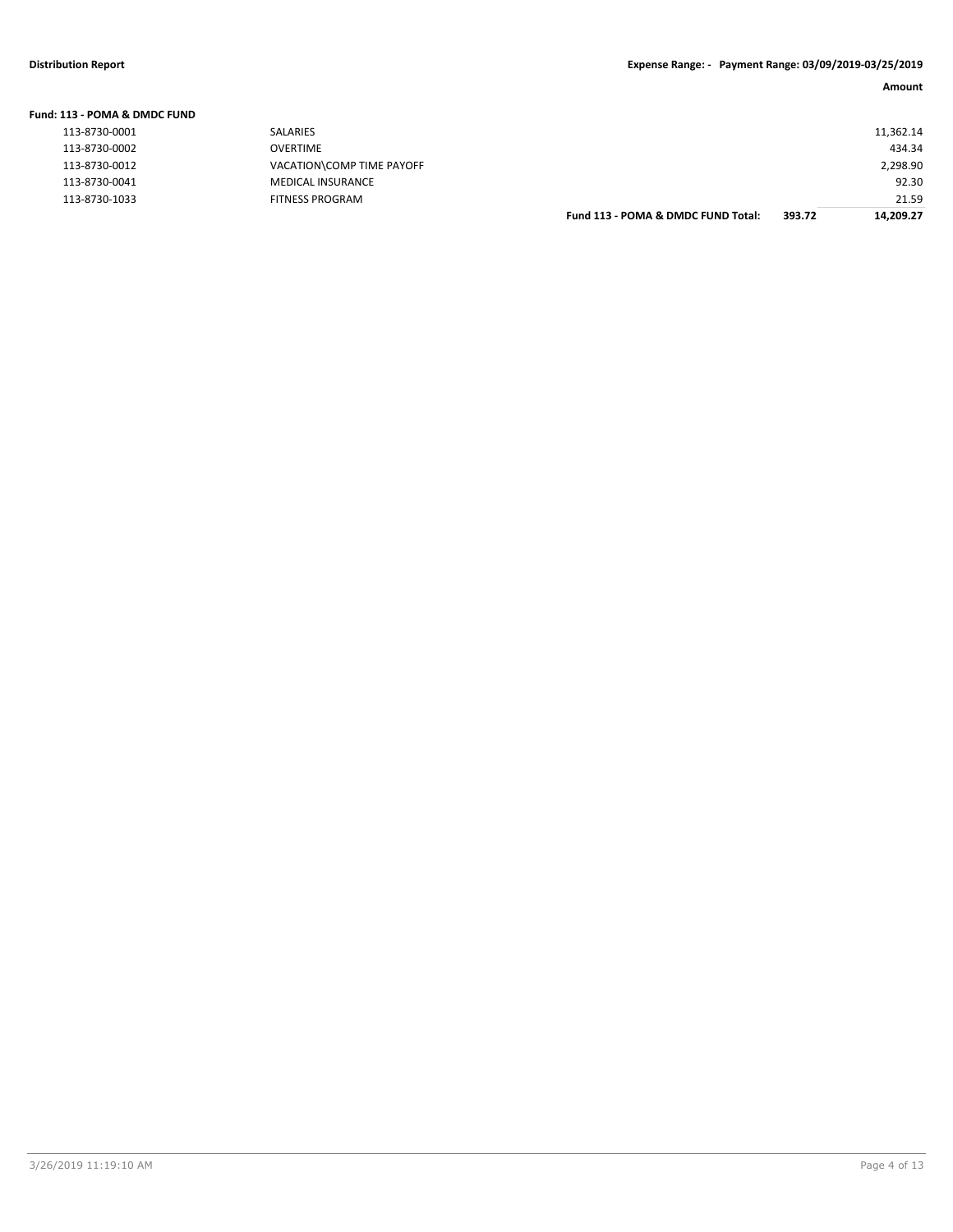**Fund: 200 - CDBG FUND**

|               |                         | Fund 200 - CDBG FUND Total: | 41.80 | 1,868.68 |
|---------------|-------------------------|-----------------------------|-------|----------|
| 200-5410-0010 | MANAGEMENT LEAVE PAYOFF |                             |       | 143.06   |
| 200-5410-0001 | <b>SALARIES</b>         |                             |       | L.725.62 |
|               |                         |                             |       |          |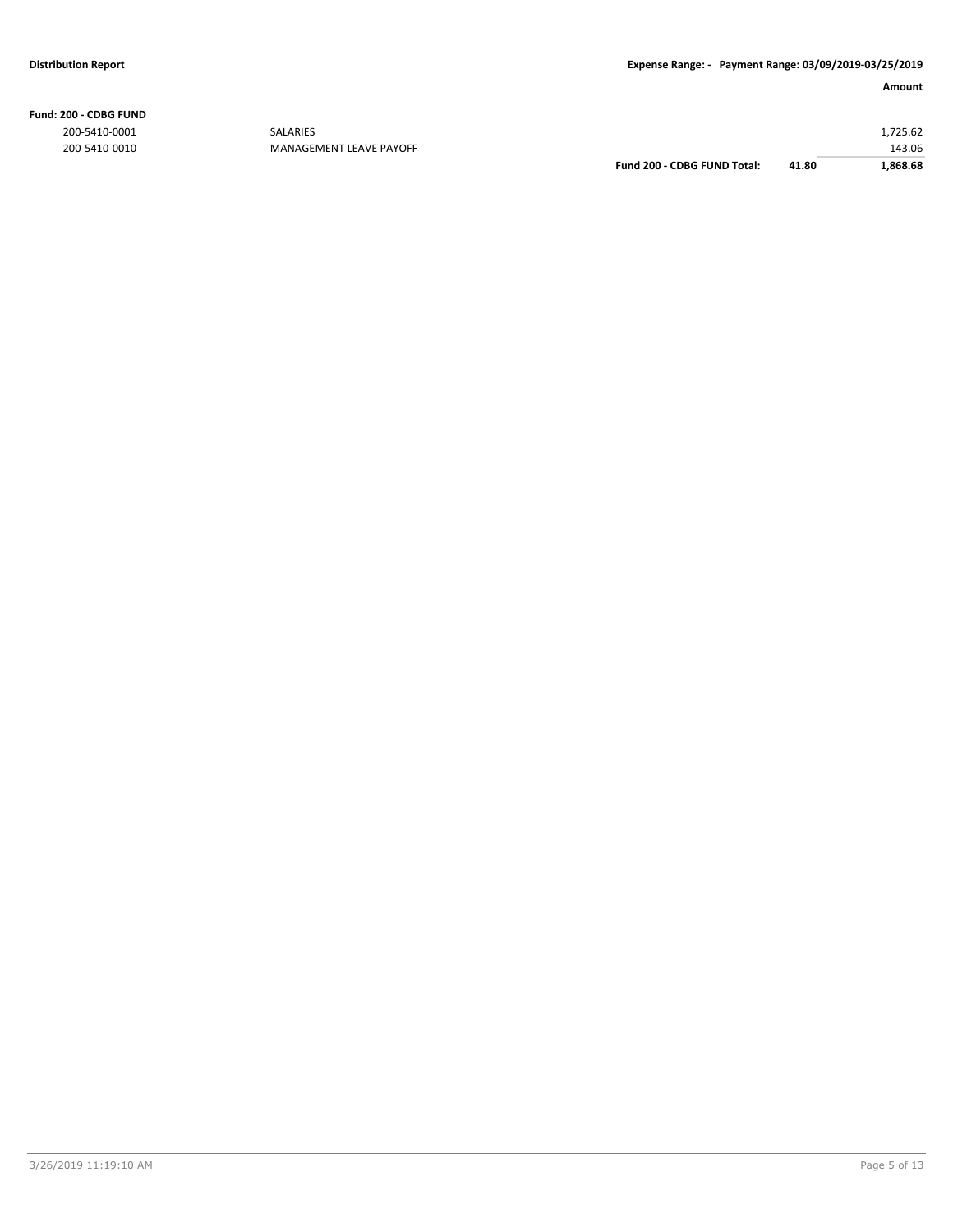### **Distribution Report Expense Range: - Payment Range: 03/09/2019-03/25/2019**

### **Amount**

| <b>210 - STREETS FUND</b> |                 |                                       |        |          |
|---------------------------|-----------------|---------------------------------------|--------|----------|
| 210-8110-0001             | <b>SALARIES</b> |                                       |        | 4,884.55 |
| 210-8110-0002             | <b>OVERTIME</b> |                                       |        | 87.02    |
| 210-8110-1033             | FITNESS PROGRAM |                                       |        | 43.19    |
| 210-8420-0001             | SALARIES        |                                       |        | 1,736.69 |
|                           |                 | <b>Fund 210 - STREETS FUND Total:</b> | 209.23 | 6.751.45 |

### **Fund: 210 - STREETS FUND**

| 210-8110-0001 |
|---------------|
| 210-8110-0002 |
| 210-8110-1033 |
| 210-8420-0001 |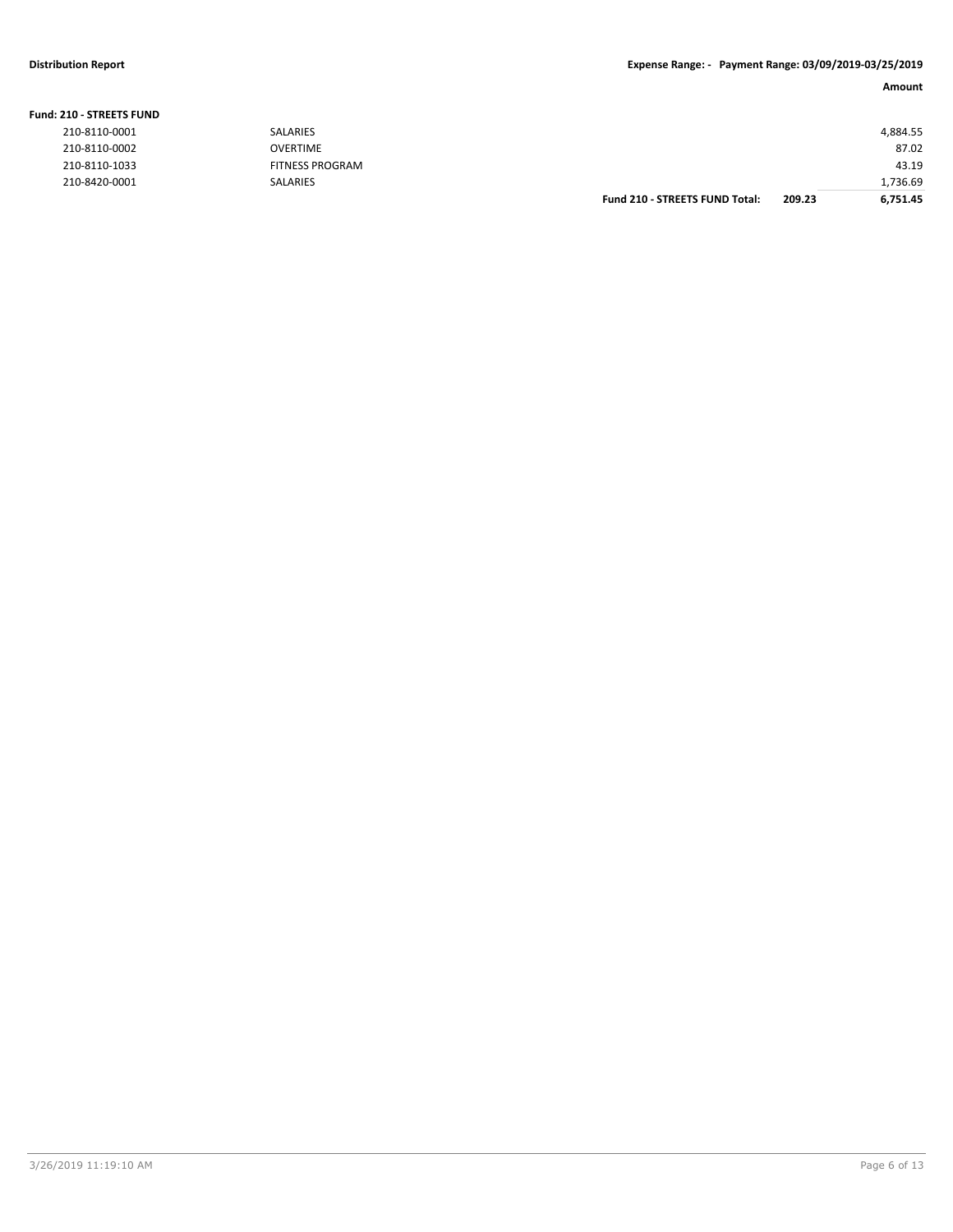| <b>Fund: 271 - STORMWATER FUND</b> |                              |                                   |        |          |
|------------------------------------|------------------------------|-----------------------------------|--------|----------|
| 271-8110-0001                      | SALARIES                     |                                   |        | 8,303.51 |
| 271-8110-0002                      | <b>OVERTIME</b>              |                                   |        | 9.35     |
| 271-8110-1033                      | <b>FITNESS PROGRAM</b>       |                                   |        | 28.34    |
| 271-8910-8000                      | STRORM WATER TRASH AMENDMENT |                                   |        | 320.76   |
|                                    |                              | Fund 271 - STORMWATER FUND Total: | 249.00 | 8,661.96 |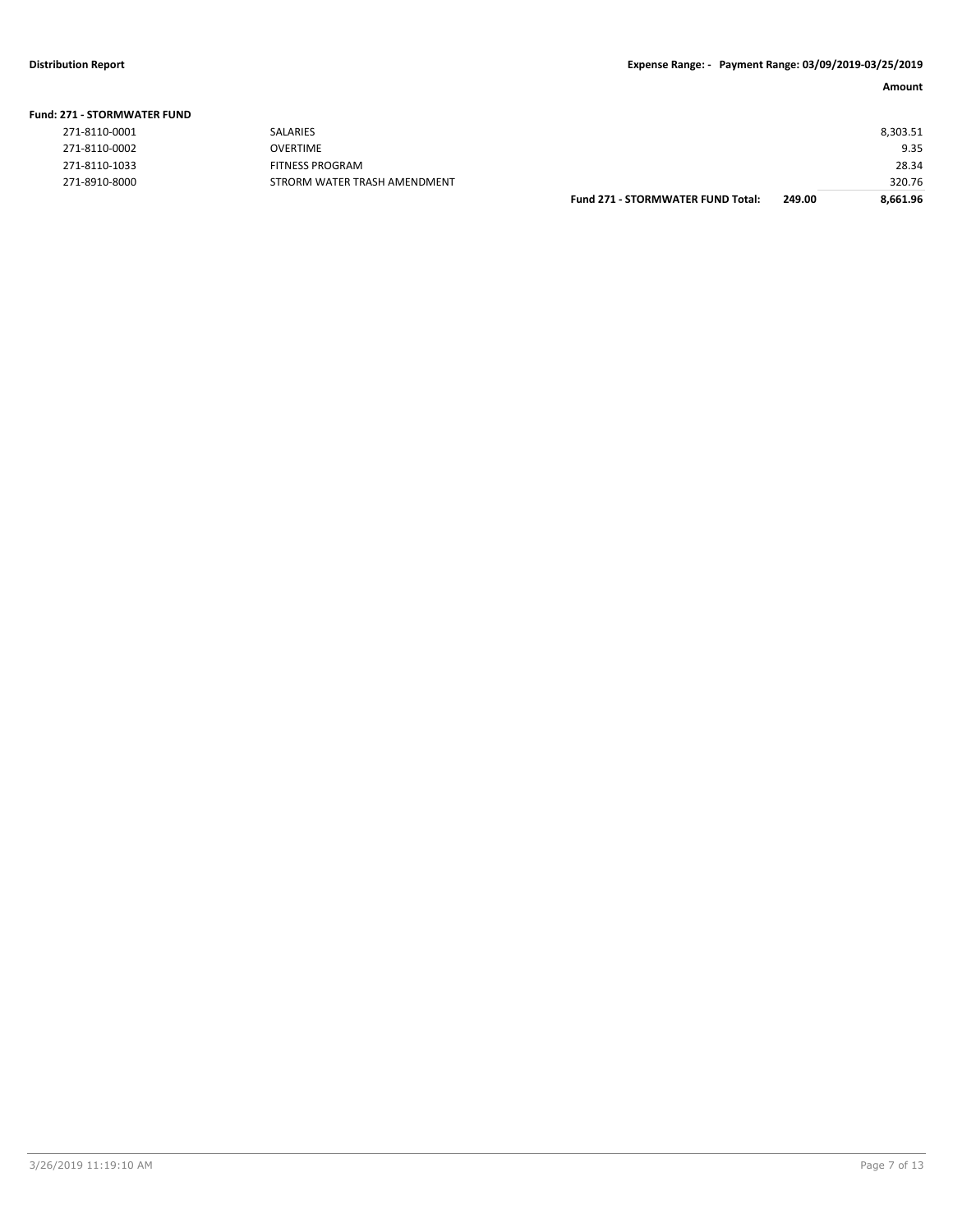### **Distribution Report Expense Range: - Payment Range: 03/09/2019-03/25/2019**

| umollin<br>≏ |
|--------------|
|--------------|

| Fund: 401 - WATER FUND |                        |                                     |        |          |
|------------------------|------------------------|-------------------------------------|--------|----------|
| 401-8610-0001          | <b>SALARIES</b>        |                                     |        | 239.74   |
| 401-8610-1033          | <b>FITNESS PROGRAM</b> |                                     |        | 10.80    |
| 401-8620-0001          | SALARIES               |                                     |        | 9,428.75 |
| 401-8620-0002          | <b>OVERTIME</b>        |                                     |        | 43.65    |
| 401-8620-1033          | <b>FITNESS PROGRAM</b> |                                     |        | 31.50    |
|                        |                        | <b>Fund 401 - WATER FUND Total:</b> | 267.51 | 9.754.44 |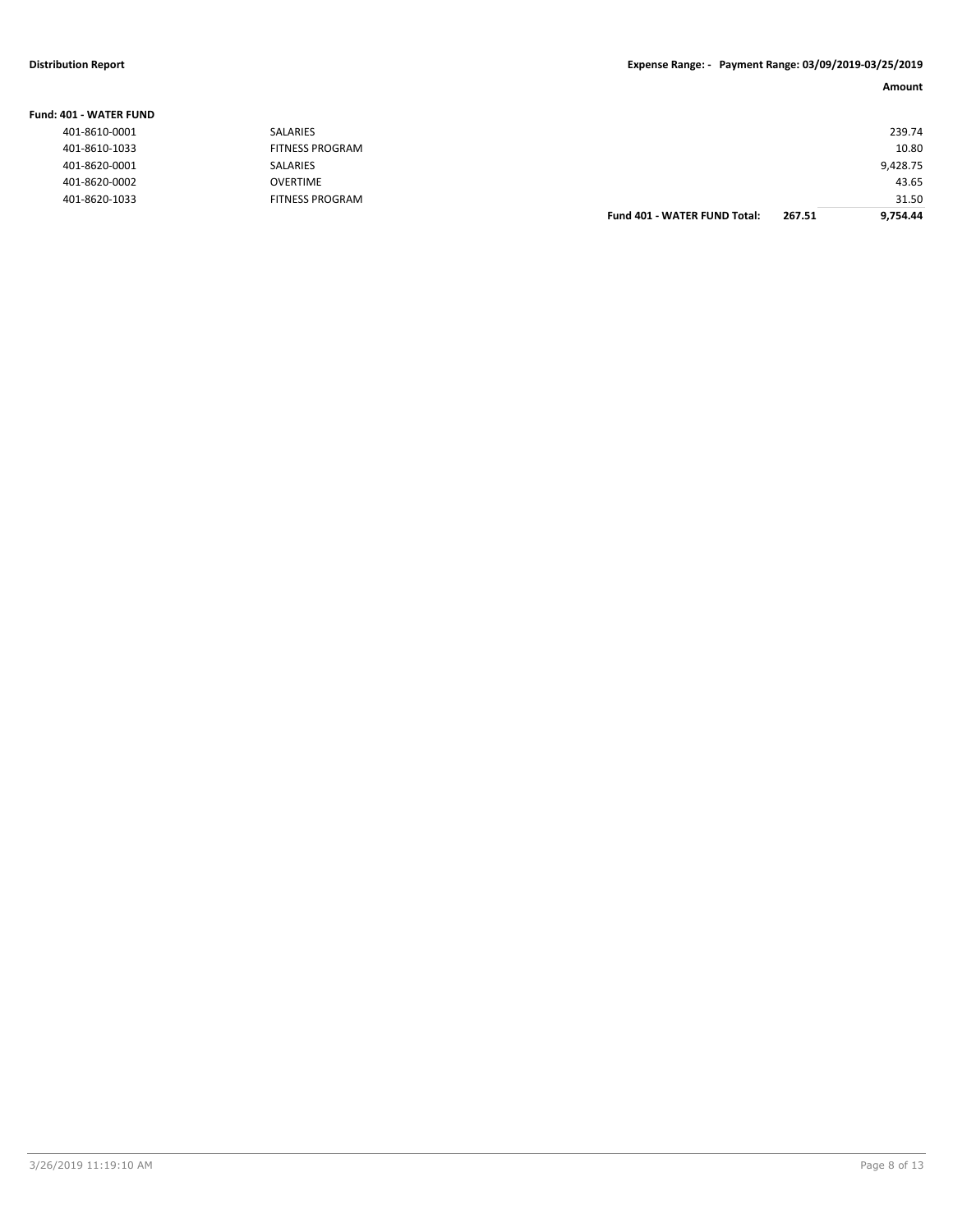| 501 - EQUIPMT MAINT FUND |                        |                                      |        |          |
|--------------------------|------------------------|--------------------------------------|--------|----------|
| 501-8510-0001            | SALARIES               |                                      |        | 479.47   |
| 501-8510-1033            | <b>FITNESS PROGRAM</b> |                                      |        | 21.59    |
| 501-8520-0001            | <b>SALARIES</b>        |                                      |        | 5,852.76 |
|                          |                        | Fund 501 - EQUIPMT MAINT FUND Total: | 168.00 | 6,353.82 |

#### **Fund: 501 - EQUIPMT MAINT FUND**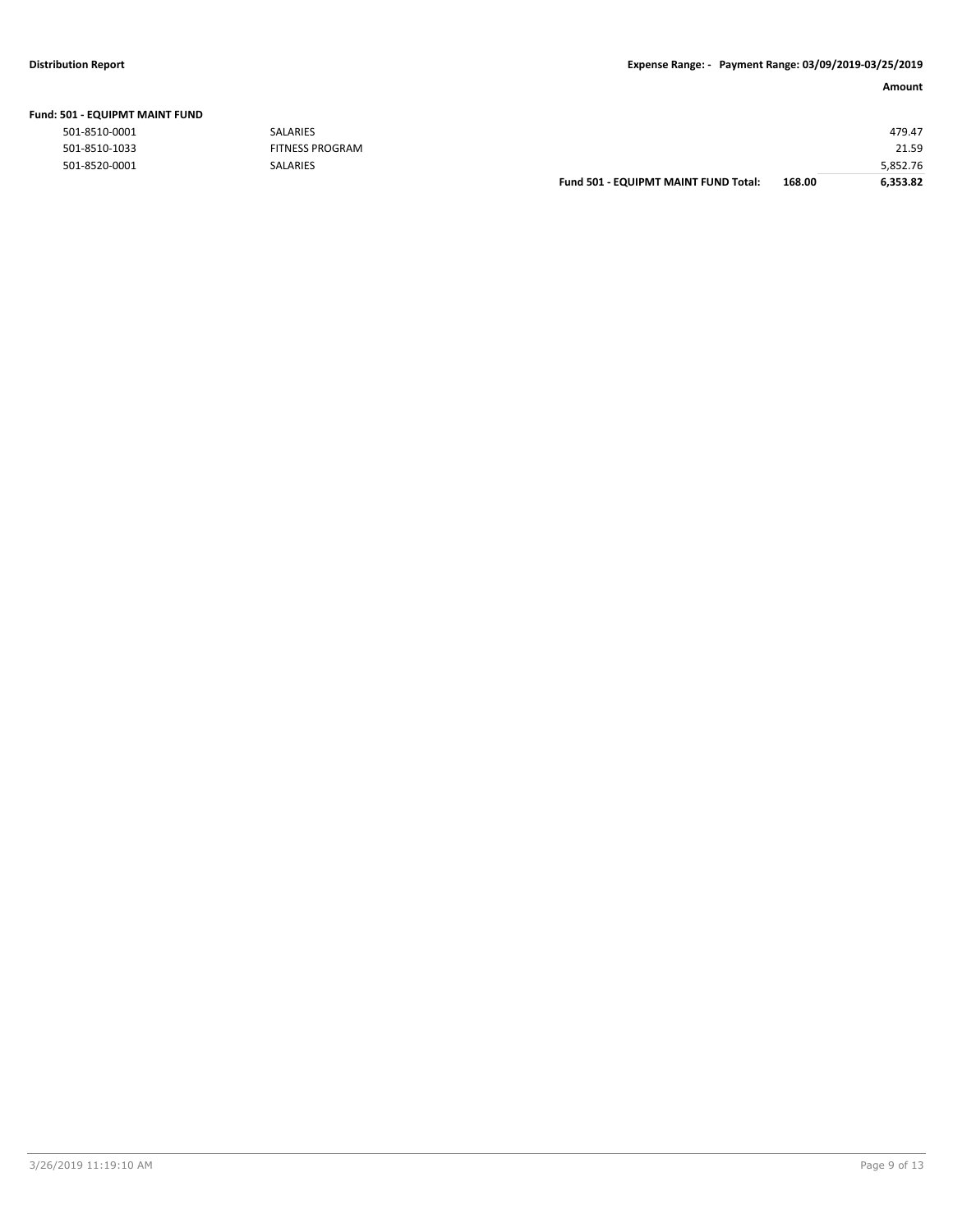|                |                        | Fund 503 - MIS FUND Total: | 200.00 | 10,033.03 |
|----------------|------------------------|----------------------------|--------|-----------|
| 503-4010-1033  | <b>FITNESS PROGRAM</b> |                            |        | 45.00     |
| 503-4010-0020  | PART-TIME HOURLY WAGES |                            |        | 2,450.16  |
| 503-4010-0010  | MAMAGMENT LEAVE PAYOFF |                            |        | 2,435.04  |
| 503-4010-0001  | SALARIES               |                            |        | 5,102.83  |
| 503 - MIS FUND |                        |                            |        |           |

#### **Fund: 503 - MIS FUND**

| 503-4010-0001 |
|---------------|
| 503-4010-0010 |
| 503-4010-0020 |
| 503-4010-1033 |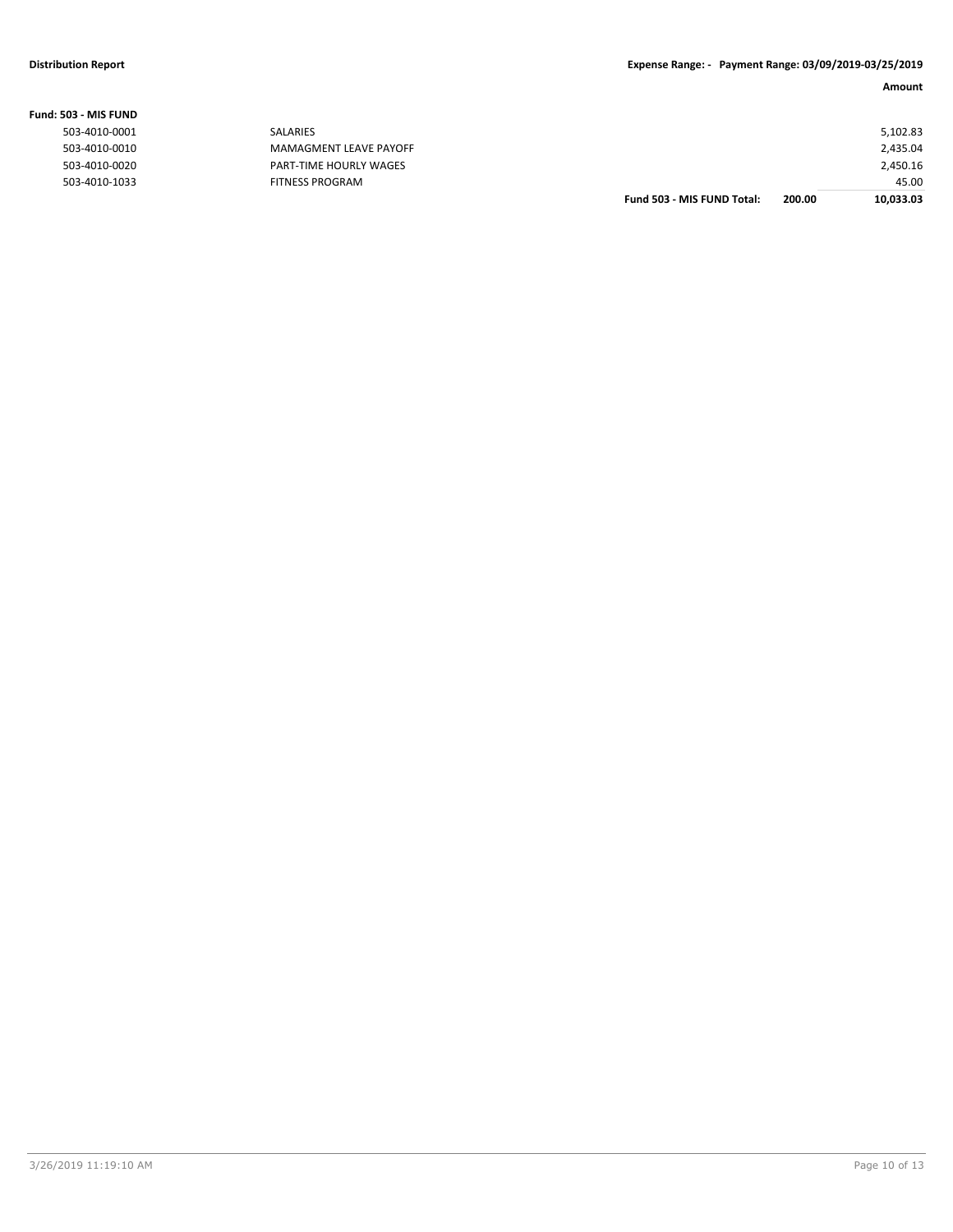### **Distribution Report Expense Range: - Payment Range: 03/09/2019-03/25/2019**

|  | Fund: 951 - SAN. DISTRICT GEN. FUND |
|--|-------------------------------------|
|--|-------------------------------------|

|               |                        | Fund 951 - SAN, DISTRICT GEN, FUND Total: | 213.00 | 8.008.29 |
|---------------|------------------------|-------------------------------------------|--------|----------|
| 951-8820-1033 | <b>FITNESS PROGRAM</b> |                                           |        | 6.75     |
| 951-8820-0002 | <b>OVERTIME</b>        |                                           |        | 162.92   |
| 951-8820-0001 | <b>SALARIES</b>        |                                           |        | 7,024.30 |
| 951-8810-1033 | <b>FITNESS PROGRAM</b> |                                           |        | 21.60    |
| 951-8810-0001 | <b>SALARIES</b>        |                                           |        | 792.72   |
|               |                        |                                           |        |          |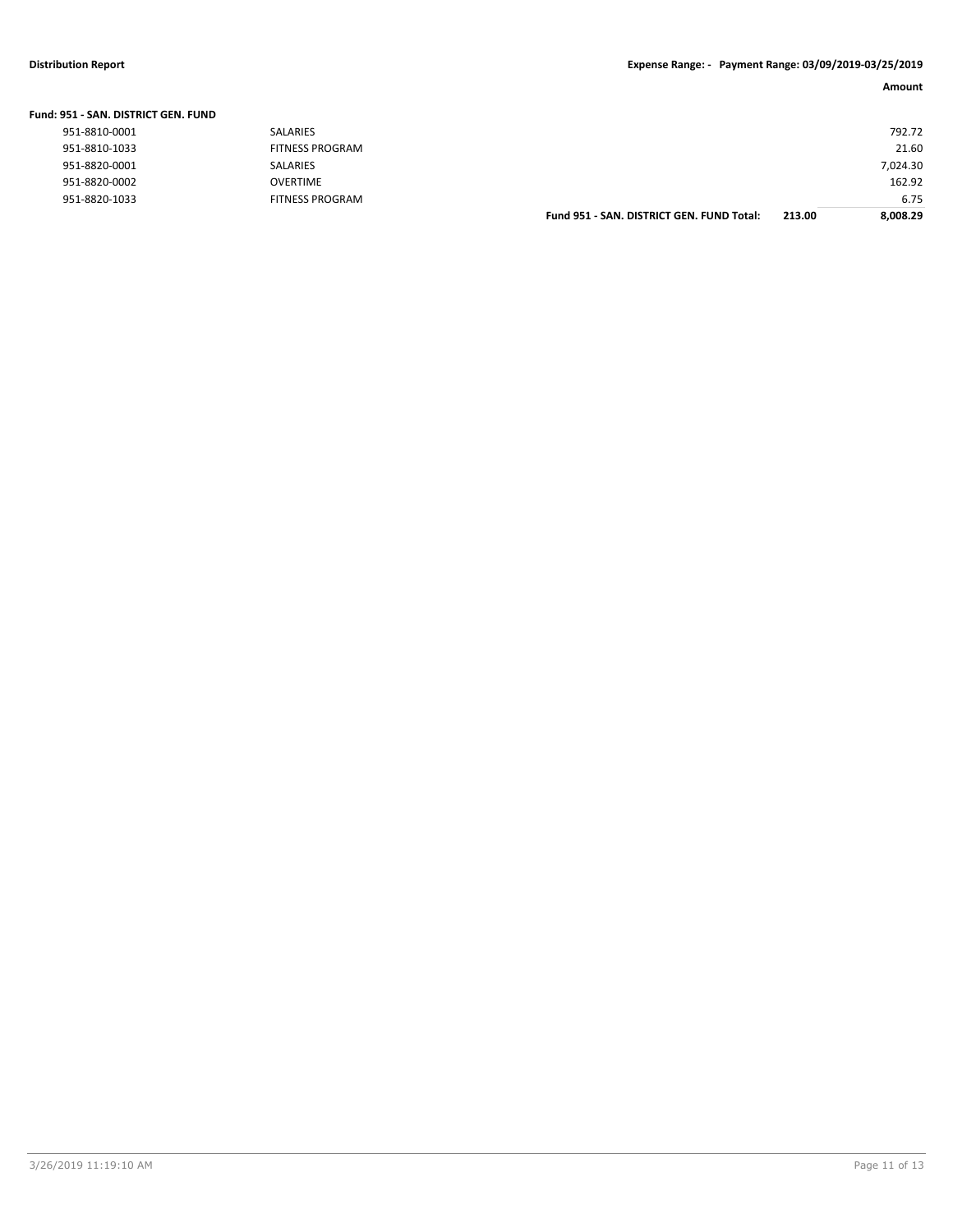| <b>Fund: 953 - SAN, DISTRICT CAP, IMPROV</b> |                                       |                                             |      |        |
|----------------------------------------------|---------------------------------------|---------------------------------------------|------|--------|
| 953-8820-9201                                | DEL MONTE LIFT STATION UPGRADE        |                                             |      | 40.10  |
| 953-8820-9202                                | ROSITA LIFT STATION UPGRADE           |                                             |      | 13.37  |
| 953-8820-9205                                | CANYON DEL REY SEWER LINE REPLACEMENT |                                             |      | 160.38 |
| 953-8820-9206                                | MILITARY LIFT STATN REPLACEMNT        |                                             |      | 13.37  |
| 953-8820-9214                                | DEL MONTE SWR MAIN REPLACEMENT        |                                             |      | 26.73  |
|                                              |                                       | Fund 953 - SAN, DISTRICT CAP, IMPROV Total: | 4.75 | 253.95 |